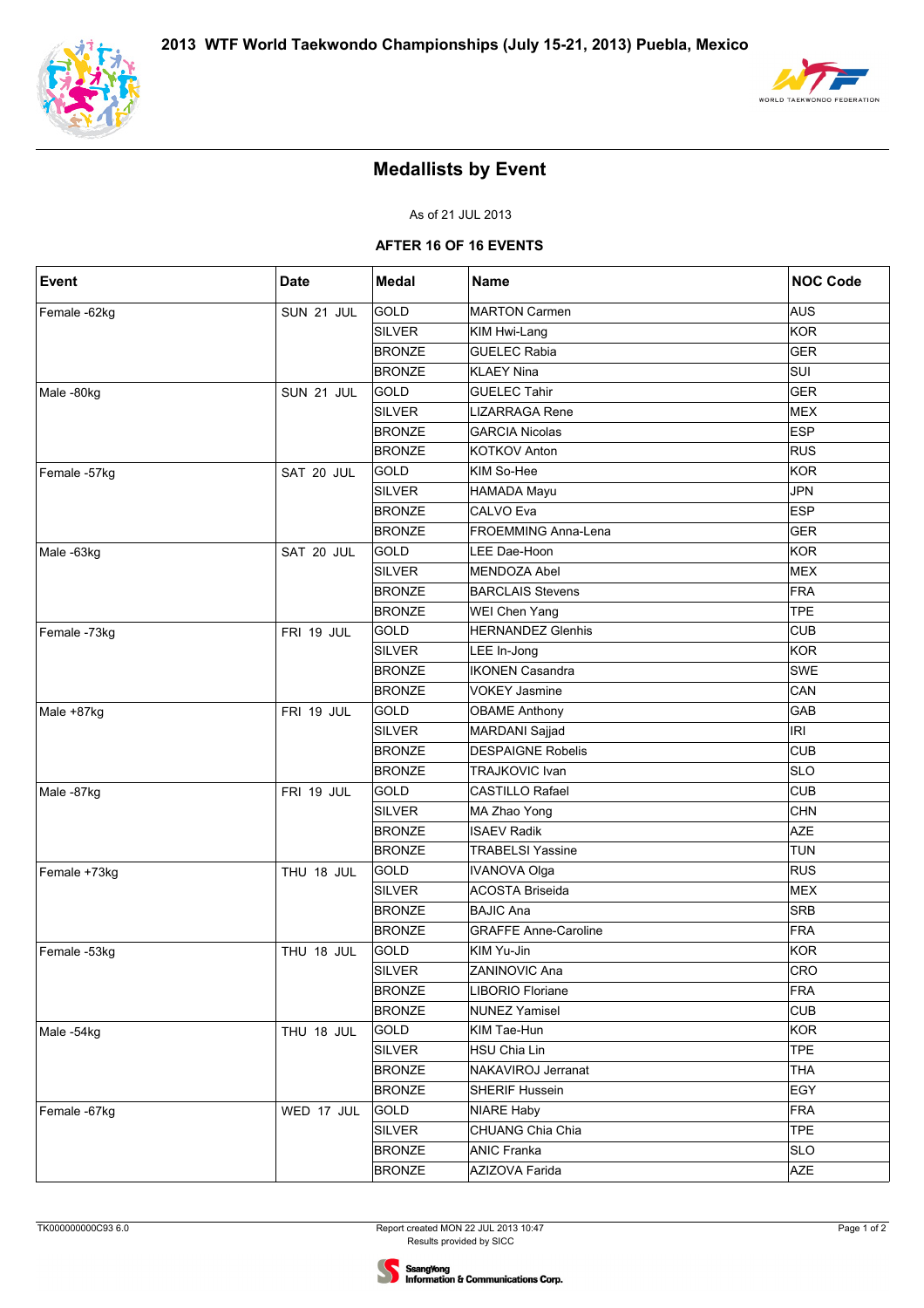



## **Medallists by Event**

As of 21 JUL 2013

#### **AFTER 16 OF 16 EVENTS**

| <b>Event</b> | <b>Date</b> | <b>Medal</b>  | <b>Name</b>                  | <b>NOC Code</b> |
|--------------|-------------|---------------|------------------------------|-----------------|
| Male-68kg    | WED 17 JUL  | <b>GOLD</b>   | ASBAGHIKHANGHAH Behnam       | <b>IRI</b>      |
|              |             | <b>SILVER</b> | KIM Hun                      | <b>KOR</b>      |
|              |             | <b>BRONZE</b> | <b>DIEYE Balla</b>           | <b>SEN</b>      |
|              |             | <b>BRONZE</b> | ROSILLO ATENCIA Jose Antonio | ESP             |
| Female -49kg | TUE 16 JUL  | <b>GOLD</b>   | SONKHAM Chanatip             | <b>THA</b>      |
|              |             | <b>SILVER</b> | <b>TOURAN Dana</b>           | <b>JOR</b>      |
|              |             | <b>BRONZE</b> | <b>AGUIRRE Yania</b>         | <b>CUB</b>      |
|              |             | <b>BRONZE</b> | ZANINOVIC Lucija             | <b>CRO</b>      |
| Male-74kg    | TUE 16 JUL  | <b>GOLD</b>   | <b>ADRIANO Uriel</b>         | <b>MEX</b>      |
|              |             | <b>SILVER</b> | <b>GAUN Albert</b>           | <b>RUS</b>      |
|              |             | <b>BRONZE</b> | KIM Yoo-Jin                  | KOR             |
|              |             | <b>BRONZE</b> | <b>TRABELSI Saifeddine</b>   | <b>TUN</b>      |
| Female -46kg | MON 15 JUL  | GOLD          | KIM So-Hui                   | KOR             |
|              |             | <b>SILVER</b> | VALUEVA Anastasia            | <b>RUS</b>      |
|              |             | <b>BRONZE</b> | FARHANI Fadia                | <b>TUN</b>      |
|              |             | <b>BRONZE</b> | <b>REN Dandan</b>            | <b>CHN</b>      |
| Male-58kg    | MON 15 JUL  | <b>GOLD</b>   | CHA Tae-Moon                 | <b>KOR</b>      |
|              |             | <b>SILVER</b> | <b>MOSTEAN LORON Hadi</b>    | <b>IRI</b>      |
|              |             | <b>BRONZE</b> | <b>ALVES Guilherme</b>       | <b>BRA</b>      |
|              |             | <b>BRONZE</b> | <b>VILLA Damian</b>          | <b>MEX</b>      |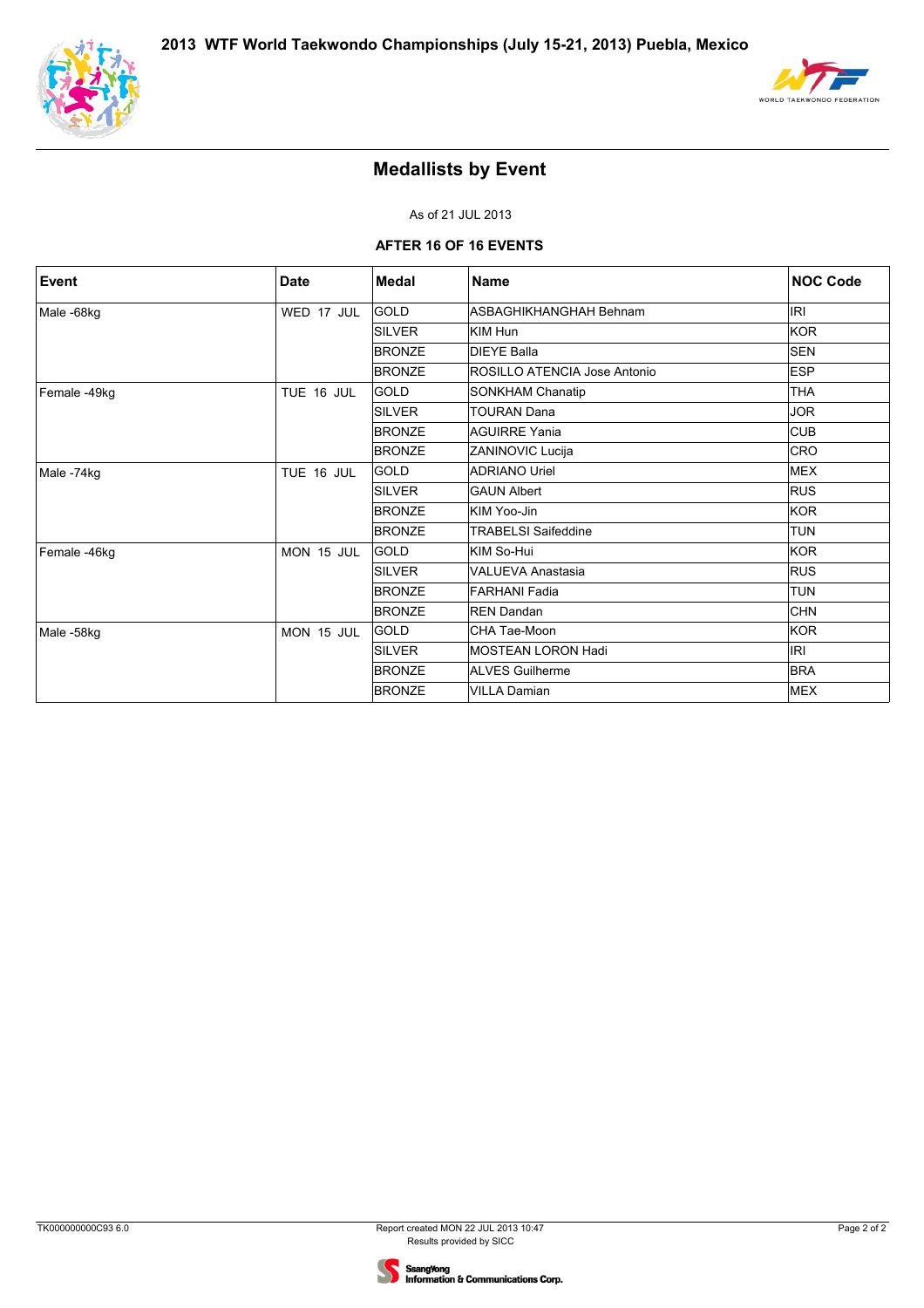

THU 18 JUL 2013

### **Male -54kg**



| <b>Medal</b>  | Name                  | <b>NOC</b>           |
|---------------|-----------------------|----------------------|
| <b>GOLD</b>   | KIM Tae-Hun           | KOR - Korea          |
| <b>SILVER</b> | HSU Chia Lin          | TPE - Chinese Taipei |
| <b>BRONZE</b> | NAKAVIROJ Jerranat    | THA - Thailand       |
| <b>BRONZE</b> | <b>SHERIF Hussein</b> | EGY - Egypt          |

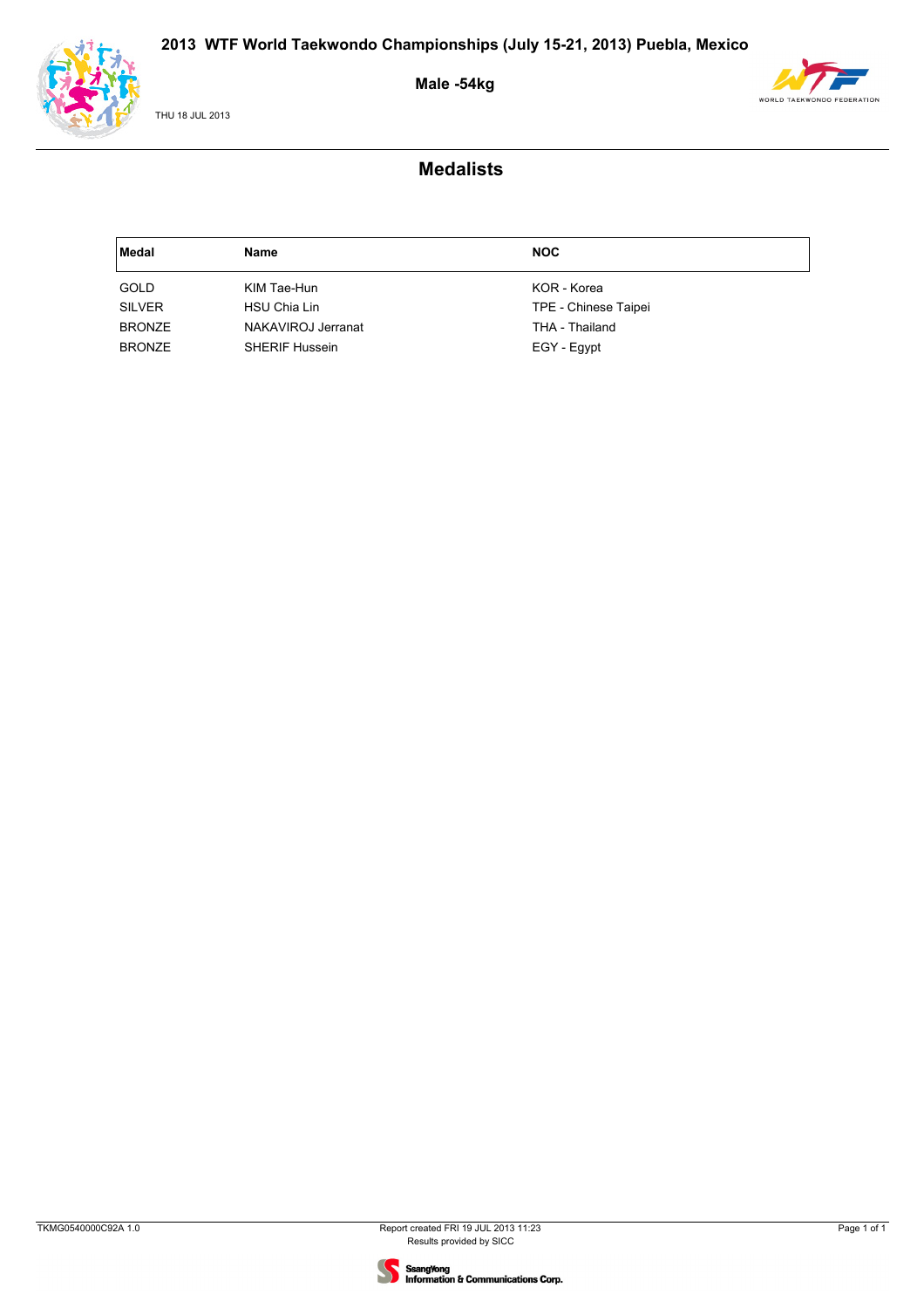

MON 15 JUL 2013

### **Male -58kg**



| Medal         | Name                   | <b>NOC</b>          |
|---------------|------------------------|---------------------|
| GOLD          | CHA Tae-Moon           | KOR - Korea         |
| <b>SILVER</b> | MOSTEAN LORON Hadi     | IRI - Iran          |
| <b>BRONZE</b> | <b>ALVES Guilherme</b> | <b>BRA - Brazil</b> |
| <b>BRONZE</b> | <b>VILLA Damian</b>    | MEX - Mexico        |

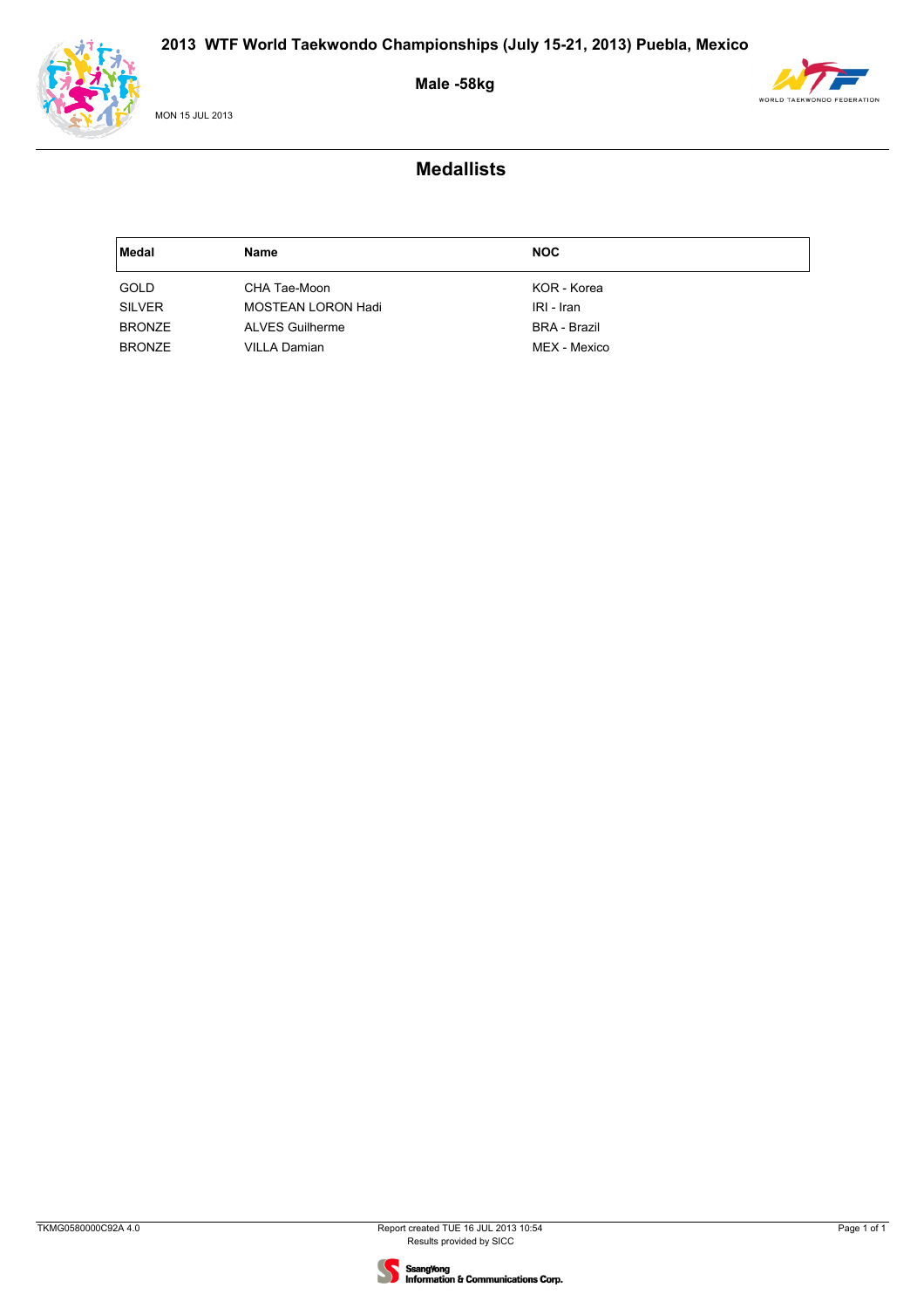

SAT 20 JUL 2013

### **Male -63kg**



| Medal         | Name                    | <b>NOC</b>           |
|---------------|-------------------------|----------------------|
| <b>GOLD</b>   | LEE Dae-Hoon            | KOR - Korea          |
| <b>SILVER</b> | MENDOZA Abel            | MEX - Mexico         |
| <b>BRONZE</b> | <b>BARCLAIS Stevens</b> | FRA - France         |
| <b>BRONZE</b> | WEI Chen Yang           | TPE - Chinese Taipei |

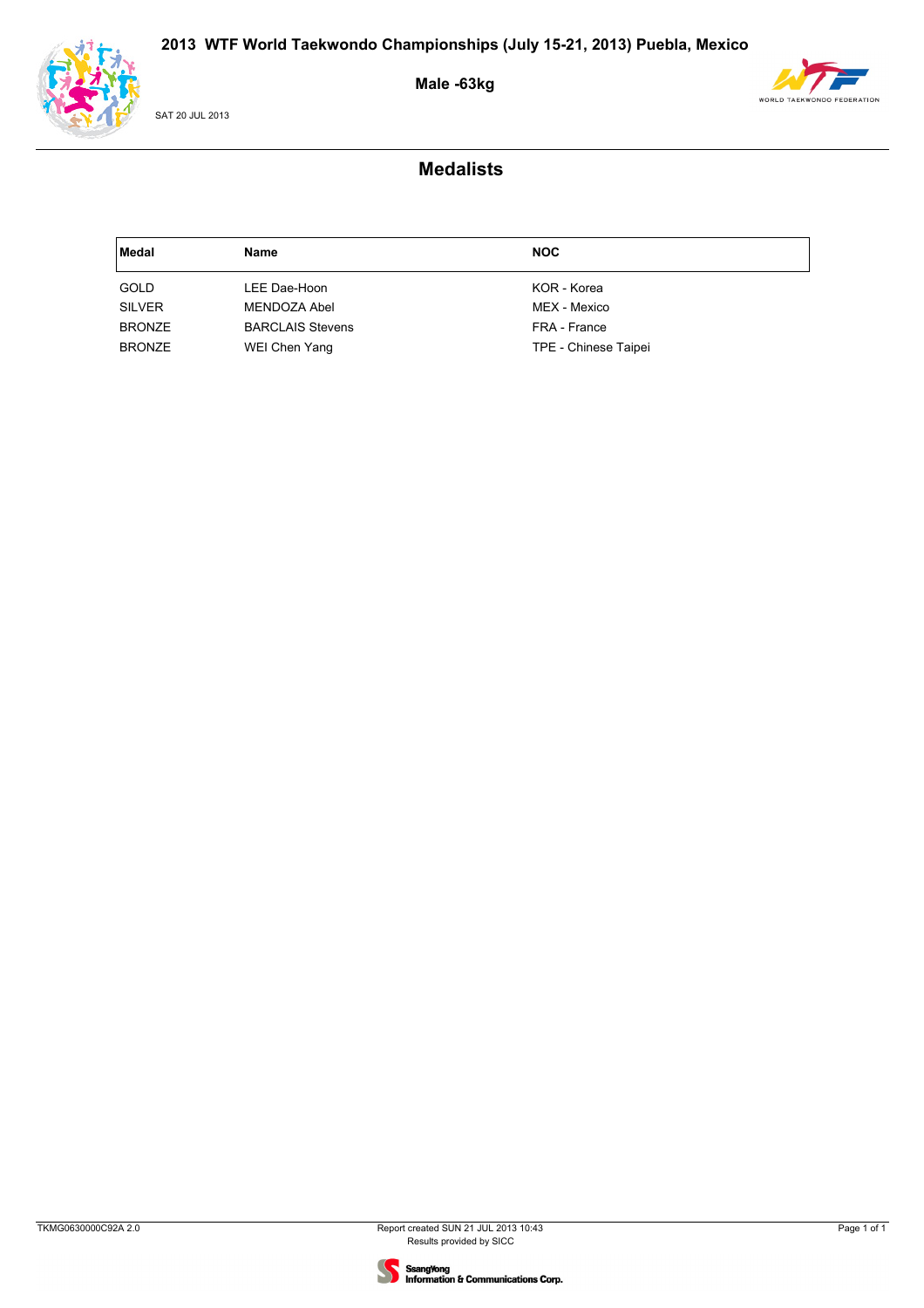

WED 17 JUL 2013

### **Male -68kg**



| Medal         | Name                         | <b>NOC</b>    |
|---------------|------------------------------|---------------|
| GOLD          | ASBAGHIKHANGHAH Behnam       | IRI - Iran    |
| <b>SILVER</b> | KIM Hun                      | KOR - Korea   |
| <b>BRONZE</b> | DIEYE Balla                  | SEN - Senegal |
| <b>BRONZE</b> | ROSILLO ATENCIA Jose Antonio | ESP - Spain   |

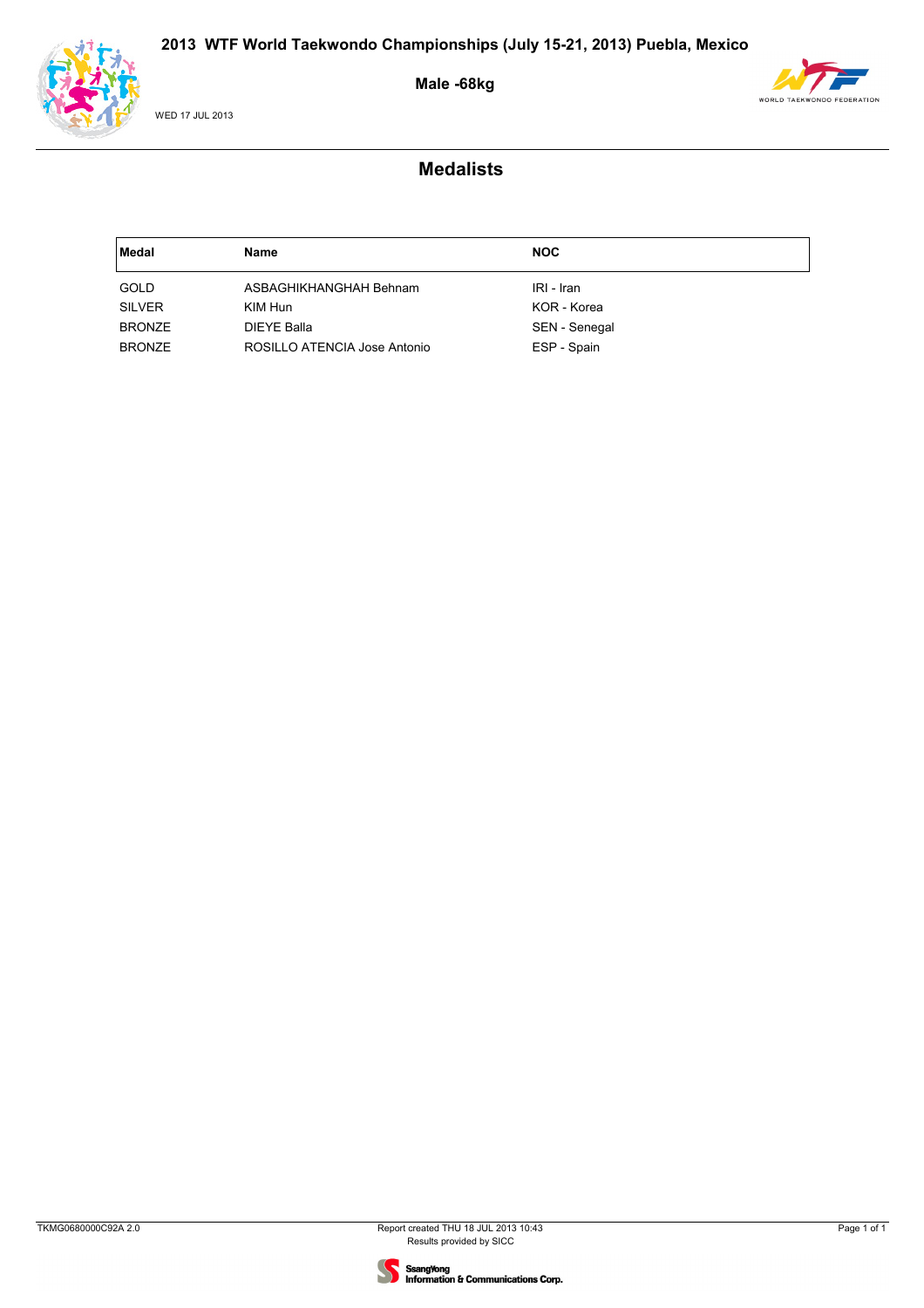

TUE 16 JUL 2013

### **Male -74kg**



| Medal         | Name                       | <b>NOC</b>    |
|---------------|----------------------------|---------------|
| GOLD          | <b>ADRIANO Uriel</b>       | MEX - Mexico  |
| <b>SILVER</b> | <b>GAUN Albert</b>         | RUS - Russia  |
| <b>BRONZE</b> | KIM Yoo-Jin                | KOR - Korea   |
| <b>BRONZE</b> | <b>TRABELSI Saifeddine</b> | TUN - Tunisia |

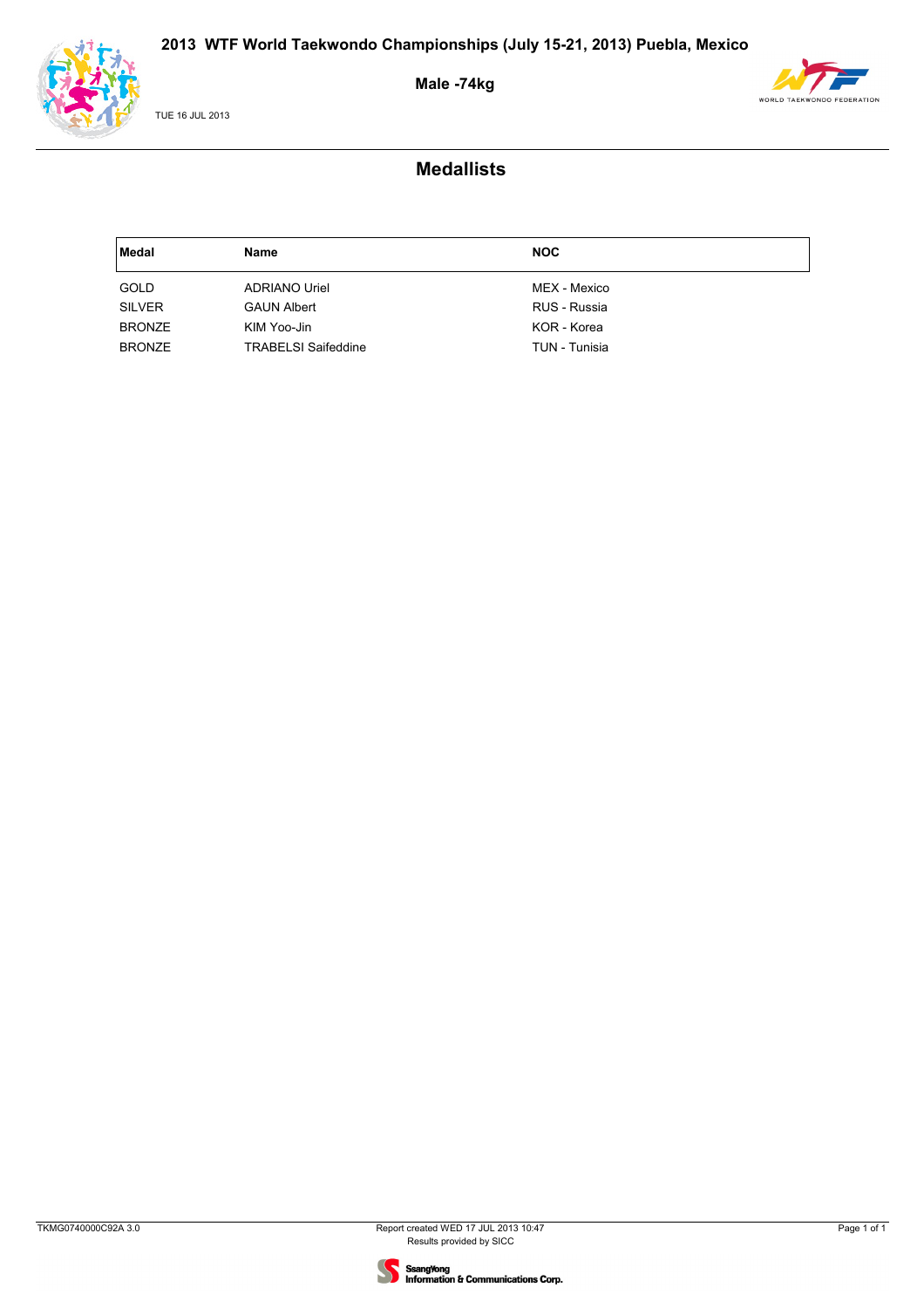

SUN 21 JUL 2013

# **Male -80kg**



| Medal         | Name                  | <b>NOC</b>           |
|---------------|-----------------------|----------------------|
| GOLD          | <b>GUELEC Tahir</b>   | <b>GER</b> - Germany |
| <b>SILVER</b> | LIZARRAGA Rene        | MEX - Mexico         |
| <b>BRONZE</b> | <b>GARCIA Nicolas</b> | ESP - Spain          |
| <b>BRONZE</b> | <b>KOTKOV Anton</b>   | RUS - Russia         |

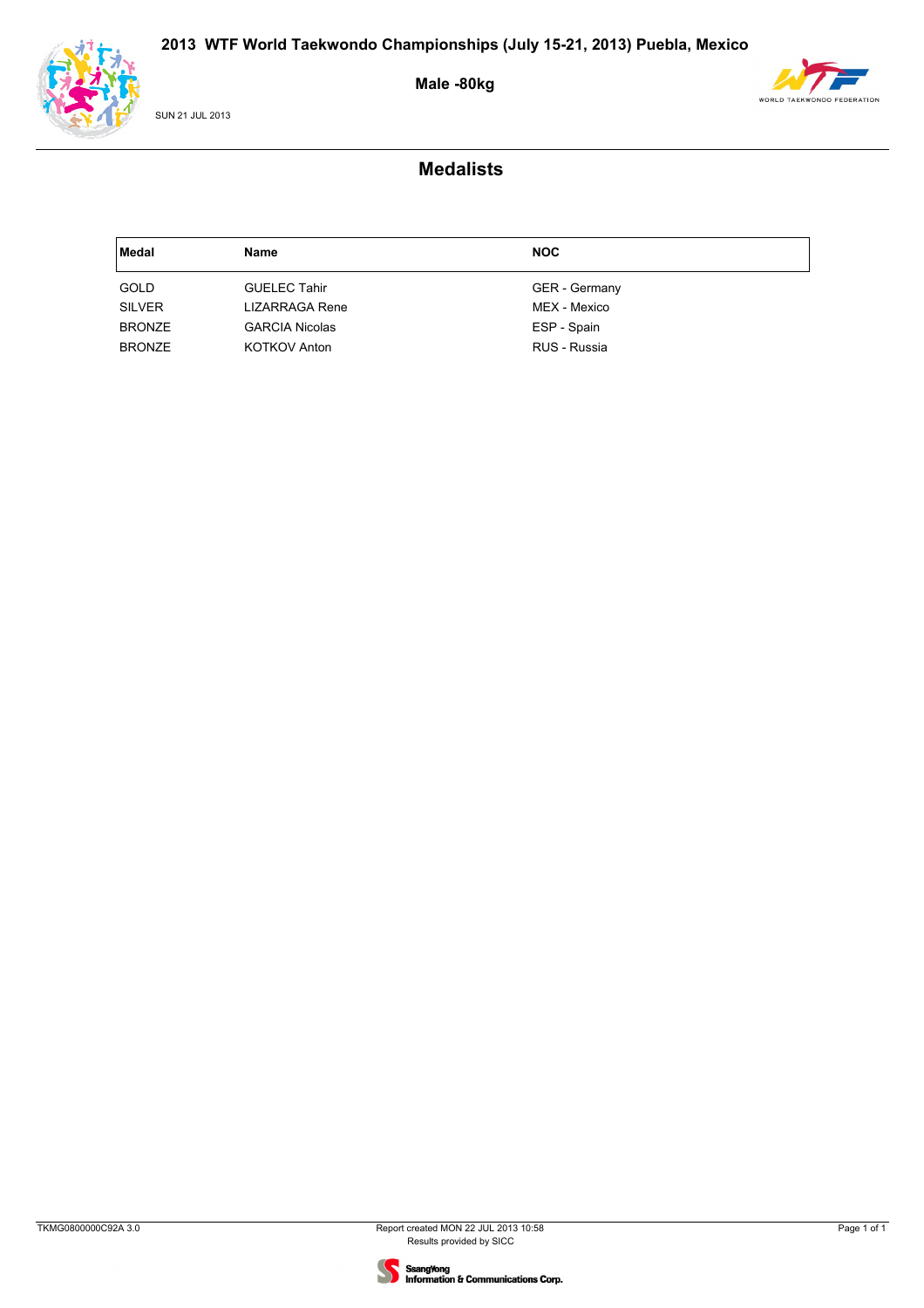

FRI 19 JUL 2013

### **Male -87kg**



| Medal         | Name                    | <b>NOC</b>       |
|---------------|-------------------------|------------------|
| GOLD          | <b>CASTILLO Rafael</b>  | CUB - Cuba       |
| <b>SILVER</b> | MA Zhao Yong            | CHN - China      |
| <b>BRONZE</b> | <b>ISAEV Radik</b>      | AZE - Azerbaijan |
| <b>BRONZE</b> | <b>TRABELSI Yassine</b> | TUN - Tunisia    |

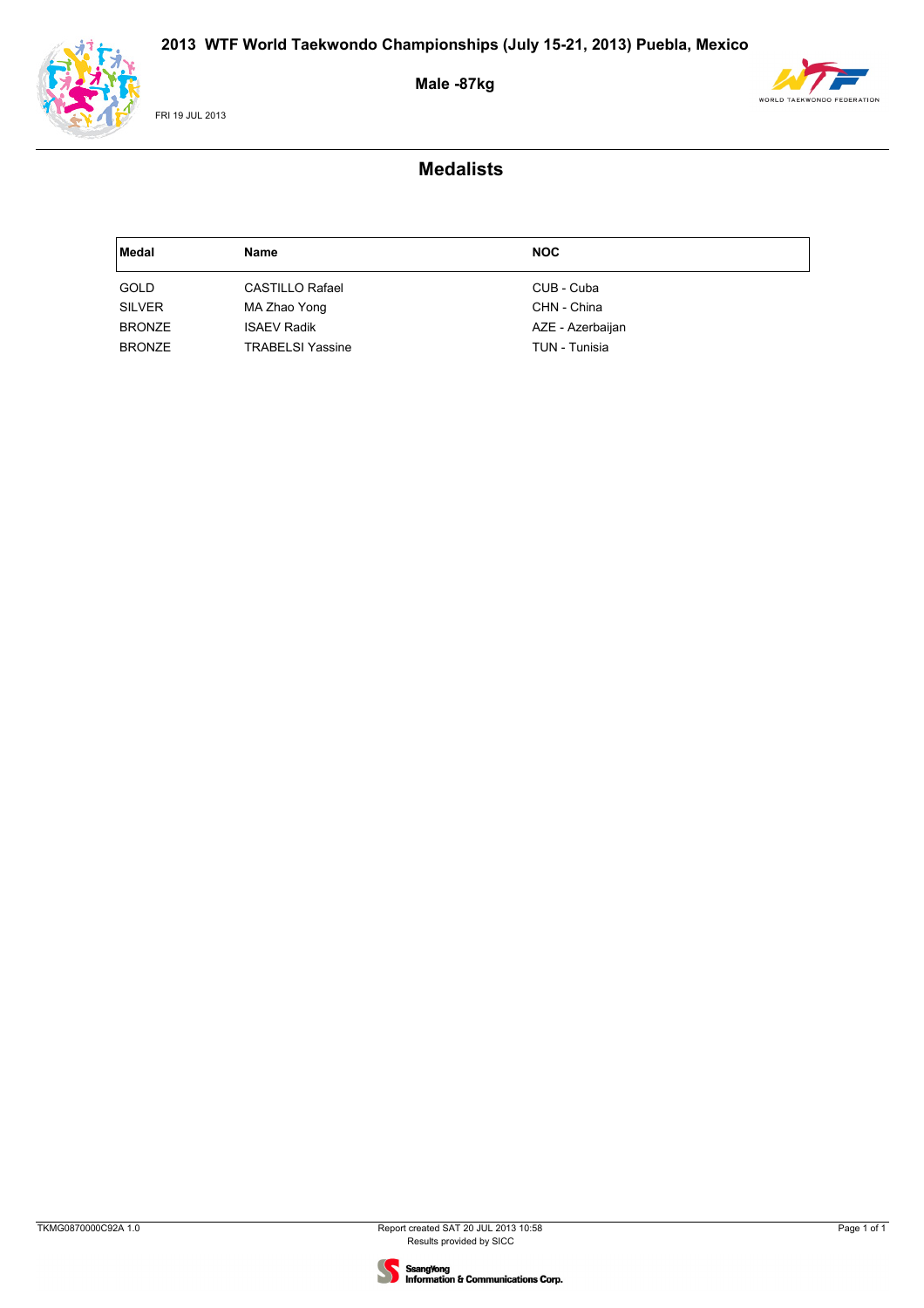

FRI 19 JUL 2013

### **Male +87kg**



| Medal         | Name                     | <b>NOC</b>     |
|---------------|--------------------------|----------------|
| <b>GOLD</b>   | <b>OBAME Anthony</b>     | GAB - Gabon    |
| <b>SILVER</b> | <b>MARDANI Sajjad</b>    | IRI - Iran     |
| <b>BRONZE</b> | <b>DESPAIGNE Robelis</b> | CUB - Cuba     |
| <b>BRONZE</b> | <b>TRAJKOVIC Ivan</b>    | SLO - Slovenia |

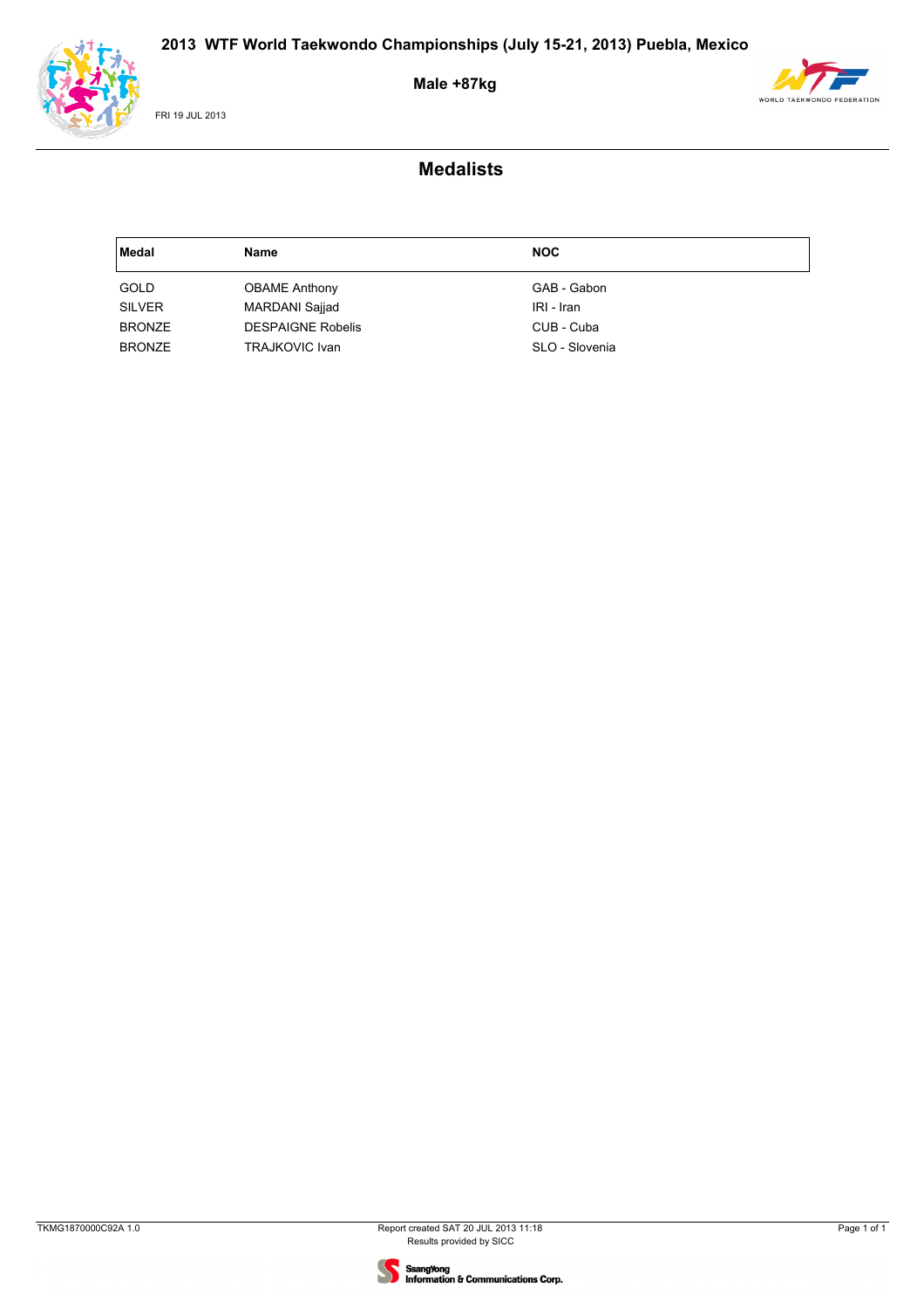

MON 15 JUL 2013

### **Female -46kg**



| Medal         | Name                     | <b>NOC</b>    |
|---------------|--------------------------|---------------|
| <b>GOLD</b>   | KIM So-Hui               | KOR - Korea   |
| <b>SILVER</b> | <b>VALUEVA Anastasia</b> | RUS - Russia  |
| <b>BRONZE</b> | <b>FARHANI Fadia</b>     | TUN - Tunisia |
| <b>BRONZE</b> | <b>REN Dandan</b>        | CHN - China   |

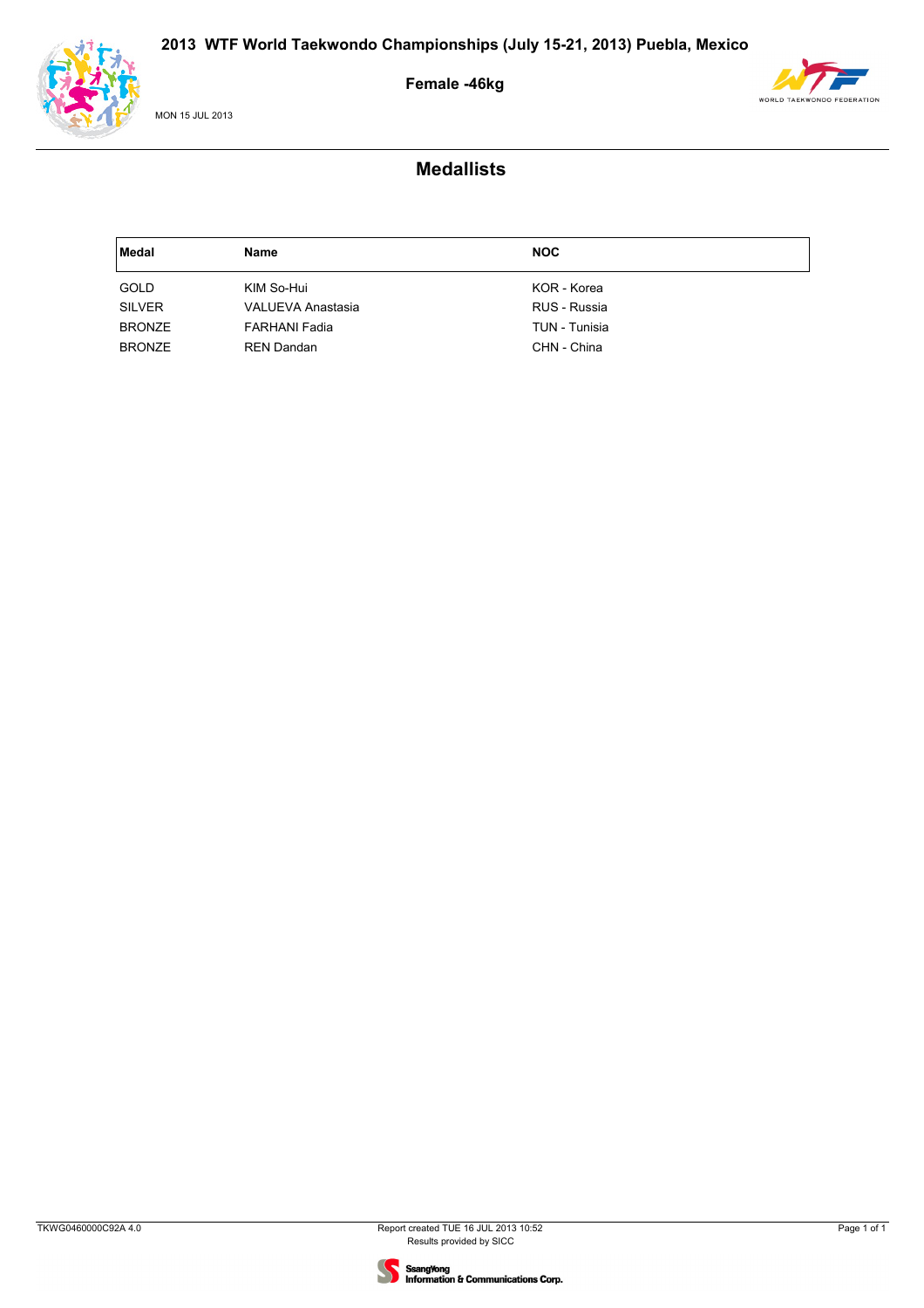

TUE 16 JUL 2013

### **Female -49kg**



| Medal         | Name                    | <b>NOC</b>     |
|---------------|-------------------------|----------------|
| GOLD          | SONKHAM Chanatip        | THA - Thailand |
| <b>SILVER</b> | <b>TOURAN Dana</b>      | JOR - Jordan   |
| <b>BRONZE</b> | <b>AGUIRRE Yania</b>    | CUB - Cuba     |
| <b>BRONZE</b> | <b>ZANINOVIC Lucija</b> | CRO - Croatia  |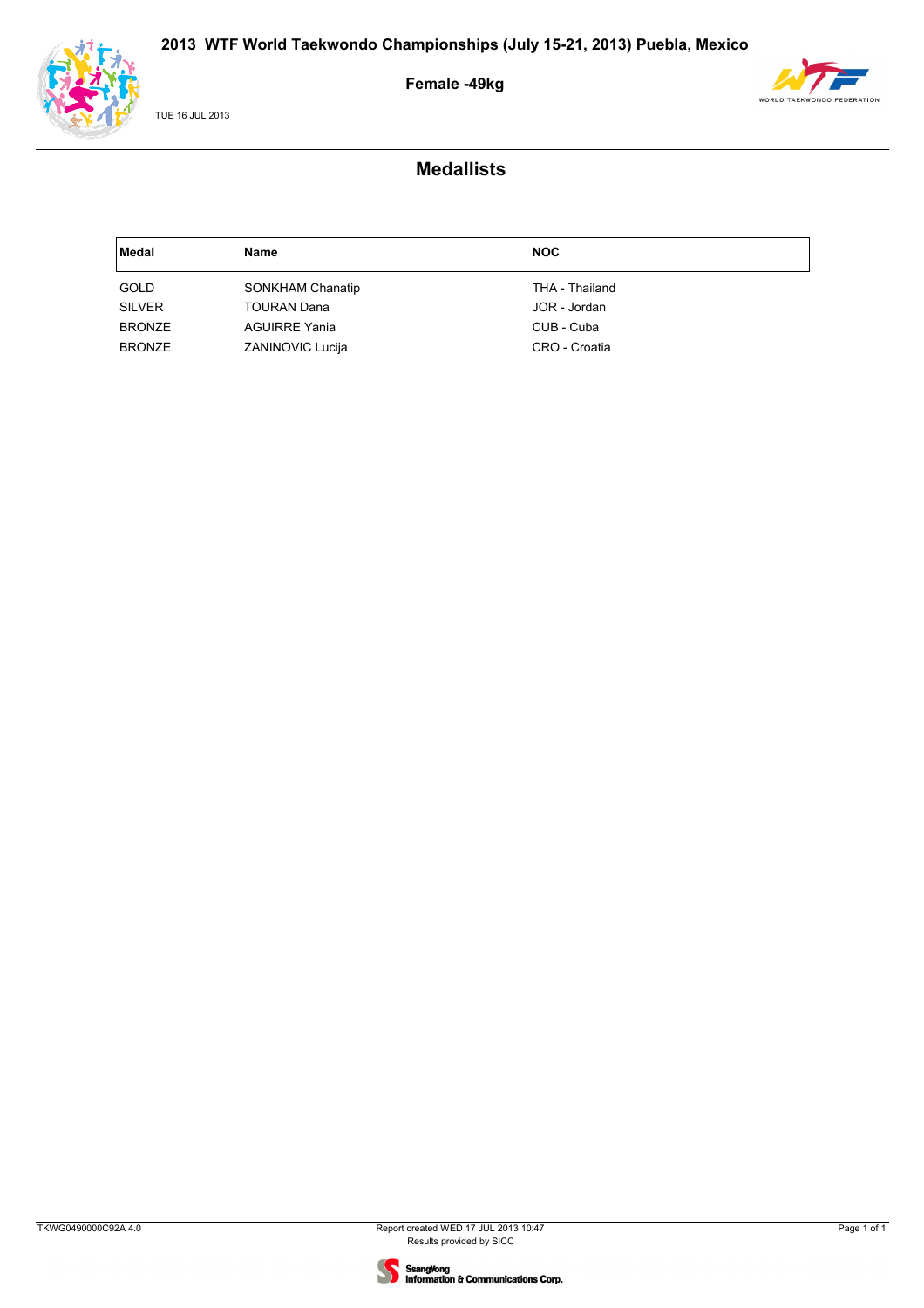

THU 18 JUL 2013

### **Female -53kg**



| Medal         | <b>Name</b>          | <b>NOC</b>    |
|---------------|----------------------|---------------|
| GOLD          | KIM Yu-Jin           | KOR - Korea   |
| <b>SILVER</b> | <b>ZANINOVIC Ana</b> | CRO - Croatia |
| <b>BRONZE</b> | LIBORIO Floriane     | FRA - France  |
| <b>BRONZE</b> | <b>NUNEZ Yamisel</b> | CUB - Cuba    |

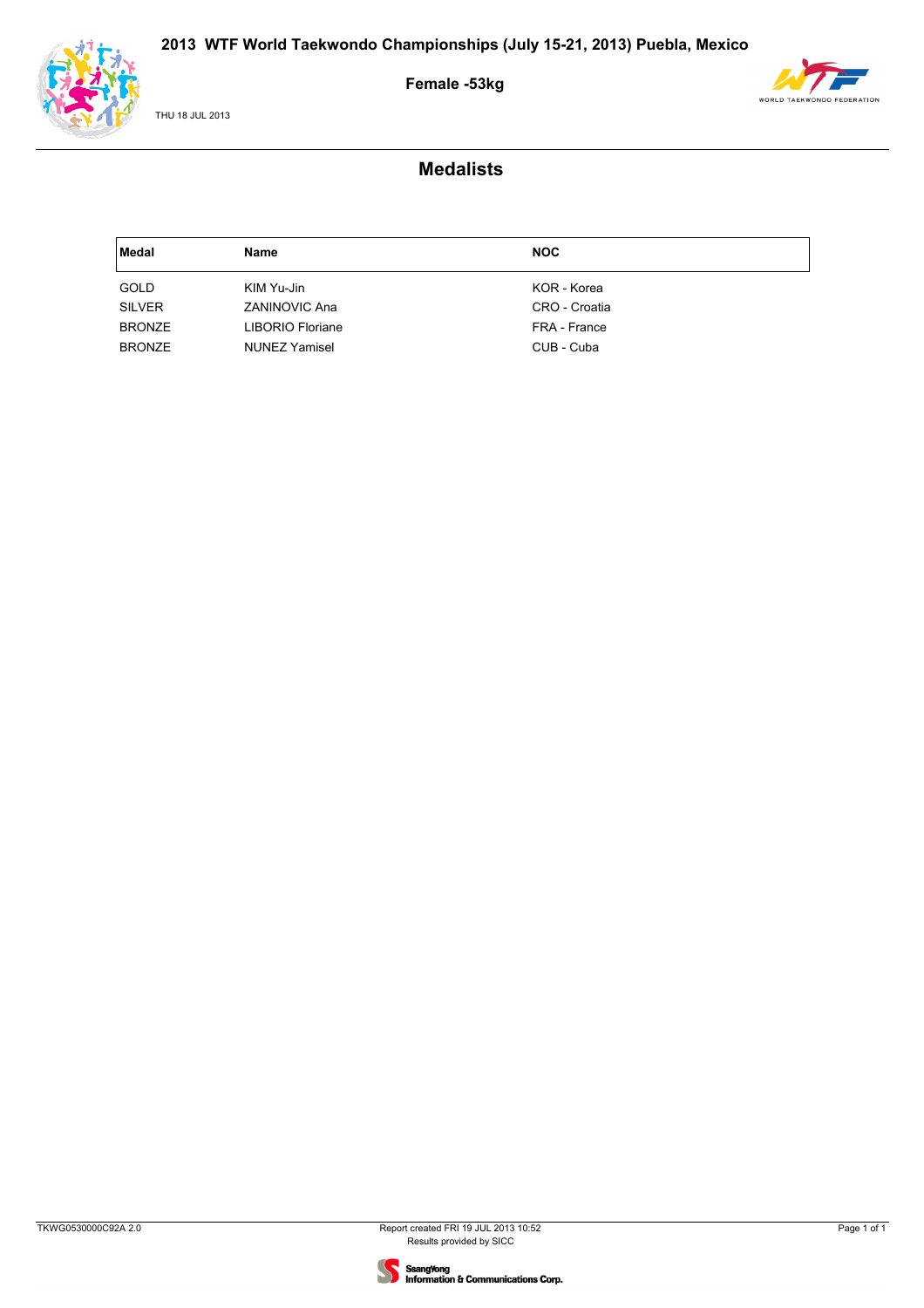

SAT 20 JUL 2013

### **Female -57kg**



| Medal         | Name                | <b>NOC</b>           |
|---------------|---------------------|----------------------|
| <b>GOLD</b>   | KIM So-Hee          | KOR - Korea          |
| <b>SILVER</b> | HAMADA Mayu         | JPN - Japan          |
| <b>BRONZE</b> | CALVO Eva           | ESP - Spain          |
| <b>BRONZE</b> | FROEMMING Anna-Lena | <b>GER</b> - Germany |

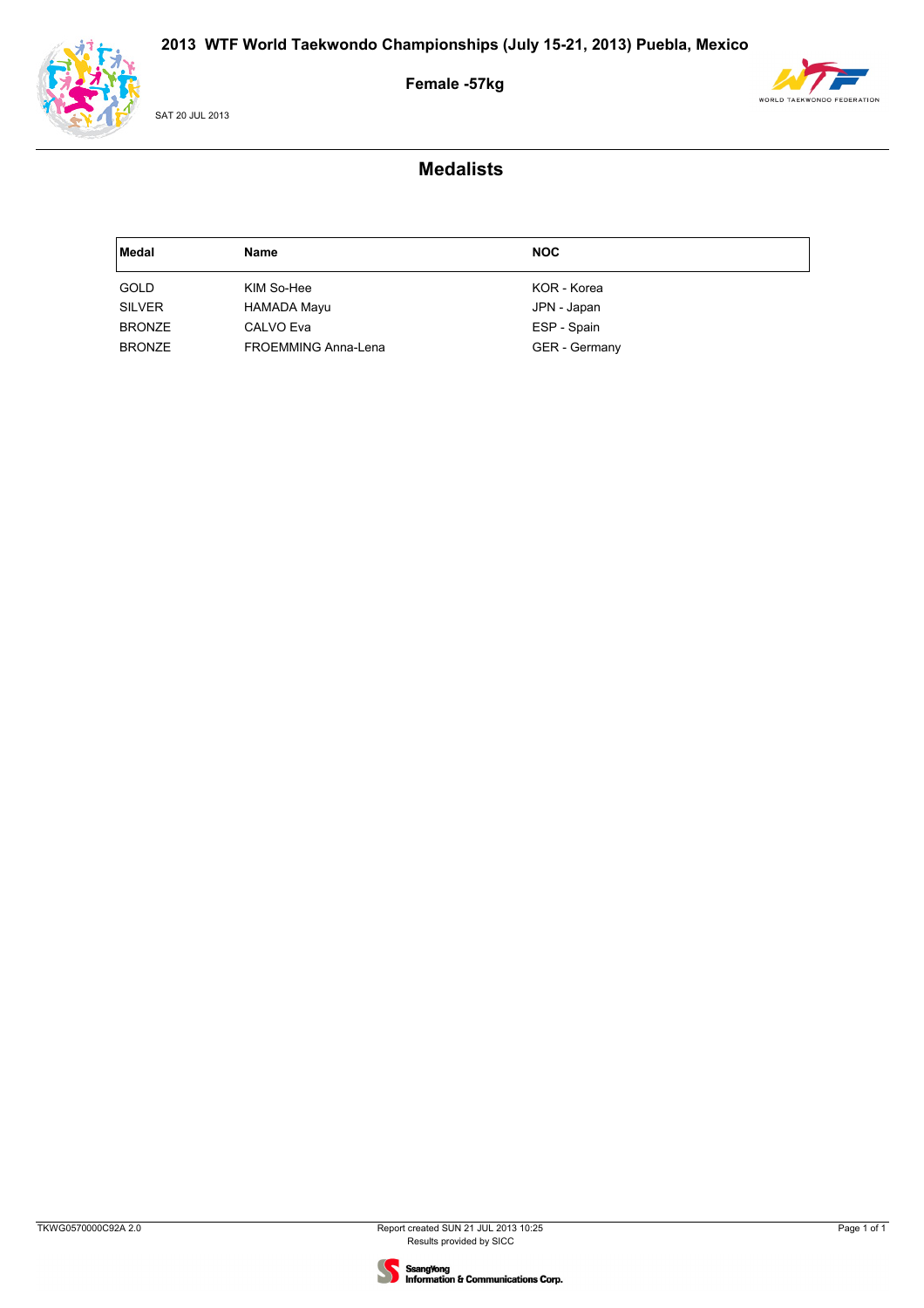

SUN 21 JUL 2013

### **Female -62kg**



| Medal         | <b>Name</b>          | <b>NOC</b>           |
|---------------|----------------------|----------------------|
| GOLD          | <b>MARTON Carmen</b> | AUS - Australia      |
| <b>SILVER</b> | KIM Hwi-Lang         | KOR - Korea          |
| <b>BRONZE</b> | <b>GUELEC Rabia</b>  | <b>GER</b> - Germany |
| <b>BRONZE</b> | <b>KLAEY Nina</b>    | SUI - Switzerland    |

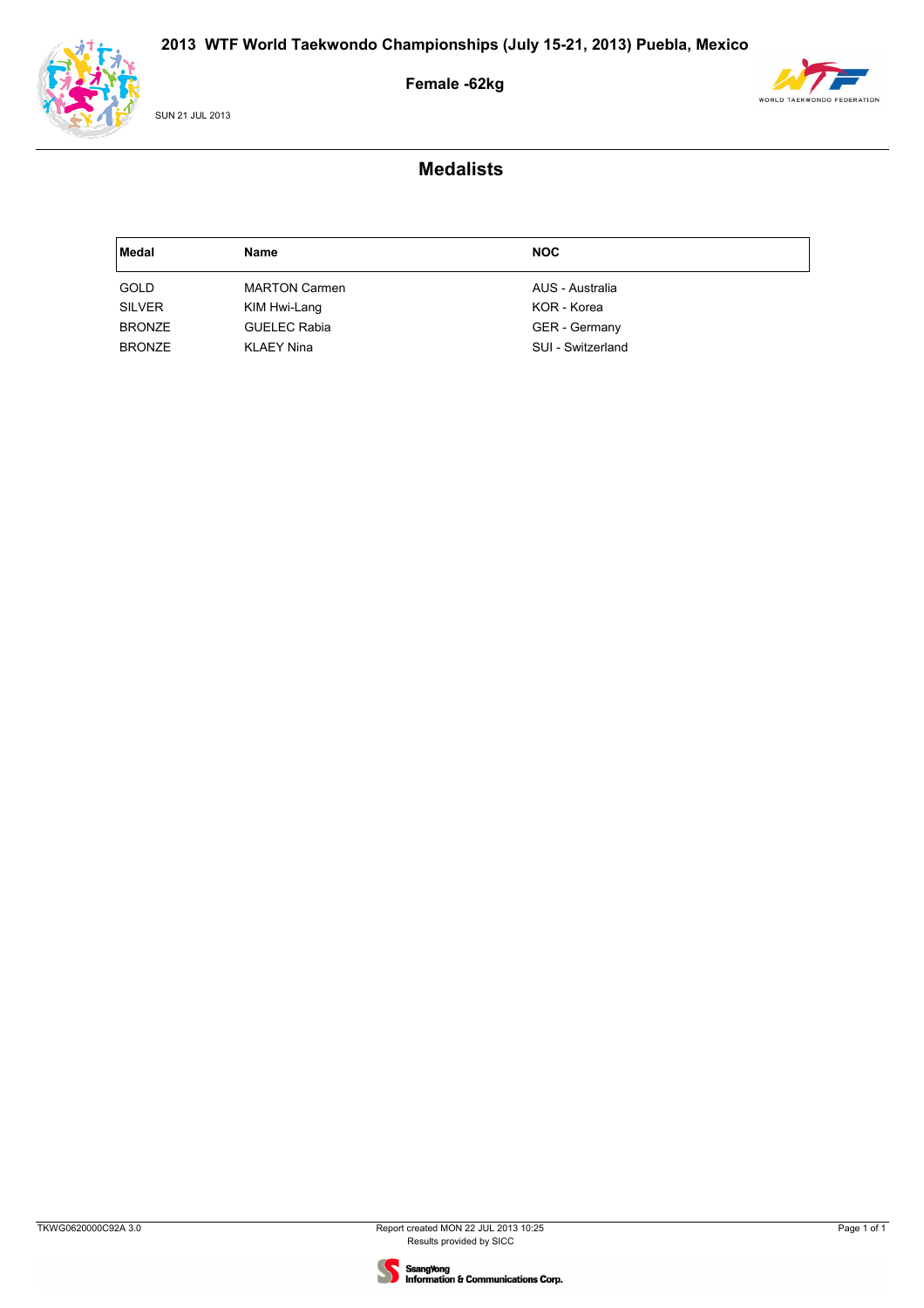



WED 17 JUL 2013

### **Female -67kg**



| Medal         | Name             | <b>NOC</b>           |
|---------------|------------------|----------------------|
| GOLD          | NIARE Haby       | FRA - France         |
| <b>SILVER</b> | CHUANG Chia Chia | TPE - Chinese Taipei |
| <b>BRONZE</b> | ANIC Franka      | SLO - Slovenia       |
| <b>BRONZE</b> | AZIZOVA Farida   | AZE - Azerbaijan     |

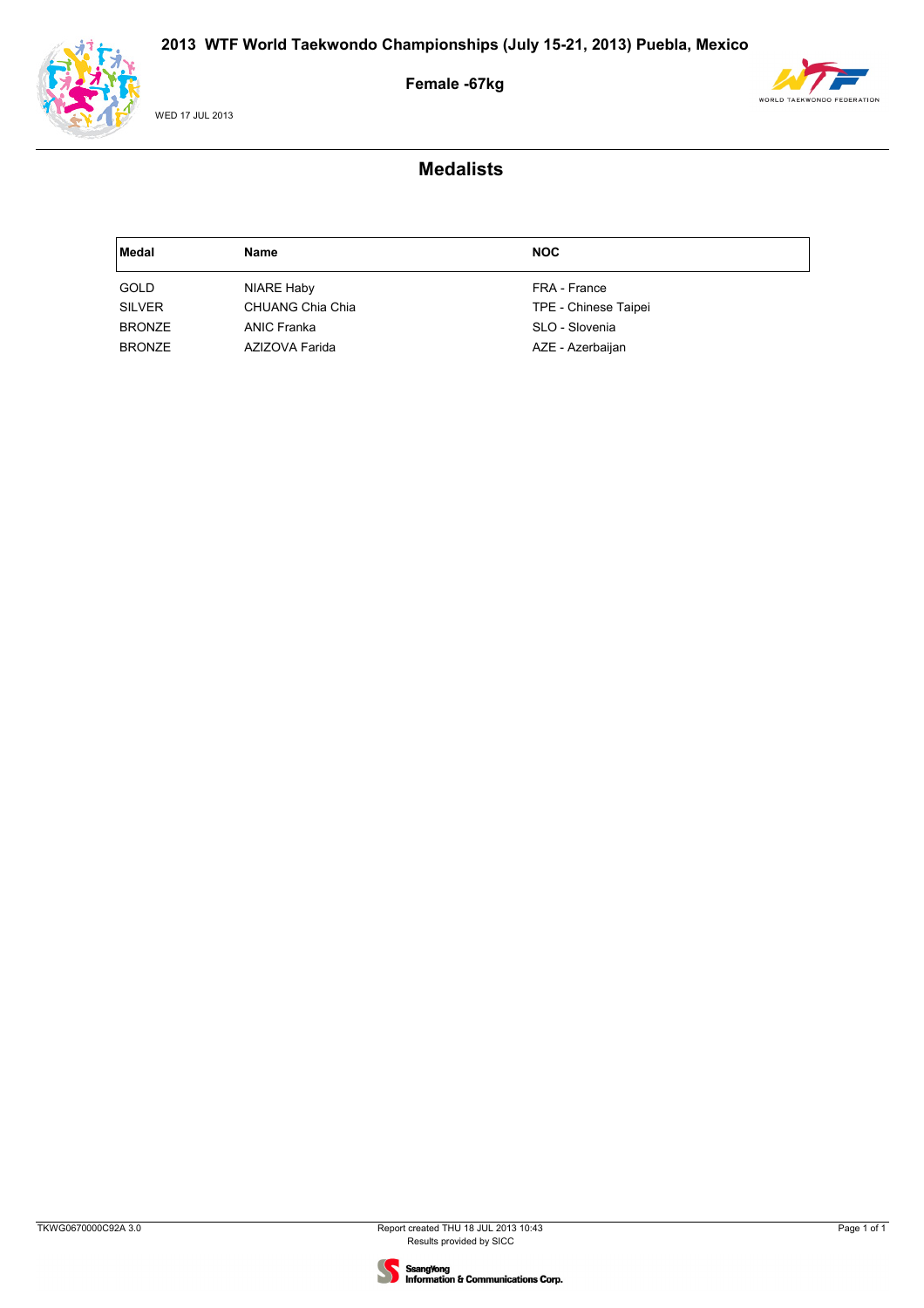



FRI 19 JUL 2013

### **Female -73kg**



| Medal         | Name                     | <b>NOC</b>   |
|---------------|--------------------------|--------------|
| GOLD          | <b>HERNANDEZ Glenhis</b> | CUB - Cuba   |
| <b>SILVER</b> | LEE In-Jong              | KOR - Korea  |
| <b>BRONZE</b> | <b>IKONEN Casandra</b>   | SWE - Sweden |
| <b>BRONZE</b> | <b>VOKEY Jasmine</b>     | CAN - Canada |

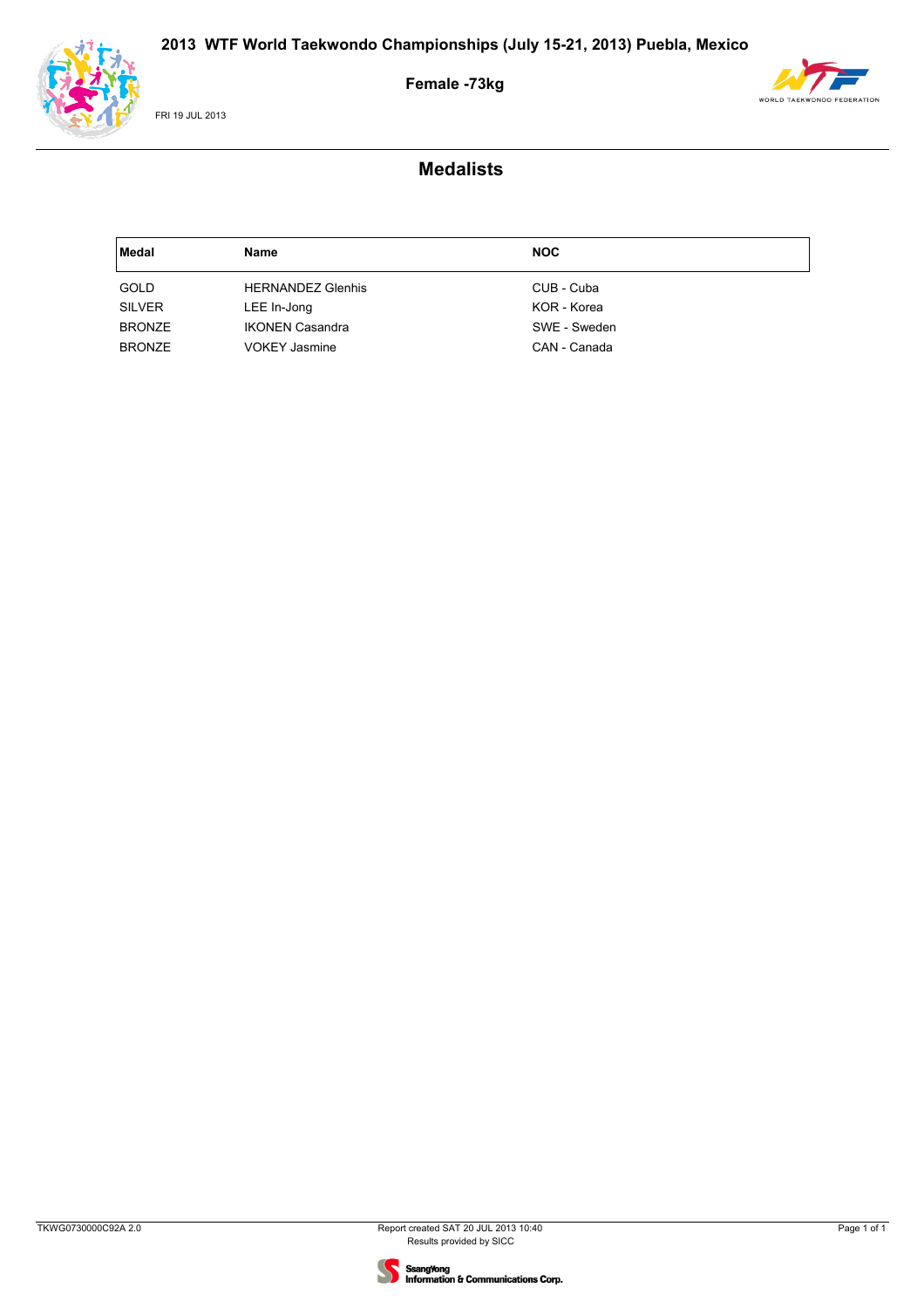

THU 18 JUL 2013

### **Female +73kg**



| Medal         | Name                        | <b>NOC</b>   |
|---------------|-----------------------------|--------------|
| GOLD          | <b>IVANOVA Olga</b>         | RUS - Russia |
| <b>SILVER</b> | ACOSTA Briseida             | MEX - Mexico |
| <b>BRONZE</b> | <b>BAJIC Ana</b>            | SRB - Serbia |
| <b>BRONZE</b> | <b>GRAFFE Anne-Caroline</b> | FRA - France |

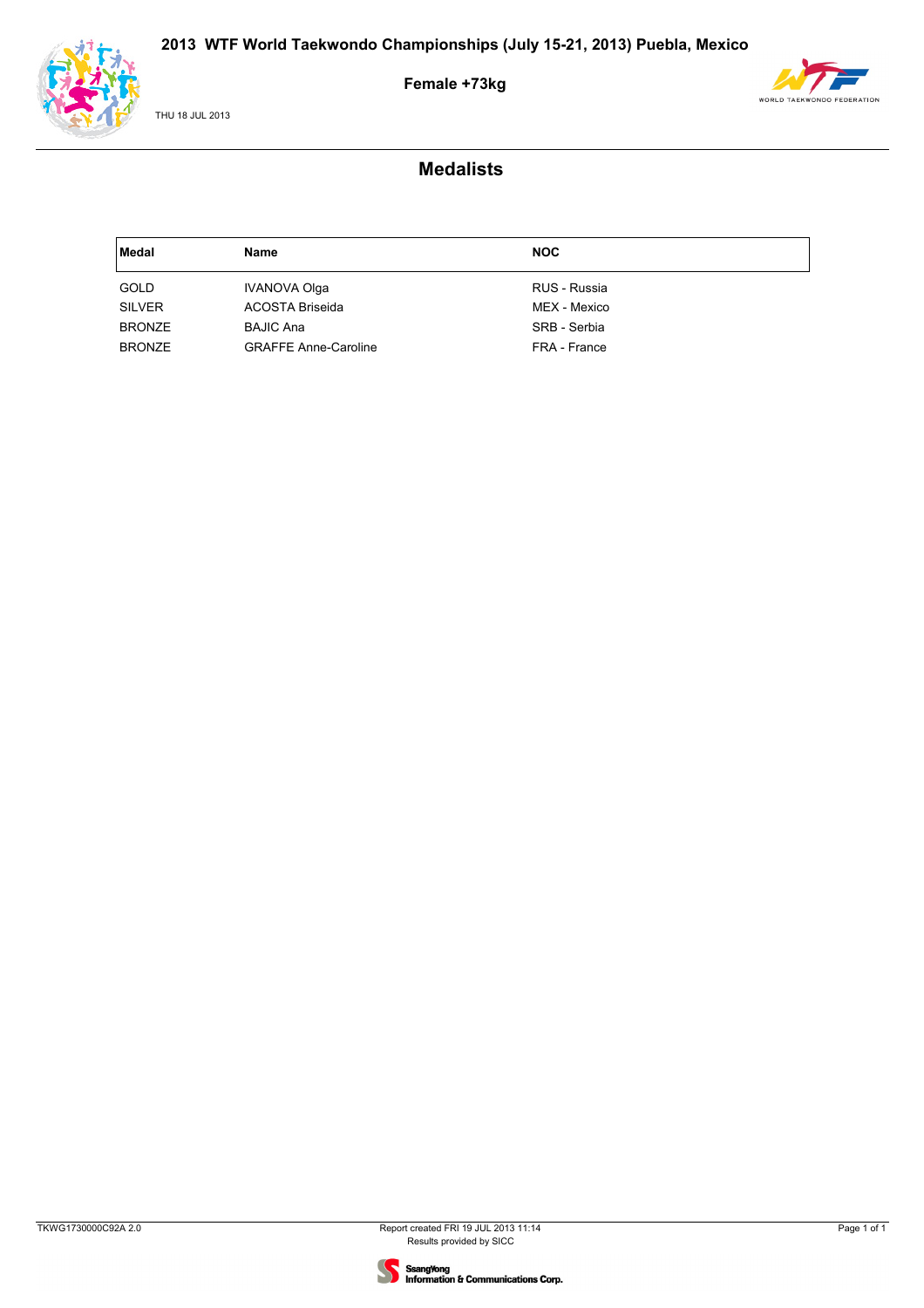

#### THU 18 JUL 2013

Male-54kg



# **Athlete Ranking by Weight Category**

### As of FRI 19 JUL 2013

| Rank | <b>NOC</b> | <b>Name</b>                     |
|------|------------|---------------------------------|
| 1    | <b>KOR</b> | KIM Tae-Hun                     |
| 2    | <b>TPE</b> | <b>HSU Chia Lin</b>             |
| 3    | <b>THA</b> | NAKAVIROJ Jerranat              |
| 3    | <b>EGY</b> | <b>SHERIF Hussein</b>           |
| 5    | <b>CHN</b> | <b>HUANG Zhang Kun</b>          |
| 5    | <b>RUS</b> | MAGOMEDOV Seifula               |
| 5    | CAN        | <b>MUSCAT Tyler</b>             |
| 5    | <b>MEX</b> | RODRIGUEZ Cesar                 |
| 9    | <b>JOR</b> | <b>ABUZAID Almuatasembellah</b> |
| 9    | <b>AZE</b> | <b>ALIYEV Mikayil</b>           |
| 9    | COL        | <b>AVELLA Harold Duvan</b>      |
| 9    | <b>DOM</b> | <b>ESPINOSA Edward</b>          |
| 9    | <b>INA</b> | <b>FAQIH Ahmad</b>              |
| 9    | <b>PAN</b> | <b>GAITAN Luis</b>              |
| 9    | <b>GER</b> | <b>KOLB Sergej</b>              |
| 9    | <b>JPN</b> | NAKAGAWA Takaya                 |
| 17   | <b>FRA</b> | <b>ABARAHOU Nidal</b>           |
| 17   | <b>NEP</b> | <b>ADHIKARI Arun</b>            |
| 17   | ARM        | <b>AGHAJANYAN Varag</b>         |
| 17   | <b>GHA</b> | <b>ASARE Terrance</b>           |
| 17   | CRO        | <b>BRECIC Lovre</b>             |
| 17   | <b>TUR</b> | <b>DOLAS Mehmet</b>             |
| 17   | <b>USA</b> | <b>GERICK Logan</b>             |
| 17   | <b>BLR</b> | KOKSHYNTSAU Illia               |
| 17   | <b>CIV</b> | <b>KONE Namogo Hamed</b>        |
| 17   | <b>BEL</b> | <b>LAACHRAOUI Mourad</b>        |
| 17   | PHI        | LIZARDO John Paul               |
| 17   | <b>BRA</b> | MIGUEL Jo                       |
| 17   | <b>IRI</b> | NAGHIBZADEH Seyedehsan          |
| 17   | CHI        | RAMOS Jorge                     |
| 17   | <b>ITA</b> | <b>RIEMMA Emanuele</b>          |
| 17   | <b>KAZ</b> | YERZHANOV Shokan                |
| 33   | <b>PER</b> | ANCO Pedro                      |
| 33   | <b>MAC</b> | CHAN Chon-In                    |
| 33   | <b>ESP</b> | <b>CIFUENTES Adrian</b>         |
| 33   | <b>BHU</b> | DORJI Doten                     |
| 33   | <b>NED</b> | <b>JANMAAT Giorgio</b>          |
| 33   | COD        | <b>KALIKAT Mikael</b>           |
| 33   | <b>GUY</b> | <b>LORRIMER Sven</b>            |
| 33   | <b>RWA</b> | <b>MBONIGABA Boniface</b>       |
| 33   | <b>MGL</b> | <b>MOLOM Tumenbayar</b>         |
| 33   | VIE        | NGUYEN Huu Nhan                 |
| 33   | <b>VEN</b> | <b>OLAIZOLA Cleiver</b>         |
| 33   | GAB        | <b>OWONE Arnold</b>             |
| 33   | <b>ISR</b> | SERBANESCU Edi                  |
| 33   | <b>GRE</b> | SIMITSIS Georgios               |
| 33   | <b>AUS</b> | <b>SUTTON Cameron</b>           |

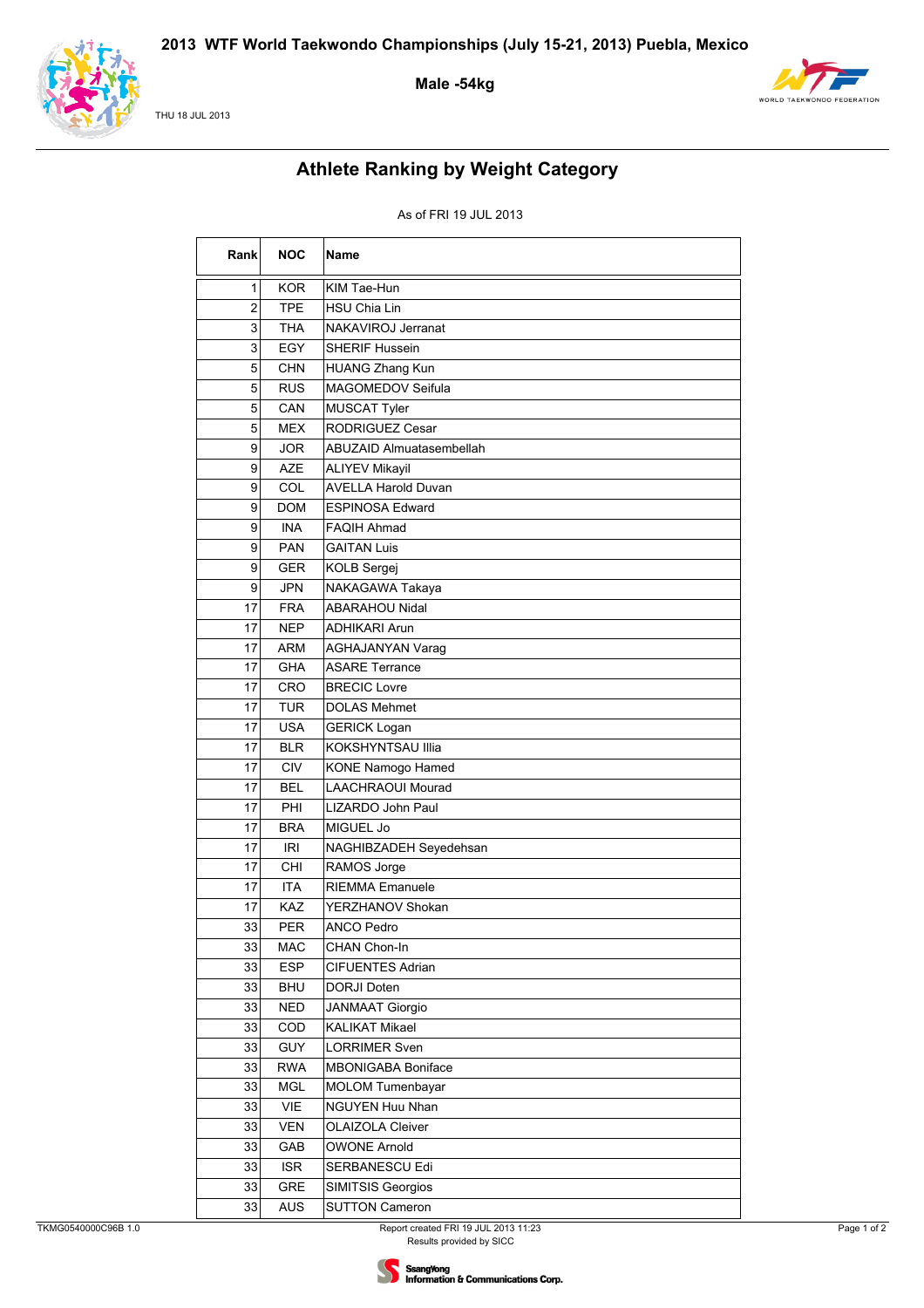





# **Athlete Ranking by Weight Category**

### As of FRI 19 JUL 2013

| Rankl           | <b>NOC</b> | Name                             |
|-----------------|------------|----------------------------------|
| 33 <sub>1</sub> | <b>UGA</b> | <b>UCUNGI Leeroy</b>             |
| 33 <sub>1</sub> | <b>URU</b> | <b>VOTTA Mayko</b>               |
| <b>DSQ</b>      | <b>CHA</b> | <b>ABAKAR Mustapha</b>           |
| <b>DSQ</b>      | <b>KSA</b> | ALMALKI Khalid                   |
| <b>DSQ</b>      | KGZ.       | MURATALIEV Ulukbek               |
| <b>DSQ</b>      | ANG        | UYANGO Manuel de Carvalho Correi |

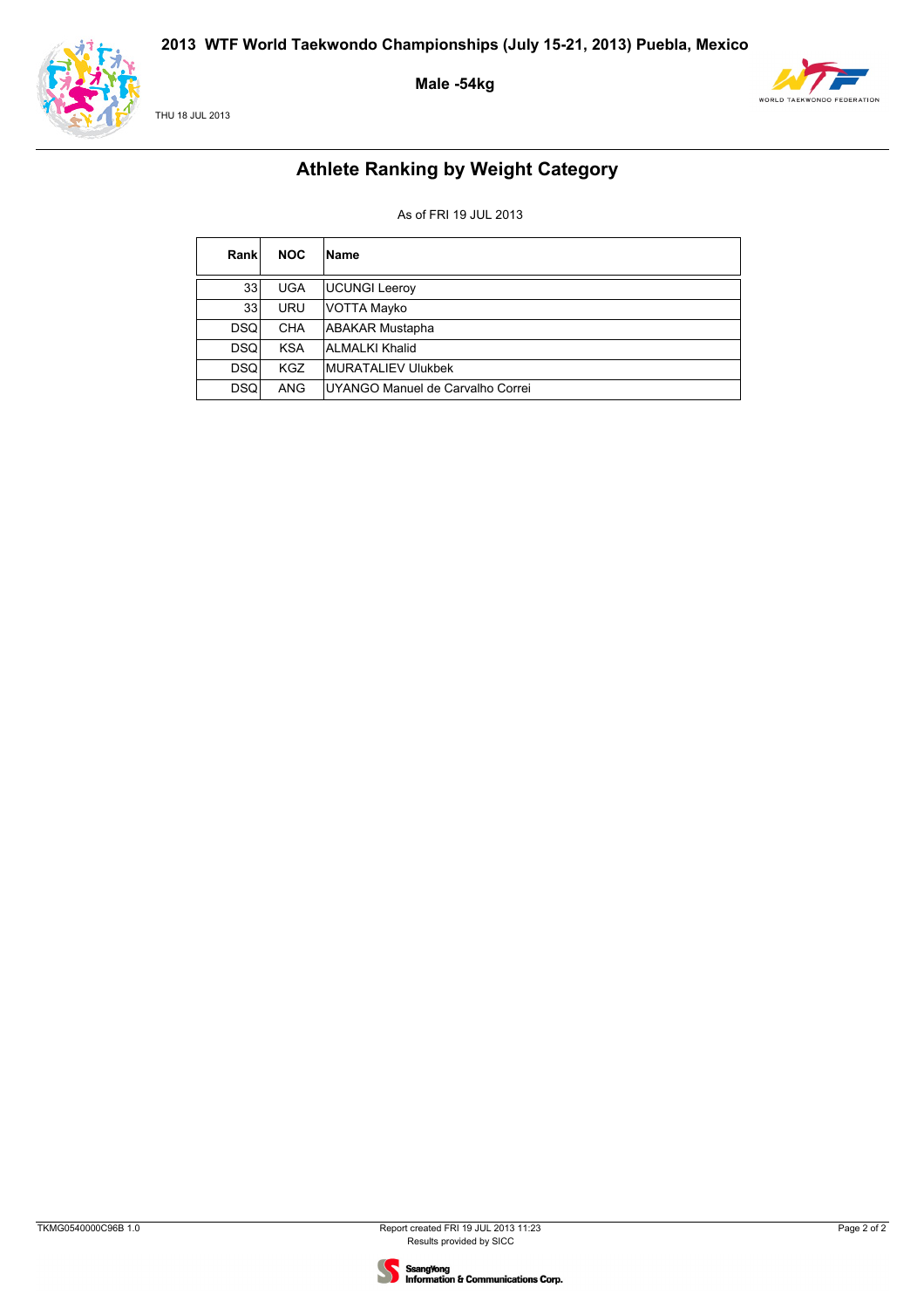

MON 15 JUL 2013

### **Male -58kg**



# **Athlete Ranking by Weight Category**

| Rank | <b>NOC</b> | <b>Name</b>               |
|------|------------|---------------------------|
| 1    | <b>KOR</b> | CHA Tae-Moon              |
| 2    | IRI        | MOSTEAN LORON Hadi        |
| 3    | <b>BRA</b> | <b>ALVES Guilherme</b>    |
| 3    | <b>MEX</b> | <b>VILLA Damian</b>       |
| 5    | <b>TPE</b> | <b>HUANG Cheng Ching</b>  |
| 5    | CHI        | <b>MORALES Ignacio</b>    |
| 5    | <b>CRC</b> | <b>OVIEDO Heiner</b>      |
| 5    | <b>RUS</b> | POISEEV Ruslan            |
| 9    | <b>FRA</b> | CHELLAMOOTOO Dylan        |
| 9    | <b>ARG</b> | <b>GUZMAN Lucas</b>       |
| 9    | <b>USA</b> | <b>HOWE James</b>         |
| 9    | CRO        | <b>JARLONI Stipe</b>      |
| 9    | <b>THA</b> | KARAKET Pen - Ek          |
| 9    | SWE        | <b>SANLI Uno</b>          |
| 9    | <b>EGY</b> | <b>SHAWKY Elsaid</b>      |
| 9    | <b>CHN</b> | ZHAO Shuai                |
| 17   | <b>KUW</b> | <b>ALFARHOUD Abdullah</b> |
| 17   | <b>POR</b> | <b>BRAGANCA Rui</b>       |
| 17   | <b>VIE</b> | <b>DUONG Quang Huy</b>    |
| 17   | <b>HON</b> | <b>FLORES Elmer</b>       |
| 17   | <b>PUR</b> | <b>FLORES Juan</b>        |
| 17   | CAN        | <b>FOSTER Vincent</b>     |
| 17   | <b>LIB</b> | <b>KARAM Hadi</b>         |
| 17   | <b>MGL</b> | KHOSBAYAR Bilguun         |
| 17   | <b>DOM</b> | <b>MARTINEZ Cesar</b>     |
| 17   | PHI        | MENDOZA Keno Anthony      |
| 17   | <b>ISL</b> | <b>RAFIEI Meisam</b>      |
| 17   | <b>ARM</b> | SAMVELYAN Haykaz          |
| 17   | <b>CPV</b> | SEMEDO Arlindo            |
| 17   | <b>NEP</b> | SHRESTHA Ranjan           |
| 17   | <b>TUR</b> | <b>TOK Serkan</b>         |
| 33   | SOM        | <b>ABDULLE Mohamed</b>    |
| 33   | <b>NZL</b> | <b>ALLEN Desmond</b>      |
| 33   | SUI        | <b>AMHAND Mehdi</b>       |
| 33   | <b>INA</b> | ARIOSUSENO Stevanus       |
| 33   | <b>RWA</b> | <b>BAGABO Placide</b>     |
| 33   | <b>UKR</b> | <b>BODNAR Bogdan</b>      |
| 33   | QAT        | <b>DHAIR Mohamed</b>      |
| 33   | <b>ITA</b> | <b>GEMMA Domenico</b>     |
| 33   | <b>SRB</b> | <b>GLADOVIC Milos</b>     |
| 33   | AZE        | IBRAGIMOV Magomedyassin   |
| 33   | <b>JOR</b> | KHALIFAH Mohammad         |
| 33   | <b>AUS</b> | KHALIL Safwan             |
| 33   | <b>CYP</b> | <b>KYRIAKOU Antonis</b>   |
| 33   | <b>VEN</b> | MACHADO Gustavo           |
| 33   | ARU        | MADURO John Jairo         |
| 33   | <b>MAR</b> | MELGHAGH Mohamed Ali      |

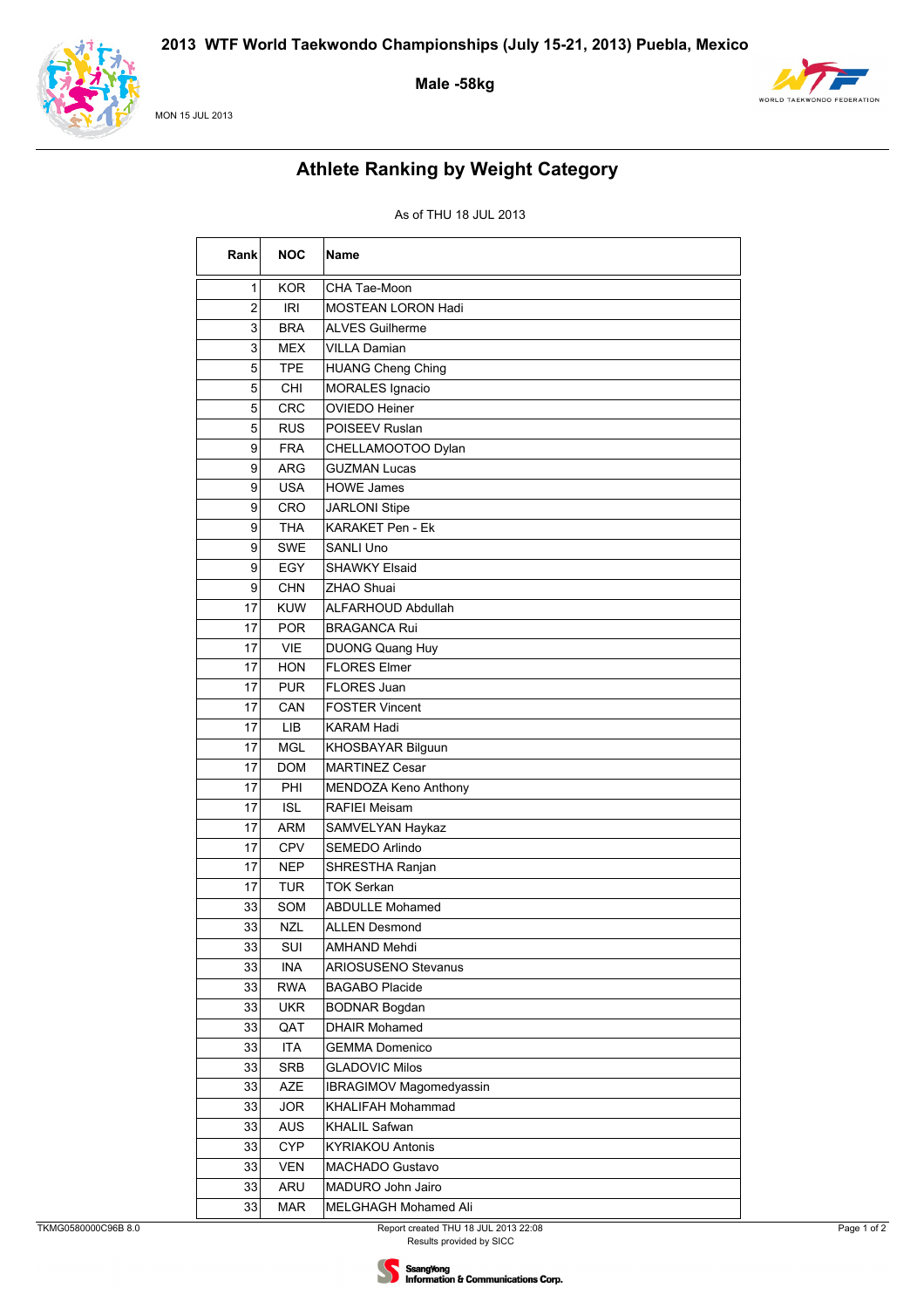

#### MON 15 JUL 2013

### Male-58kg



# **Athlete Ranking by Weight Category**

| Rank            | <b>NOC</b> | Name                           |
|-----------------|------------|--------------------------------|
| 33              | <b>BOL</b> | <b>MENDOZA Renso</b>           |
| 33              | COL        | <b>MUNOZ Oscar</b>             |
| 33              | <b>MAC</b> | NG Chi-Hou                     |
| 33              | SIN        | NG Ming Wei                    |
| 33              | GAB        | <b>OUATTARA Salia</b>          |
| 33              | <b>WTF</b> | PARIHAR Gajendra               |
| 33              | <b>BHU</b> | PENJOR Kinley                  |
| 33              | <b>GRE</b> | PETROPOULOS Georgios           |
| 33 <sup>°</sup> | <b>NGR</b> | <b>SULAIMAN Usman</b>          |
| 33              | CIV        | <b>TADJOU Wasiu</b>            |
| 33              | <b>ALG</b> | <b>TROILLET Romain</b>         |
| 33              | <b>JPN</b> | YAMADA Yuma                    |
| 65              | <b>IRQ</b> | <b>AHMED Al-Subaihawi</b>      |
| 65              | <b>KAZ</b> | BEKKASSYMOV Zhalgas            |
| 65              | <b>ISR</b> | <b>LUGASI Moti</b>             |
| 65              | <b>RSA</b> | MAPONYANE Lesego               |
| 65              | <b>ESP</b> | <b>MENDEZ Jose</b>             |
| <b>DSQ</b>      | <b>KSA</b> | <b>ASIRI Ali</b>               |
| <b>DSQ</b>      | <b>KSA</b> | <b>ASIRI Ali</b>               |
| <b>DSQ</b>      | <b>GHA</b> | <b>GAMOR Emmanuel</b>          |
| <b>DSQ</b>      | CHA        | MBAIRABEAL Teble Wolwai        |
| <b>DSQ</b>      | <b>CHA</b> | <b>MBAIRABEAL Teble Wolwai</b> |
| <b>DSQ</b>      | <b>MLI</b> | <b>NIANG Seydou</b>            |
| <b>DSQ</b>      | <b>MLI</b> | <b>NIANG Seydou</b>            |
| <b>DSQ</b>      | <b>GER</b> | <b>TUNCAT Levent</b>           |
| <b>DSQ</b>      | <b>GER</b> | <b>TUNCAT Levent</b>           |
| <b>DSQ</b>      | <b>TGA</b> | <b>VEATUPU Siaosi</b>          |
| <b>DSQ</b>      | <b>TGA</b> | <b>VEATUPU Siaosi</b>          |

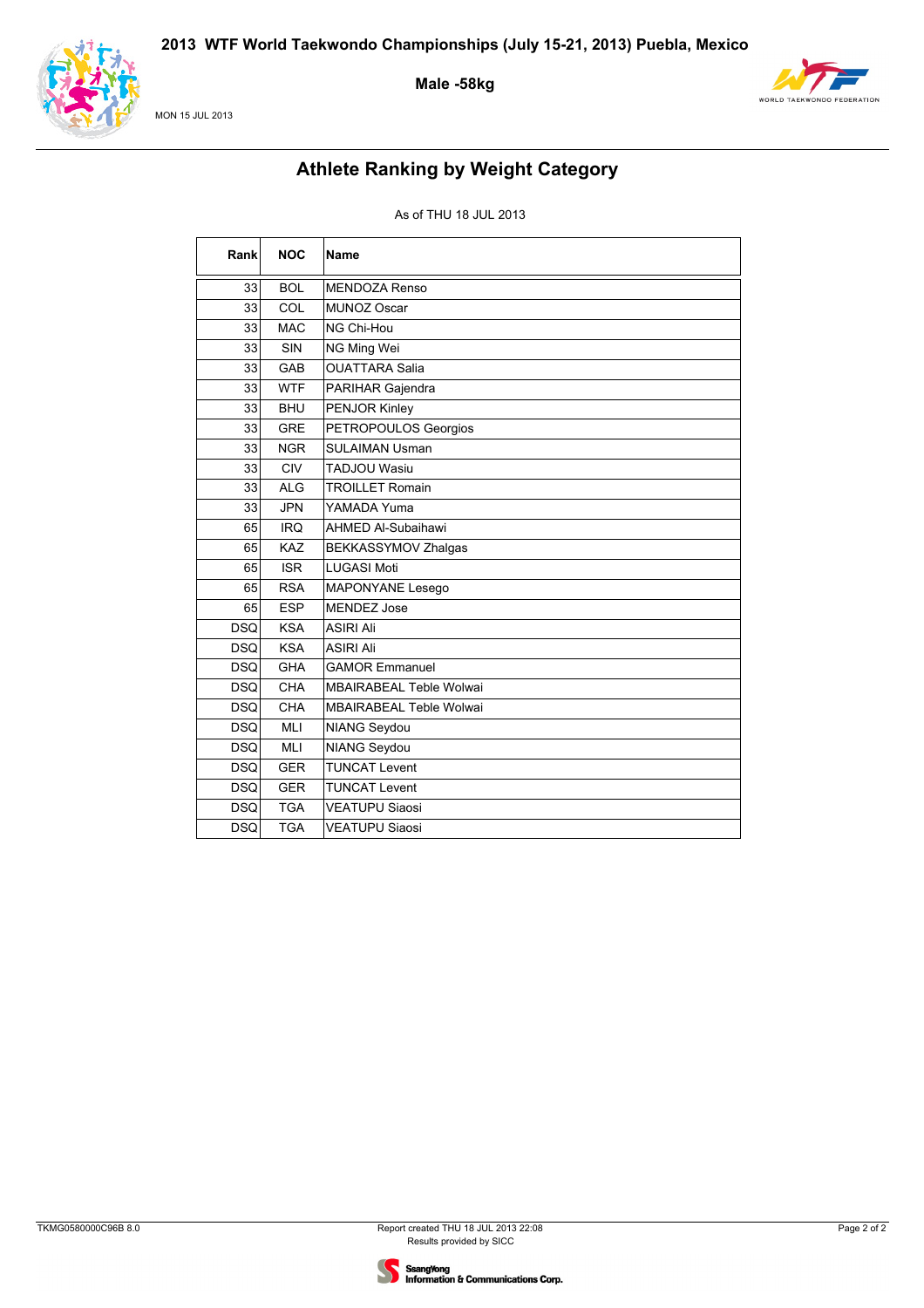

SAT 20 JUL 2013

Male -63kg



# **Athlete Ranking by Weight Category**

### As of SUN 21 JUL 2013

| Rank | <b>NOC</b> | Name                      |
|------|------------|---------------------------|
| 1    | <b>KOR</b> | LEE Dae-Hoon              |
| 2    | MEX        | <b>MENDOZA Abel</b>       |
| 3    | <b>FRA</b> | <b>BARCLAIS Stevens</b>   |
| 3    | <b>TPE</b> | WEI Chen Yang             |
| 5    | <b>ESP</b> | <b>GONZALEZ Joel</b>      |
| 5    | <b>GBR</b> | <b>HARVEY Michael</b>     |
| 5    | <b>TUN</b> | <b>BRIKI Ouahid</b>       |
| 5    | <b>TUR</b> | <b>ULUGNUYAN Cem</b>      |
| 9    | <b>AUS</b> | <b>AUGER Thomas</b>       |
| 9    | <b>BEL</b> | <b>ACHAB Jaouad</b>       |
| 9    | CRO        | <b>KARAULA Tomislav</b>   |
| 9    | EGY        | <b>ASAL Mohamed</b>       |
| 9    | <b>IRI</b> | KHAMSEHKOLI Mohammad      |
| 9    | <b>KAZ</b> | <b>MAMAYEV Nursultan</b>  |
| 9    | <b>MAS</b> | CHONG Ryan                |
| 9    | <b>THA</b> | KITWIJARN Akkarin         |
| 17   | <b>AZE</b> | <b>ALIYEV Fariz</b>       |
| 17   | CAN        | <b>MEGRAOUI Seddik</b>    |
| 17   | <b>CHN</b> | <b>SHEN Yu</b>            |
| 17   | COL        | <b>AGUILAR Edwin</b>      |
| 17   | <b>FPO</b> | <b>TEHAHE Temataarii</b>  |
| 17   | <b>GRE</b> | <b>GAITANIS Vasileios</b> |
| 17   | <b>ISR</b> | <b>MALACHI Liran</b>      |
| 17   | <b>ITA</b> | di MAGGIO Danilo          |
| 17   | <b>KUW</b> | <b>ALAJMI Mesfer</b>      |
| 17   | <b>MDA</b> | ROTARU Andrei             |
| 17   | <b>MGL</b> | PUREVJAV Temuujin         |
| 17   | <b>NED</b> | <b>ZOHRI Rafik</b>        |
| 17   | <b>PAN</b> | <b>CAUSADIAS Kirk</b>     |
| 17   | <b>RSA</b> | <b>MOTAWANA Hamilton</b>  |
| 17   | <b>SRB</b> | <b>VUCKOVIC Nikola</b>    |
| 17   | <b>VIE</b> | le Huynh Chau             |
| 33   | ALB        | <b>AZUNI Klint</b>        |
| 33   | ANG        | FACADA Dario              |
| 33   | <b>BLR</b> | YARASHEVICH Ruslan        |
| 33   | <b>BRA</b> | ENJU Felipe               |
| 33   | CHI        | <b>BLANCO Bryan</b>       |
| 33   | CIV        | <b>GBANE Hamza</b>        |
| 33   | CRC        | SOLANO Pablo              |
| 33   | <b>CYP</b> | PILAVAKIS Ioannis         |
| 33   | <b>DOM</b> | <b>GUZMAN Eric</b>        |
| 33   | GAB        | NKORI Djibril             |
| 33   | <b>GUA</b> | <b>ZELAYA Andres</b>      |
| 33   | <b>HON</b> | <b>ERAZO Carlos</b>       |
| 33   | <b>IRL</b> | <b>GRASSICK Conor</b>     |
| 33   | JAM        | RICKMAN Bruce             |
| 33   | <b>JOR</b> | THABET Ra`Ad              |

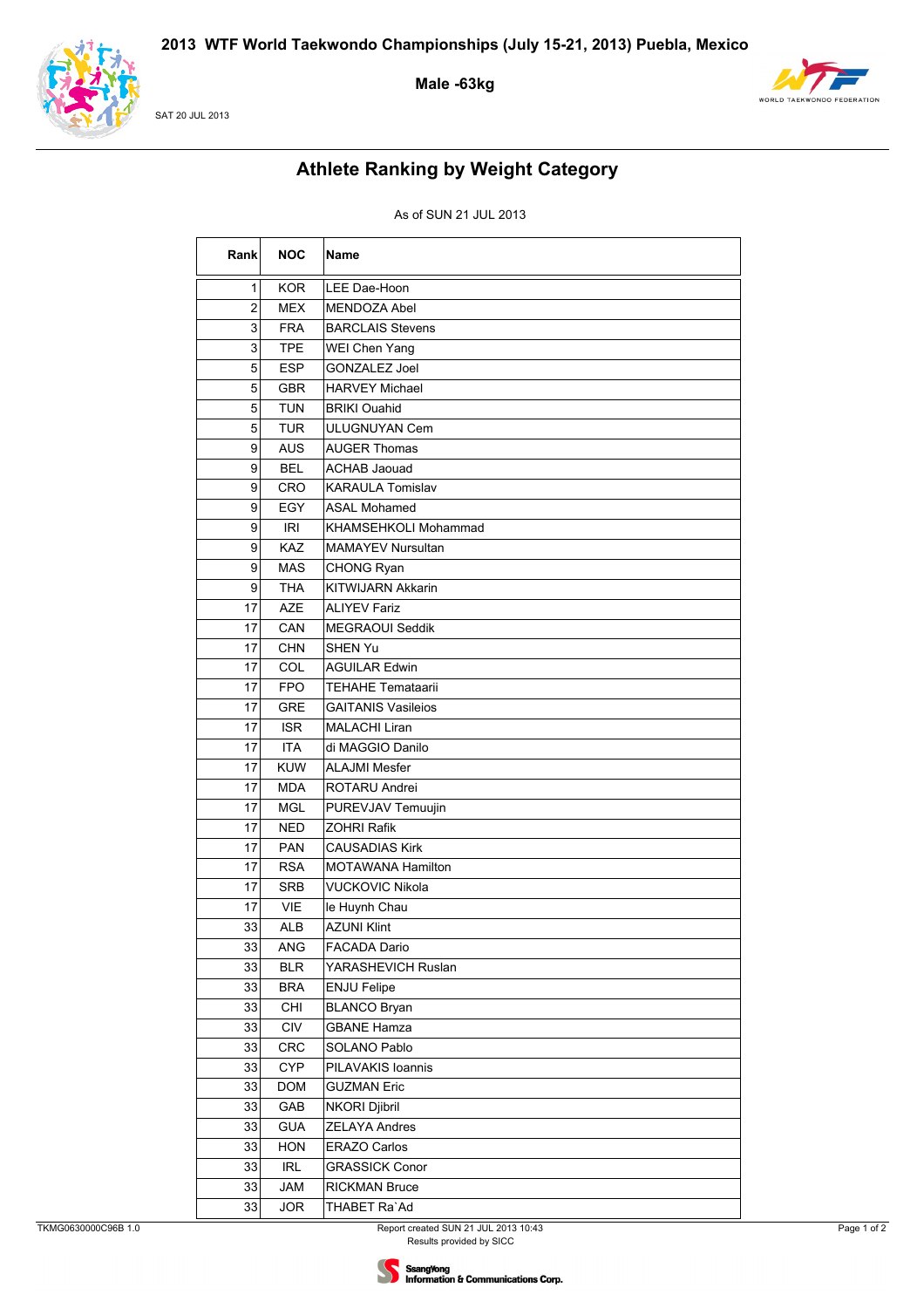

SAT 20 JUL 2013

**Male -63kg**



# **Athlete Ranking by Weight Category**

### As of SUN 21 JUL 2013

| Rankl      | <b>NOC</b> | Name                      |
|------------|------------|---------------------------|
| 33         | <b>JPN</b> | MITSUHASHI Yuki           |
| 33         | <b>NZL</b> | <b>HOLMES Malcolm</b>     |
| 33         | PHI        | ROMERO Paul               |
| 33         | <b>RUS</b> | <b>DENISENKO Alexey</b>   |
| 33         | <b>RWA</b> | <b>BAGIRE Allain</b>      |
| 33         | <b>SLO</b> | <b>PANTAR Jure</b>        |
| 33         | <b>SOM</b> | <b>AWEYS Faisal</b>       |
| 33         | SWZ        | <b>NKAMBULE Bhekisisa</b> |
| 33         | <b>UKR</b> | KHOMENKO Oleksandr        |
| 33         | <b>URU</b> | <b>GONZALEZ Federico</b>  |
| 33         | <b>USA</b> | <b>BURTON Olie</b>        |
| 33         | <b>VEN</b> | <b>CORTEZ Williams</b>    |
| 33         | <b>WTF</b> | VANLALRUATSANGA Johny     |
| <b>DSQ</b> | <b>PNG</b> | <b>AITSI Anton</b>        |
| <b>DSQ</b> | <b>SEN</b> | <b>DIAO Mactar</b>        |
| <b>DSQ</b> | <b>UAE</b> | <b>ALALI Jabir</b>        |
| <b>DSQ</b> | <b>UGA</b> | <b>MACDONALD Andrew</b>   |

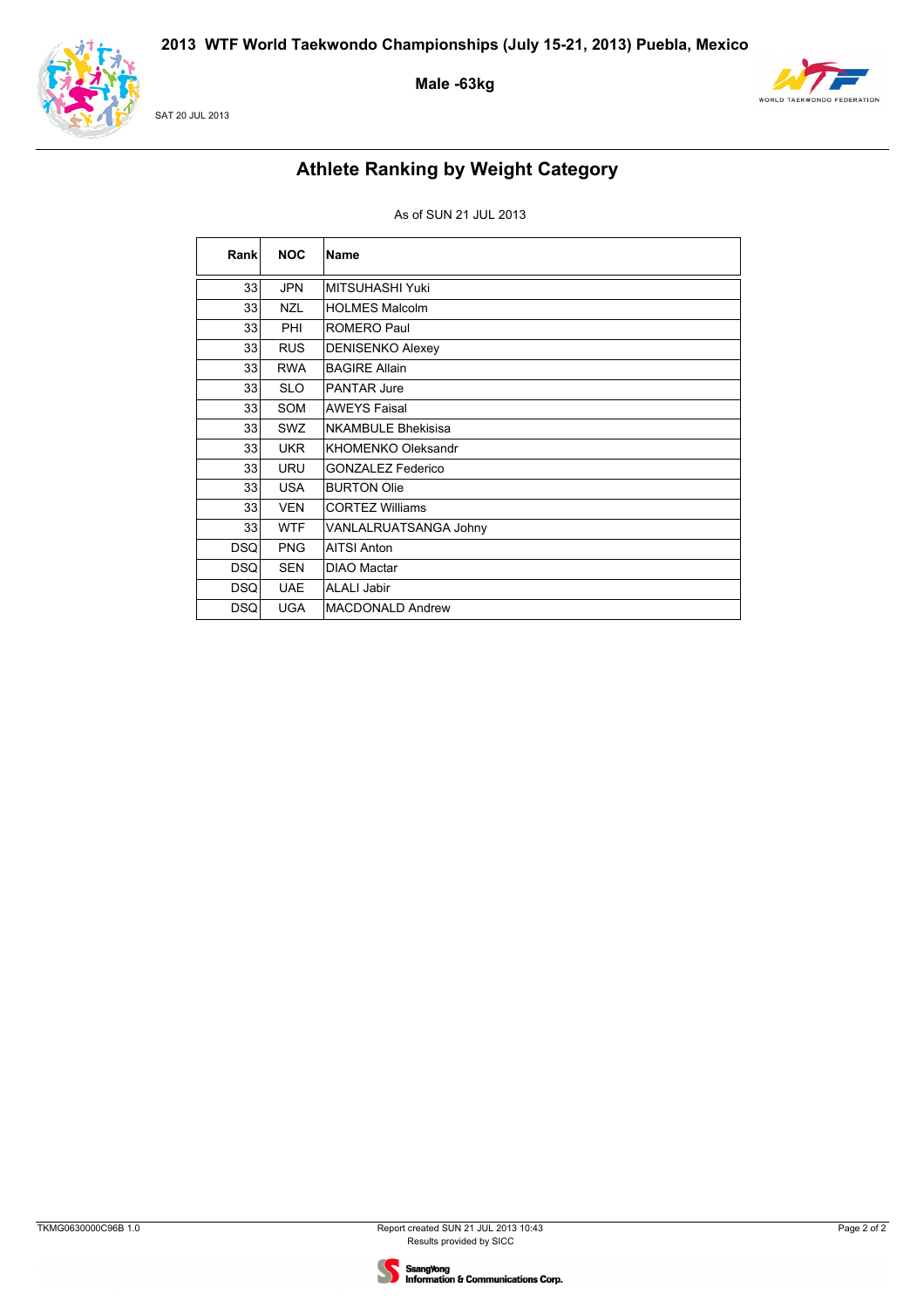

#### WED 17 JUL 2013

### Male -68kg



# **Athlete Ranking by Weight Category**

| Rank           | <b>NOC</b> | Name                               |
|----------------|------------|------------------------------------|
| 1              | IRI        | ASBAGHIKHANGHAH Behnam             |
| $\overline{2}$ | <b>KOR</b> | KIM Hun                            |
| 3              | SEN        | <b>DIEYE Balla</b>                 |
| 3              | <b>ESP</b> | ROSILLO ATENCIA Jose Antonio       |
| 5              | <b>MDA</b> | <b>ARVENTII Vladislav</b>          |
| 5              | <b>PUR</b> | <b>COLON Luis</b>                  |
| 5              | <b>RUS</b> | <b>NIKITIN Vasily</b>              |
| 5              | EGY        | ZAKI Ghofran                       |
| 9              | ARG        | <b>ALVAREZ Jorge</b>               |
| 9              | LIB        | CHEIBAN Leonardo                   |
| 9              | <b>MEX</b> | <b>ISLAS Idulio</b>                |
| 9              | <b>USA</b> | <b>JENNINGS Terrence</b>           |
| 9              | <b>TPE</b> | LO Tsung Jui                       |
| 9              | <b>SRB</b> | PURESEVIC Ivan                     |
| 9              | QAT        | <b>SALIH Said</b>                  |
| 9              | THA        | <b>TANGJAI Chetrapee</b>           |
| 17             | COD        | <b>ABEDI Sagesse</b>               |
| 17             | <b>WTF</b> | <b>BHANDARI</b> Surendra           |
| 17             | <b>ISR</b> | <b>BRAGINSKI Ilan</b>              |
| 17             | <b>FRA</b> | CHIN Raihau                        |
| 17             | <b>GHA</b> | <b>CROMWELL Charles</b>            |
| 17             | <b>CYP</b> | <b>FYLLAKOUDIAS Marios</b>         |
| 17             | CRO        | <b>GRGIC Filip</b>                 |
| 17             | CHI        | <b>GUERRA Mario</b>                |
| 17             | <b>KUW</b> | <b>HASAN Abdullah</b>              |
| 17             | <b>POL</b> | <b>LONIEWSKI Michal</b>            |
| 17             | <b>AZE</b> | <b>MAMMADOV Elvin</b>              |
| 17             | <b>GRE</b> | MECHTERIDIS-PAPADOPOULOS Stylianos |
| 17             | MGL        | MUNKHBOLD Myagmarbayar             |
| 17             | <b>RWA</b> | NZEYIMANA Savio                    |
| 17             | TUR        | TAZEGUL Servet                     |
| 17             | <b>ITA</b> | <b>TREVISO Claudio</b>             |
| 33             | AUS        | <b>AFONCZENKO Thomas</b>           |
| 33             | <b>TRI</b> | <b>ALEXANDER Dorian</b>            |
| 33             | <b>JOR</b> | <b>ASSFOUR Majd</b>                |
| 33             | <b>TUN</b> | <b>BEN ALI GAM Neji</b>            |
| 33             | CAF        | <b>BOUI David</b>                  |
| 33             | <b>FPO</b> | <b>BROTHERS Paraita</b>            |
| 33             | GDL        | <b>CATELO Patrice</b>              |
| 33             | <b>BUL</b> | DALAKLIEV Vladimir                 |
| 33             | SIN        | <b>GAN Guo Bin</b>                 |
| 33             | UZB        | <b>KHAN Vladislav</b>              |
| 33             | <b>CIV</b> | <b>KOBENAN Georges</b>             |
| 33             | <b>SVK</b> | LIESKOVSKY Boris                   |
| 33             | <b>PER</b> | LOPEZ Peter                        |
| 33             | GER        | <b>MANZ Daniel</b>                 |
| 33             | COL        | MENDOZA Yerson                     |

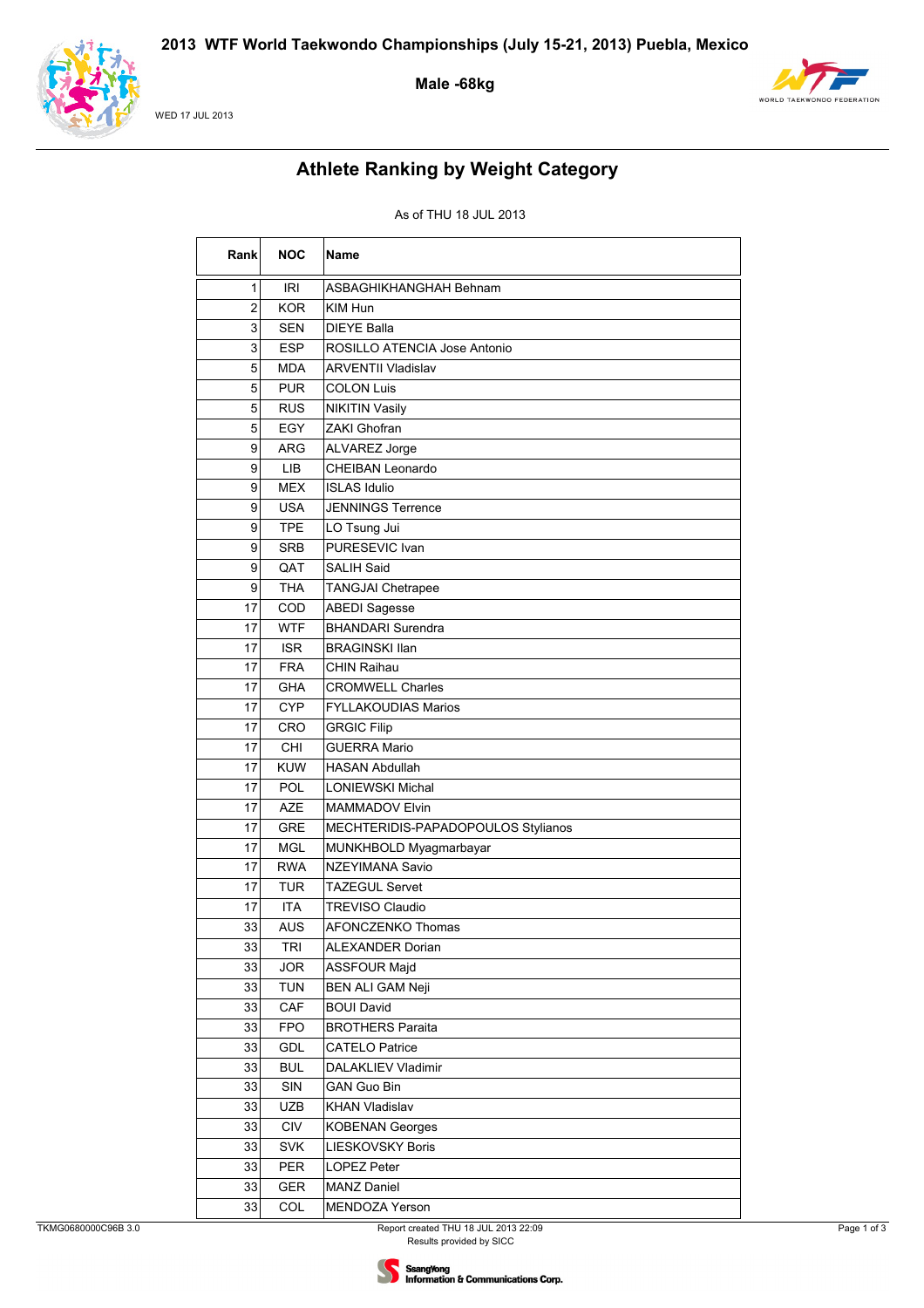

#### WED 17 JUL 2013

### **Male -68kg**



# **Athlete Ranking by Weight Category**

| Rank       | <b>NOC</b> | Name                            |
|------------|------------|---------------------------------|
| 33         | <b>RSA</b> | <b>MOKOKA Gopolang</b>          |
| 33         | <b>CUB</b> | <b>MORA Angel</b>               |
| 33         | SWZ        | NSINBANDZE Mbongeni             |
| 33         | <b>CMR</b> | NYAMSIK Valery Ayen             |
| 33         | <b>NZL</b> | OH Thomas                       |
| 33         | VIE        | PHAN Trung Duc                  |
| 33         | <b>BRA</b> | PIGOZZI Nicholas                |
| 33         | <b>MAC</b> | PUN Chi-Fai                     |
| 33         | <b>CPV</b> | <b>RODRIGUES Gilson</b>         |
| 33         | <b>GBR</b> | <b>STAMPER Martin</b>           |
| 33         | <b>CHN</b> | XIAO Wei Qi                     |
| 33         | <b>HON</b> | ZEPEDA Victor                   |
| 65         | PHI        | BAUTISTA Gershon                |
| 65         | <b>VEN</b> | <b>CONTRERAS Edgar</b>          |
| 65         | <b>DOM</b> | <b>HEREDIA Wilkin</b>           |
| 65         | <b>CZE</b> | <b>JANKOVSKY Viktor</b>         |
| 65         | <b>TJK</b> | <b>KHUSRAV Giyosov</b>          |
| 65         | CAN        | <b>LABERGE Jean Francois</b>    |
| 65         | <b>POR</b> | <b>MAGONE Andre</b>             |
| 65         | <b>CRC</b> | MATA Aldo                       |
| 65         | <b>KAZ</b> | <b>MUKAMANOV Almas</b>          |
| 65         | <b>GUA</b> | SOLORZANO Stuardo               |
| <b>DSQ</b> | <b>KSA</b> | <b>ALASMARI Ghazi</b>           |
| <b>DSQ</b> | <b>CHA</b> | <b>ALIO Abdelkadre</b>          |
| DSQ        | <b>PAR</b> | <b>FLORENTIN Norman</b>         |
| <b>DSQ</b> | <b>VAN</b> | JONATHAN Bruce                  |
| DSQl       | <b>PNG</b> | KASSMAN Ivan                    |
| DSQ        | <b>PNG</b> | <b>KASSMAN Ivan</b>             |
| <b>DSQ</b> | <b>ALG</b> | MERZOUK Sofiane                 |
| DSQ        | <b>ALG</b> | <b>MERZOUK Sofiane</b>          |
| <b>DSQ</b> | GAB        | MOUNDOUNGA Stephane             |
| DSQ        | <b>NGR</b> | OLUSOLA Olusegun                |
| <b>DSQ</b> | <b>NGR</b> | OLUSOLA Olusegun                |
| <b>DSQ</b> | <b>MAS</b> | PAPUNAIDU Thinagaran            |
| <b>DSQ</b> | ESA        | RIVERA Jose                     |
| DSQ        | ANG        | TCHIPALANGA Antonio F Kossengue |
| <b>DSQ</b> | GAM        | <b>TOURAY Saikou</b>            |
| <b>DSQ</b> | GAM        | <b>TOURAY Saikou</b>            |
| <b>DSQ</b> | KGZ        | <b>TURSUNALYEV Tilek</b>        |

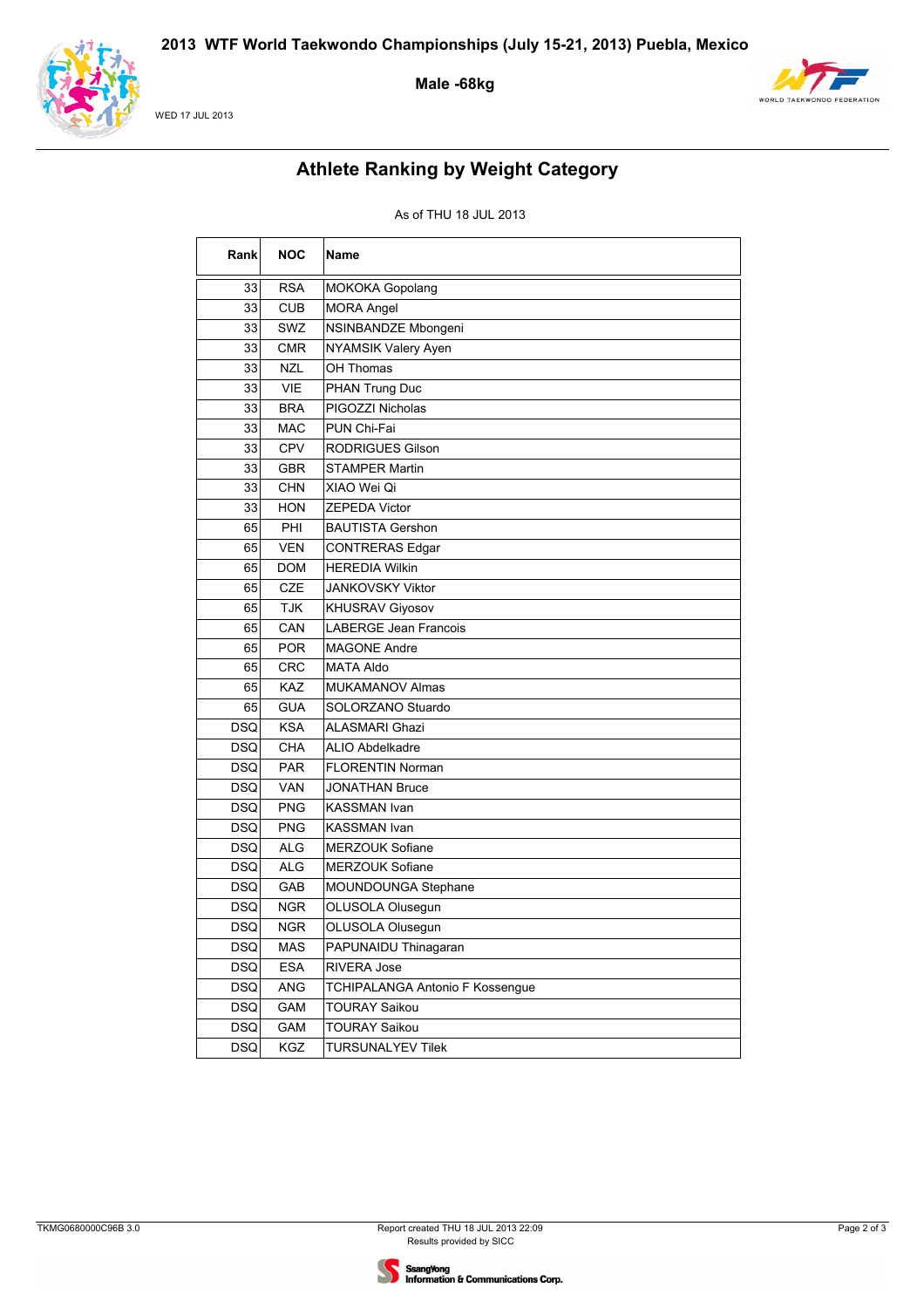





### **Athlete Ranking by Weight Category**

| Rank | <b>NOC</b> | ame |
|------|------------|-----|
|      |            |     |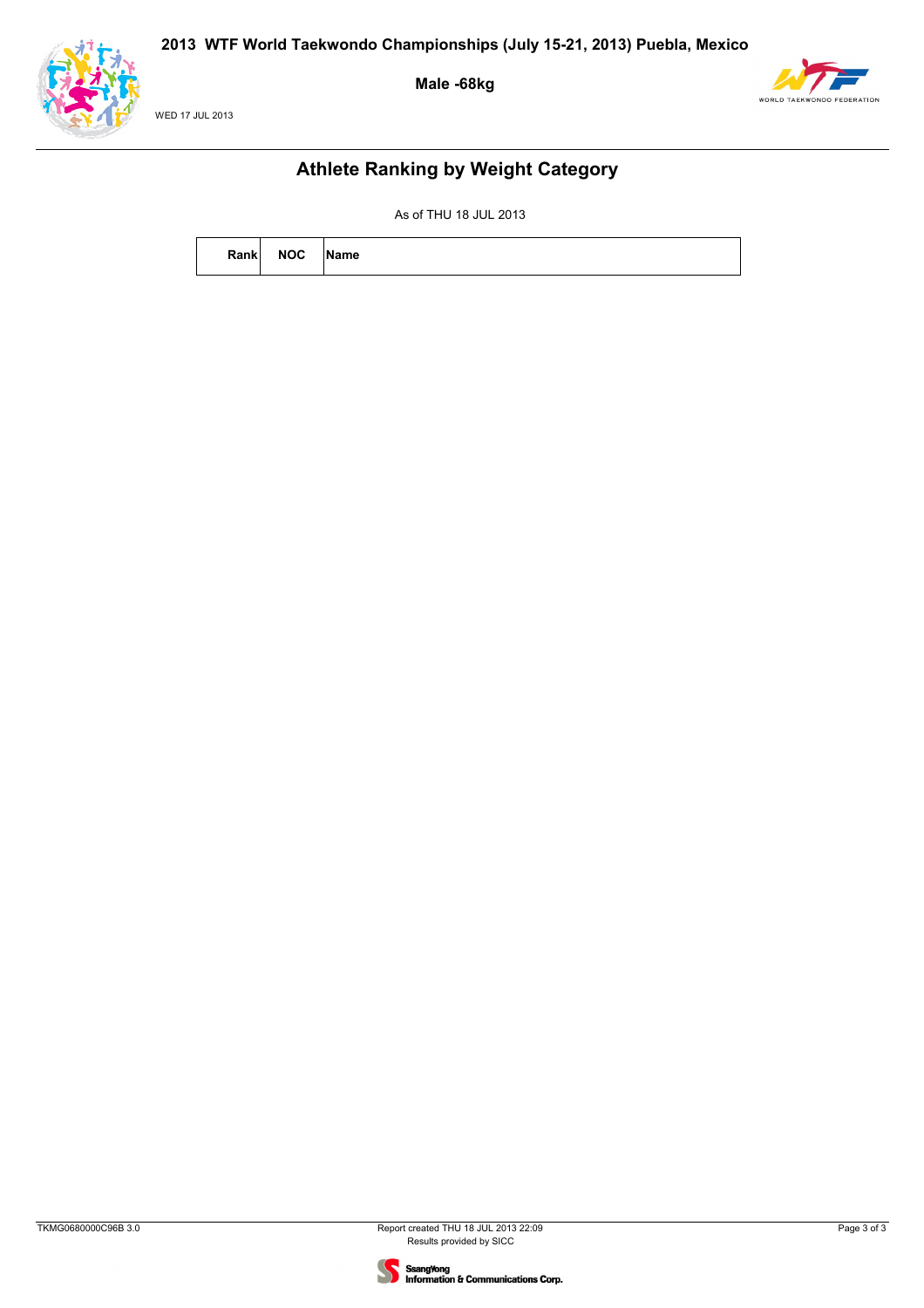

TUE 16 JUL 2013

### **Male -74kg**



# **Athlete Ranking by Weight Category**

| Rank | <b>NOC</b> | <b>Name</b>                      |
|------|------------|----------------------------------|
| 1    | <b>MEX</b> | <b>ADRIANO Uriel</b>             |
| 2    | <b>RUS</b> | <b>GAUN Albert</b>               |
| 3    | <b>KOR</b> | KIM Yoo-Jin                      |
| 3    | <b>TUN</b> | <b>TRABELSI Saifeddine</b>       |
| 5    | <b>IRI</b> | HAJIZAVAREH Masoud               |
| 5    | <b>CHN</b> | HUANG Jian Nan                   |
| 5    | <b>SEN</b> | <b>KARE Gorome</b>               |
| 5    | <b>GBR</b> | RICHARDS Ruebyn                  |
| 9    | <b>CUB</b> | <b>COBAS Jose</b>                |
| 9    | COL        | <b>ESTUPINAN Jose</b>            |
| 9    | <b>ARM</b> | KHACHATURYAN Hayk                |
| 9    | <b>ESP</b> | <b>MARTINEZ Raul</b>             |
| 9    | <b>AUS</b> | <b>MARTON Jack</b>               |
| 9    | <b>GER</b> | <b>OUNIS Mokdad</b>              |
| 9    | LIB        | SAMAHA Michel                    |
| 9    | <b>AZE</b> | SHAHBAZOV Ilkin                  |
| 17   | <b>WTF</b> | AHEIBAM Naobi Singh              |
| 17   | <b>JOR</b> | <b>ALADARBI Anas</b>             |
| 17   | <b>KUW</b> | ALMUTAIRI Sultan                 |
| 17   | <b>MDA</b> | <b>BALAN Daniel</b>              |
| 17   | <b>ITA</b> | <b>CLEMENTI Cristian</b>         |
| 17   | MLI        | <b>COULIBALY Ismael</b>          |
| 17   | <b>UZB</b> | <b>KIM Dmitriy</b>               |
| 17   | <b>BLR</b> | <b>KOLAS Vitali</b>              |
| 17   | POL        | <b>KOLECKI Bartosz</b>           |
| 17   | LAT        | <b>KOPJEVS Imants</b>            |
| 17   | <b>FRA</b> | MAIZEROI Torann                  |
| 17   | <b>NOR</b> | <b>OYAN Bendik</b>               |
| 17   | <b>ALB</b> | PETI Marsel                      |
| 17   | <b>BEN</b> | <b>ROSTAND Kiki</b>              |
| 17   | THA        | SILA-ON Peerathep                |
| 17   | <b>TUR</b> | SIMSEK Okan                      |
| 33   | KGZ        | AITAKHUNOV Akbar                 |
| 33   | EGY        | AMR-KHAIRY Karim                 |
| 33   | <b>NZL</b> | <b>BRIAN Alan</b>                |
| 33   | TRI        | <b>BROWNE Jerome</b>             |
| 33   | <b>UKR</b> | CHAIKA Sergii                    |
| 33   | <b>CYP</b> | <b>CHARALAMPOUS Andreas</b>      |
| 33   | <b>ISR</b> | ELBOHER Alon                     |
| 33   | <b>SRB</b> | FEJZIC Damir                     |
| 33   | ARG        | <b>GARCIA Fernando</b>           |
| 33   | ECU        | <b>GARCIA Sergio</b>             |
| 33   | <b>BUL</b> | <b>GEORGIEV Teodor</b>           |
| 33   | GEO        | GOCHIASHIVLI Shota               |
| 33   | <b>GRE</b> | <b>GRAMMATIKOPOULOS Spyridon</b> |
| 33   | <b>TPE</b> | HSU Wei Hsiang                   |
| 33   | CIV        | <b>KASSI Anicet</b>              |

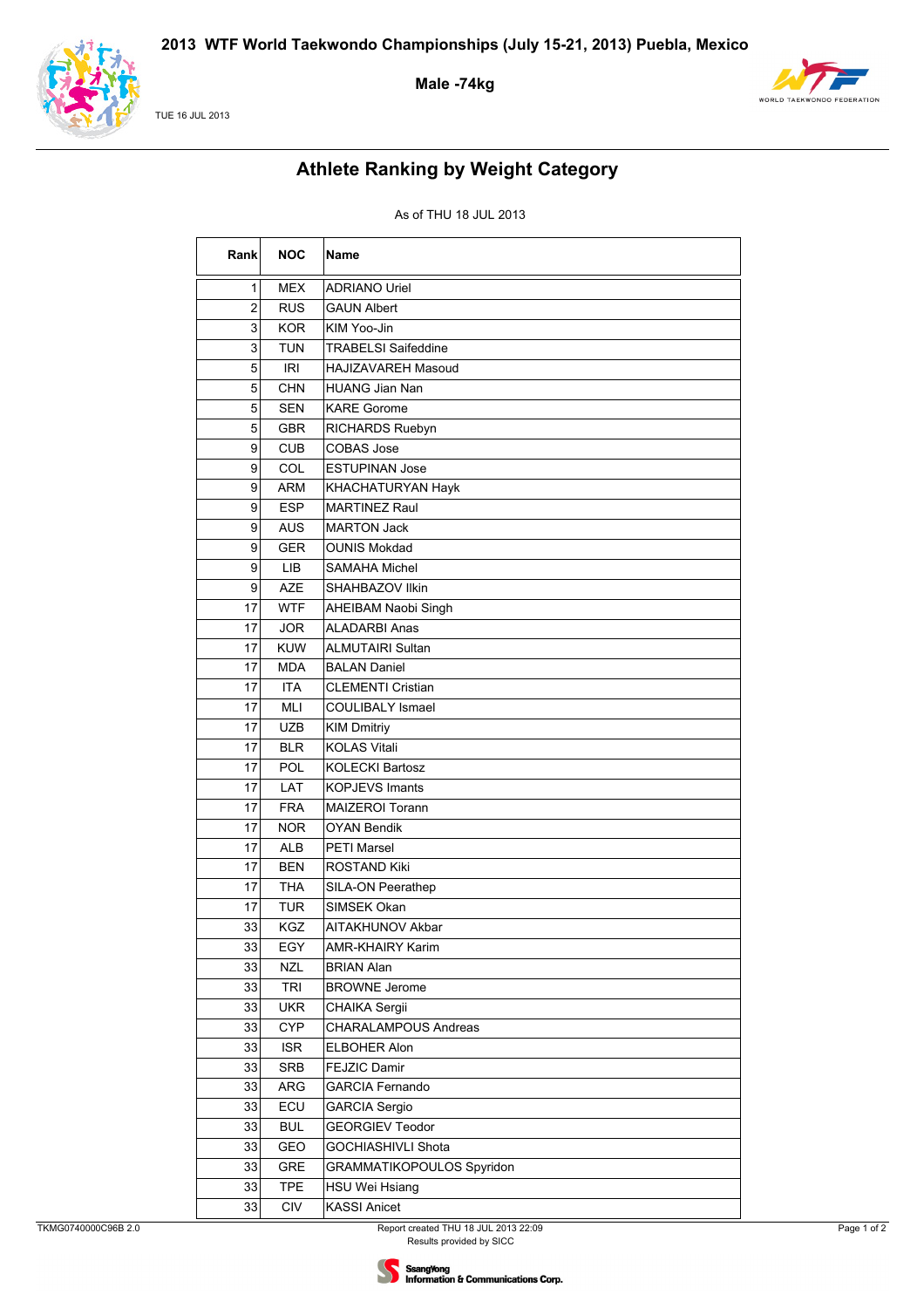

TUE 16 JUL 2013

**Male -74kg**



# **Athlete Ranking by Weight Category**

| Rank       | <b>NOC</b> | <b>Name</b>                          |
|------------|------------|--------------------------------------|
| 33         | <b>USA</b> | <b>LOPEZ Mark</b>                    |
| 33         | <b>DOM</b> | <b>MATEO Ruddy</b>                   |
| 33         | <b>VEN</b> | <b>MEDINA Javier</b>                 |
| 33         | PHI        | <b>MORRISON Samuel Thomas Harper</b> |
| 33         | COD        | <b>NKOY Arnold</b>                   |
| 33         | CAN        | <b>POTVIN Maxime</b>                 |
| 33         | <b>BRA</b> | PRECIOSO Henrique                    |
| 33         | <b>MNE</b> | RADUNOVIC Balsa                      |
| 33         | SIN        | RAJA MAHMOD Raja Zulfadli            |
| 33         | CHI        | RODRIGUEZ Osvaldo                    |
| 33         | <b>CRC</b> | <b>SOLIS Carlos</b>                  |
| 33         | <b>GHA</b> | <b>TORKORNOO Benaiah</b>             |
| 65         | <b>MTN</b> | <b>LUBIN Loic</b>                    |
| 65         | QAT        | SAAD Ahmed                           |
| 65         | <b>FPO</b> | <b>TINIRAU Remuela</b>               |
| <b>DSQ</b> | <b>KSA</b> | <b>ALMUTRAFI Hani</b>                |
| <b>DSQ</b> | <b>NIG</b> | <b>ALZOUMA Hama</b>                  |
| <b>DSQ</b> | <b>NIG</b> | <b>ALZOUMA Hama</b>                  |
| <b>DSQ</b> | <b>GAM</b> | <b>BOBB Baboucarr</b>                |
| <b>DSQ</b> | <b>GAM</b> | <b>BOBB Baboucarr</b>                |
| <b>DSQ</b> | <b>PAR</b> | <b>CENTURION Roberto</b>             |
| <b>DSQ</b> | <b>ALG</b> | <b>LARBI CHERIF Sid Ali</b>          |
| <b>DSQ</b> | <b>ALG</b> | <b>LARBI CHERIF Sid Ali</b>          |
| <b>DSQ</b> | GAB        | <b>LOUEMBET Junior</b>               |
| <b>DSQ</b> | <b>GAB</b> | <b>LOUEMBET Junior</b>               |
| <b>DSQ</b> | <b>SUR</b> | <b>MARKIET Gregory</b>               |
| <b>DSQ</b> | <b>VAN</b> | <b>TARI Terry</b>                    |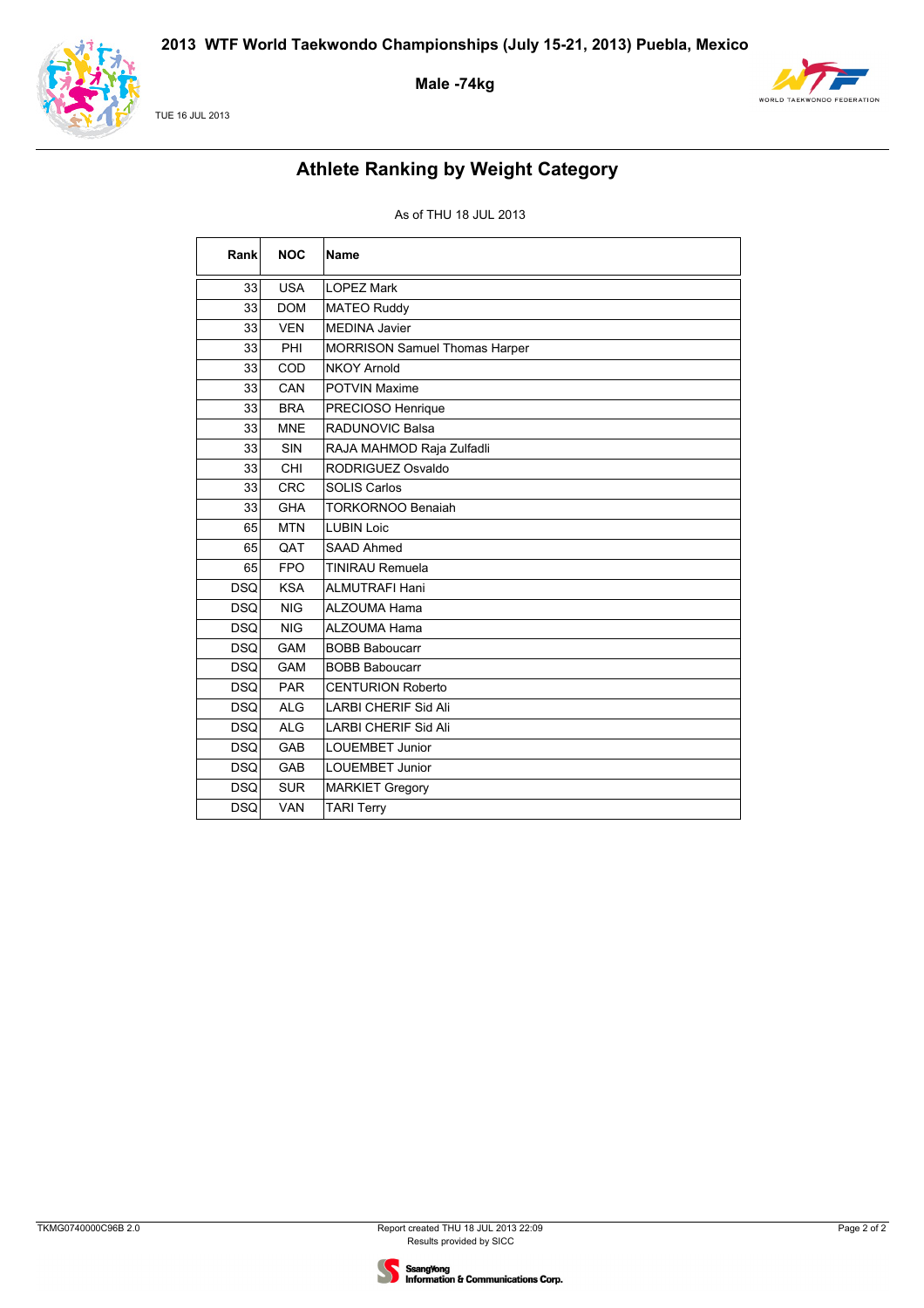

**SUN 21 JUL 2013** 

Male-80kg



# **Athlete Ranking by Weight Category**

### As of 21 JUL 2013

| Rank | <b>NOC</b> | Name                         |
|------|------------|------------------------------|
| 1    | <b>GER</b> | <b>GUELEC Tahir</b>          |
| 2    | MEX        | LIZARRAGA Rene               |
| 3    | <b>ESP</b> | <b>GARCIA Nicolas</b>        |
| 3    | <b>RUS</b> | <b>KOTKOV Anton</b>          |
| 5    | <b>ARM</b> | YEREMYAN Arman               |
| 5    | <b>AZE</b> | <b>AZIZOV Ramin</b>          |
| 5    | <b>CHN</b> | QIAO Sen                     |
| 5    | <b>USA</b> | <b>LOPEZ Steven</b>          |
| 9    | <b>GBR</b> | <b>SANSUM Damon</b>          |
| 9    | <b>HON</b> | <b>FERRERA Miguel</b>        |
| 9    | <b>IRI</b> | <b>AMIDI Omid</b>            |
| 9    | PHI        | DELA CRUZ Christian Al       |
| 9    | POL        | PAZINSKI Piotr               |
| 9    | <b>PUR</b> | SANCHEZ Juan                 |
| 9    | <b>SLO</b> | PIRS Gregor                  |
| 9    | <b>TRI</b> | <b>HYPOLITE Lenn</b>         |
| 17   | <b>BRA</b> | CHAVES Jo Pedro              |
| 17   | <b>CIV</b> | <b>GBANE Abdoulaye</b>       |
| 17   | <b>CRC</b> | QUESADA Javier               |
| 17   | EGY        | <b>SHAFIEK Karim</b>         |
| 17   | <b>FRA</b> | SAWADOGO Ynoussa             |
| 17   | <b>GRE</b> | <b>TZELLOS Nikolaos</b>      |
| 17   | <b>IMN</b> | COOK Aaron                   |
| 17   | <b>JAM</b> | <b>BROWN Craig</b>           |
| 17   | <b>KUW</b> | SANASYERI Yousef             |
| 17   | <b>MAC</b> | HAO Chao                     |
| 17   | <b>NZL</b> | SCOTT Vaughn                 |
| 17   | QAT        | <b>ABDELRAHIM Mahmoud</b>    |
| 17   | <b>SRB</b> | RABIJAC Stojan               |
| 17   | <b>TUN</b> | <b>OUESLATI Oussama</b>      |
| 17   | TUR        | <b>SARI Yunus</b>            |
| 17   | <b>VEN</b> | <b>RIVAS Carlos</b>          |
| 33   | ARU        | <b>SMIT Stuart</b>           |
| 33   | AUS        | SHKARA Hayder                |
| 33   | <b>BEL</b> | <b>BAJRA Arber</b>           |
| 33   | <b>BLR</b> | SAULUKOU Uladzislau          |
| 33   | <b>BUR</b> | KOUSSOUBE Faycal             |
| 33   | CAN        | <b>APRIL LALONDE Olivier</b> |
| 33   | CHA        | RADJAB Ben                   |
| 33   | COD        | LUMU Fiston                  |
| 33   | COL        | <b>ESCORCIA Deivis Jesus</b> |
| 33   | <b>CYP</b> | PILAVAKIS Christos           |
| 33   | <b>FPO</b> | <b>DEFAIX Waldeck</b>        |
| 33   | GAB        | <b>MBA Emmanuel</b>          |
| 33   | <b>GDL</b> | <b>FOSTIN Sylvain</b>        |
| 33   | <b>ITA</b> | CANNELLINO Simone            |
| 33   | KAZ        | TENGIZBAYEV Azamat           |

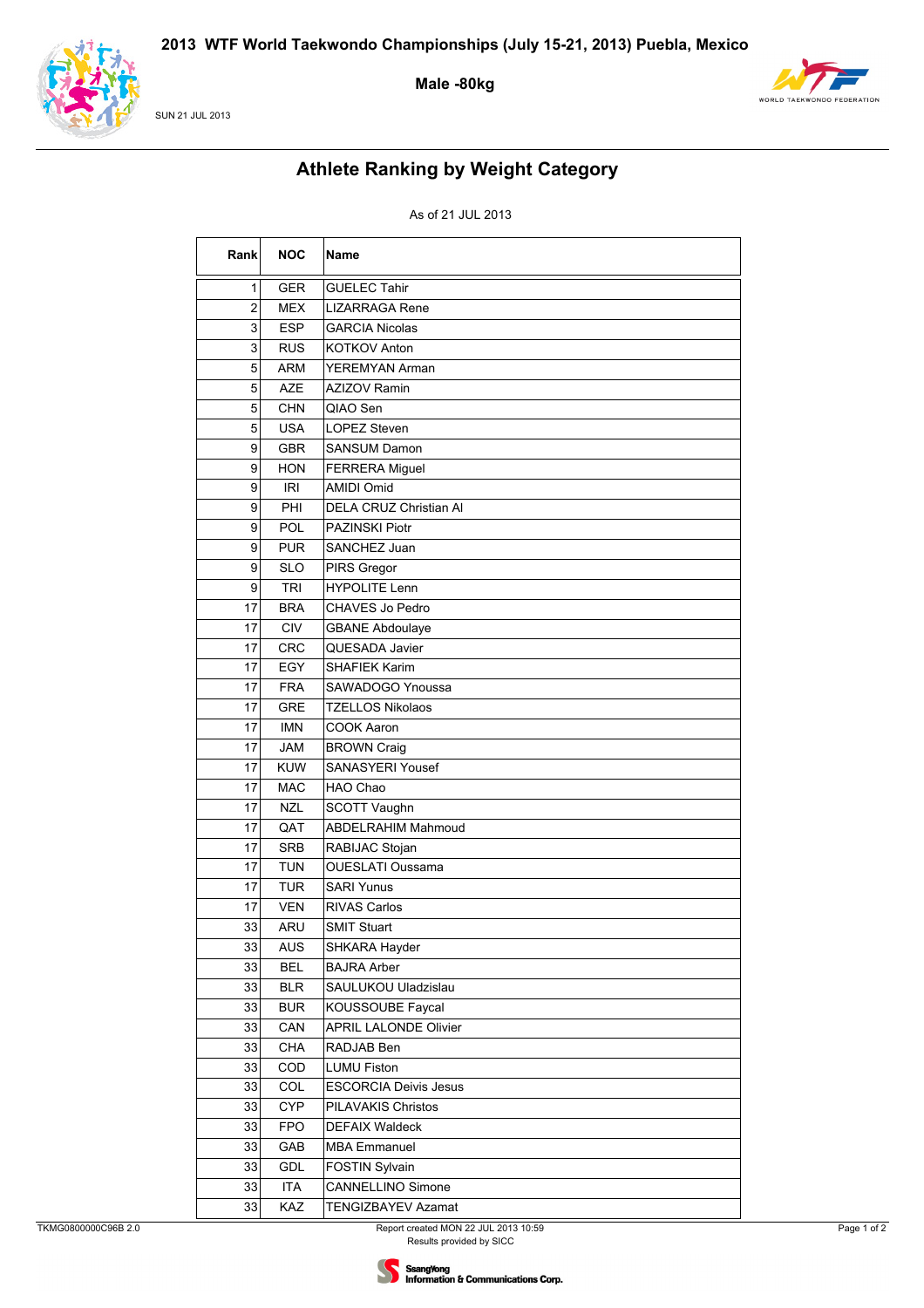

SUN 21 JUL 2013

**Male -80kg**



# **Athlete Ranking by Weight Category**

### As of 21 JUL 2013

| Rank            | <b>NOC</b> | Name                     |
|-----------------|------------|--------------------------|
| 33 <sub>1</sub> | <b>KOR</b> | CHO Yoo-Jin              |
| 33 <sub>1</sub> | <b>POR</b> | <b>FERNANDES Michel</b>  |
| 33 <sub>1</sub> | <b>RWA</b> | NKURUNZIZA Eric          |
| 33 <sub>1</sub> | <b>TPE</b> | <b>CHEN Yen Ting</b>     |
| 33 <sub>1</sub> | <b>UGA</b> | <b>ONEN Eric</b>         |
| 33 <sub>1</sub> | <b>UKR</b> | <b>DOMINISHYN Maksym</b> |
| 33 <sub>1</sub> | <b>UZB</b> | <b>RAFALOVICH Maksim</b> |
| 33              | <b>WTF</b> | <b>KADYAN Ravi</b>       |
| <b>DSQ</b>      | <b>NGR</b> | <b>ONOFE Sunday</b>      |
| <b>DSQ</b>      | <b>TJK</b> | <b>FARHOD Negmatov</b>   |

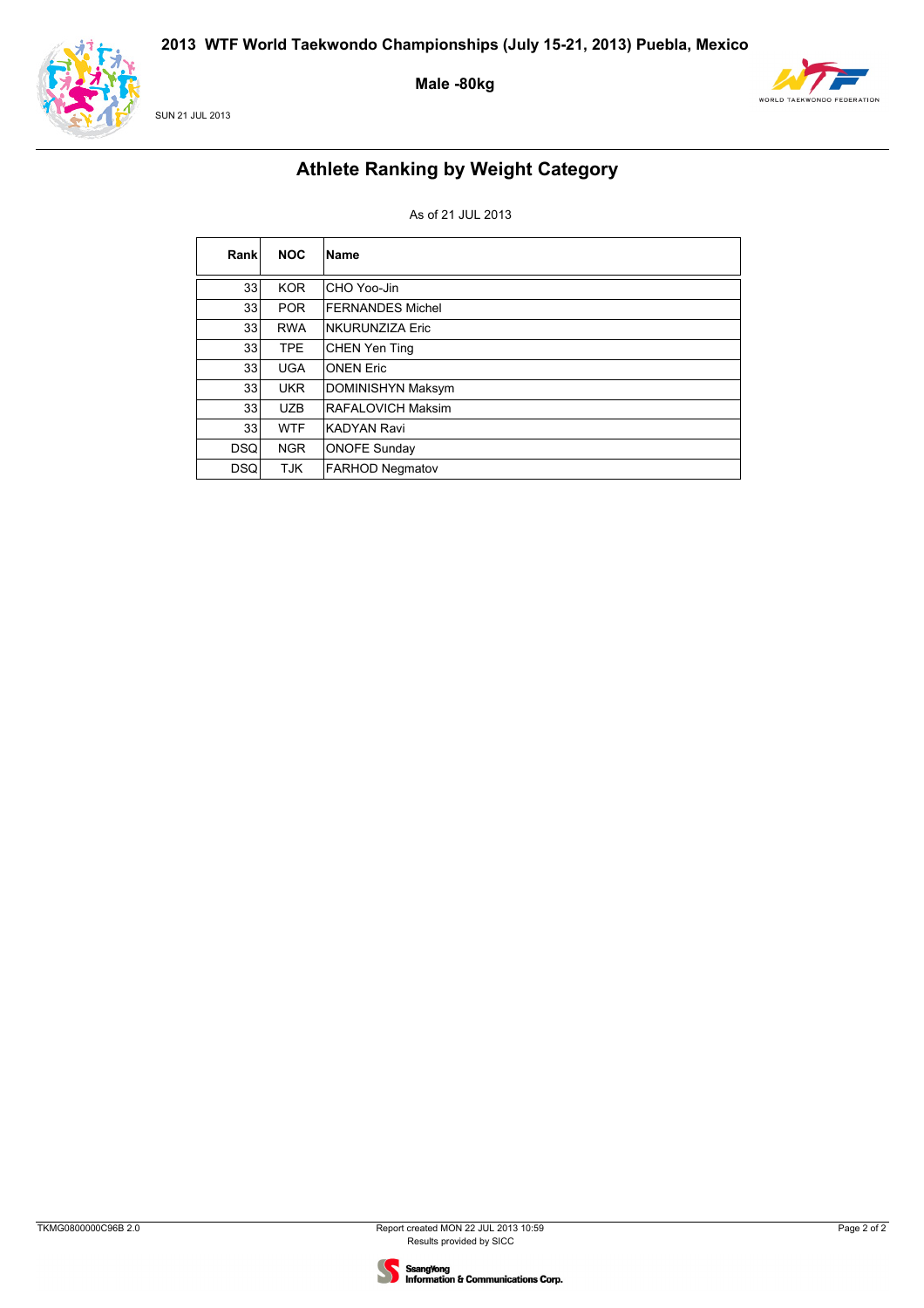

FRI 19 JUL 2013

### **Male -87kg**



# **Athlete Ranking by Weight Category**

| Rank           | <b>NOC</b> | Name                          |
|----------------|------------|-------------------------------|
| 1              | <b>CUB</b> | <b>CASTILLO Rafael</b>        |
| $\overline{2}$ | <b>CHN</b> | MA Zhao Yong                  |
| 3              | <b>AZE</b> | <b>ISAEV Radik</b>            |
| 3              | <b>TUN</b> | <b>TRABELSI Yassine</b>       |
| 5              | CAN        | <b>BERGERON Marc Andre</b>    |
| 5              | <b>GRE</b> | <b>GKOLTSIOS Konstantinos</b> |
| 5              | <b>IRI</b> | KHODABAKHSHI Mahdi            |
| 5              | <b>JAM</b> | <b>EDWARDS Kenneth</b>        |
| 9              | <b>ARM</b> | ARUSTAMYAN Genadi             |
| 9              | CAF        | <b>ALAZOULA Remy</b>          |
| 9              | <b>FRA</b> | N'DIAYE M'bar                 |
| 9              | <b>GBR</b> | MUHAMMAD Lutalo               |
| 9              | <b>GHA</b> | <b>ADJETEY David</b>          |
| 9              | <b>NZL</b> | SANDERS Dafydd                |
| 9              | <b>TUR</b> | <b>SARI Ali</b>               |
| 9              | <b>UZB</b> | <b>BAYKUZIYEV Jasur</b>       |
| 17             | <b>BRA</b> | <b>MARCELINO Douglas</b>      |
| 17             | <b>CIV</b> | <b>GBANE Seydou</b>           |
| 17             | COL        | <b>MOLINARES Moises</b>       |
| 17             | <b>FPO</b> | <b>HERY Tuarai</b>            |
| 17             | <b>GER</b> | <b>KRONREIF Dionys</b>        |
| 17             | <b>HON</b> | MOLINA Steeven                |
| 17             | <b>MEX</b> | <b>ALVARADO Christian</b>     |
| 17             | <b>NED</b> | WANROOIJ Jeroen               |
| 17             | <b>NGR</b> | CHUKWUMERIJE Uche             |
| 17             | <b>NOR</b> | <b>ELHATRI Mohammed</b>       |
| 17             | PHI        | UY Kristopher Robert          |
| 17             | <b>RUS</b> | NIKITIN Ivan                  |
| 17             | <b>USA</b> | NEVILLE Jason                 |
| 17             | <b>WTF</b> | PANDIA RAJAN Anand            |
| 33             | <b>ARG</b> | SALIMBENI Leonardo            |
| 33             | <b>AUS</b> | STEVENS Michael               |
| 33             | <b>CYP</b> | <b>ODYSSEOS Constantinos</b>  |
| 33             | <b>ESP</b> | MUZ Aram                      |
| 33             | GEO        | OSIDZE loseb                  |
| 33             | <b>HUN</b> | <b>TOTH Balazs</b>            |
| 33             | <b>ISV</b> | <b>TOWNSED Douglas</b>        |
| 33             | <b>KOR</b> | SHIN Yeong-Rae                |
| 33             | <b>KUW</b> | ALENEZI Abdullah              |
| 33             | LTU        | DZIKEVIC Vitoldas             |
| 33             | <b>PUR</b> | ROMAN Angel                   |
| 33             | <b>SRB</b> | MARCETIC Djordje              |
| 33             | <b>SVK</b> | <b>KALISKA Tomas</b>          |
| 33             | <b>TPE</b> | YANG Yi Chang                 |
| 33             | <b>TRI</b> | CELESTIN Eje                  |
| <b>DSQ</b>     | <b>ITA</b> | MOLFETTA Carlo                |
| <b>DSQ</b>     | <b>RWA</b> | <b>KALISA Basile</b>          |

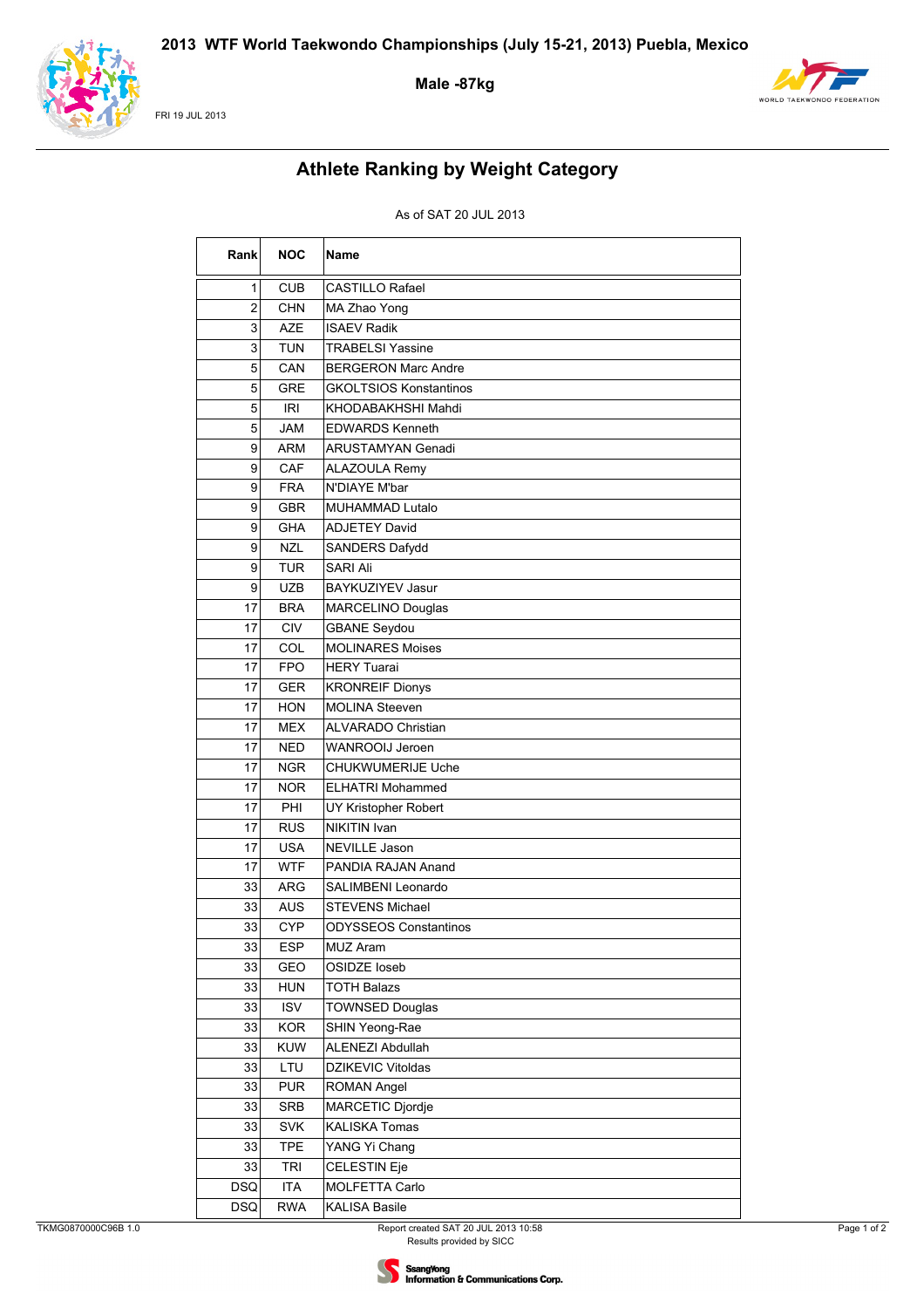





### **Athlete Ranking by Weight Category**

| Rank       | <b>NOC</b> | <b>Name</b>   |
|------------|------------|---------------|
| <b>DSQ</b> | <b>SUR</b> | AMIENA Jurmen |

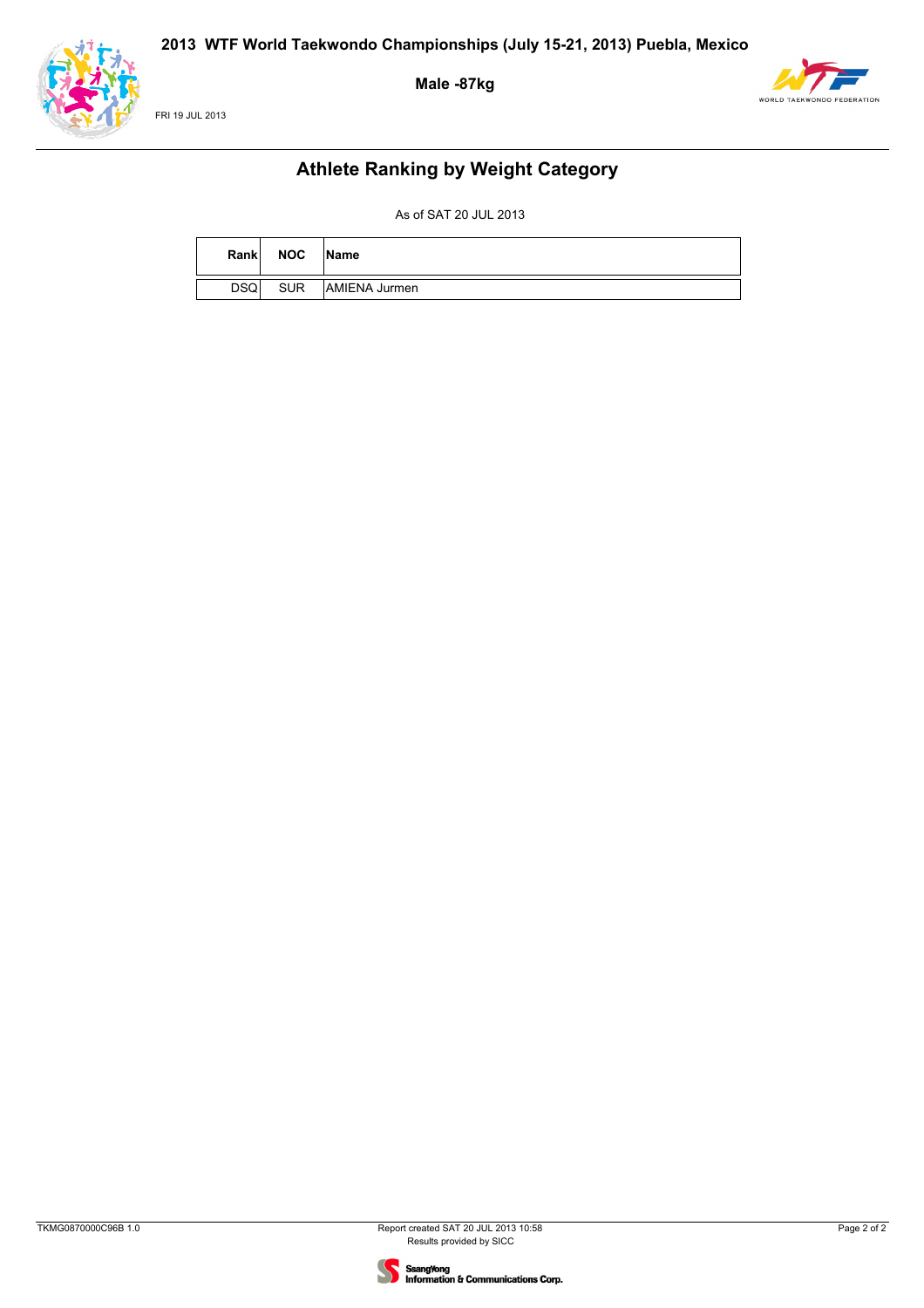

FRI 19 JUL 2013

**Male +87kg**



# **Athlete Ranking by Weight Category**

| Rank           | <b>NOC</b> | <b>Name</b>                      |
|----------------|------------|----------------------------------|
| $\mathbf{1}$   | GAB        | <b>OBAME Anthony</b>             |
| 2              | <b>IRI</b> | MARDANI Sajjad                   |
| $\overline{3}$ | <b>CUB</b> | <b>DESPAIGNE Robelis</b>         |
| 3              | <b>SLO</b> | <b>TRAJKOVIC Ivan</b>            |
| 5              | <b>CIV</b> | ZOKOU Firmin                     |
| 5              | <b>ITA</b> | <b>BASILE Leonardo</b>           |
| 5              | POL        | <b>HATOWSKI Piotr</b>            |
| 5 <sup>1</sup> | <b>RUS</b> | <b>KUZNETSOV Roman</b>           |
| 9              | CAN        | <b>COULOMBE-FORTIER Francois</b> |
| $\mathsf{g}$   | <b>CYP</b> | <b>MOUSTAKAS Demetris</b>        |
| 9              | EGY        | AYMAN Mohamed                    |
| 9              | <b>FPO</b> | MU Haamanatua                    |
| 9              | <b>GER</b> | <b>WODZICH Volker</b>            |
| 9              | <b>MEX</b> | SANCHEZ Ocelotzin                |
| $\mathsf{g}$   | <b>NGR</b> | CHUKWUMERIJE Chika               |
| 9              | <b>USA</b> | VALDIVIA Abel                    |
| 17             | <b>AZE</b> | HASANLI Jeyhun                   |
| 17             | <b>BLR</b> | <b>SILLA Arman-Marshall</b>      |
| 17             | <b>BRA</b> | <b>VIGNOLI Felipe</b>            |
| 17             | <b>CHN</b> | YIMAMU Wu Bu Li                  |
| 17             | COL        | <b>CANAS Carlos</b>              |
| 17             | <b>CRC</b> | MOITLAND Kristopher              |
| 17             | <b>DEN</b> | <b>ASIDAH Zakaria</b>            |
| 17             | <b>ESP</b> | <b>CABO Adrian</b>               |
| 17             | <b>FIN</b> | <b>HEINO Teemu</b>               |
| 17             | <b>GRE</b> | <b>ZEIMPEKIS Christos</b>        |
| 17             | <b>MAR</b> | ELKHARZAZI Mohammed              |
| 17             | <b>NIG</b> | ABDOULRAZAK Alfaga               |
| 17             | <b>TJK</b> | <b>ALISHER Gulov</b>             |
| 17             | TUR        | YUKSEL Serdar                    |
| 17             | <b>UZB</b> | <b>SHOKIN Dmitriy</b>            |
| 17             | <b>VEN</b> | DIAZ Juan                        |
| 33             | ARG        | SIO Martin                       |
| 33             | AUT        | <b>DECKER Christoph</b>          |
| 33             | <b>JAM</b> | <b>GRANT Jason</b>               |
| 33             | <b>JOR</b> | <b>IMAR Mohammad</b>             |
| 33             | KAZ        | PAK Sergey                       |
| 33             | <b>KOR</b> | KWAK Do-Hoon                     |
| 33             | KUW        | <b>ALENEZI Bader</b>             |
| 33             | <b>SRB</b> | PROSENICA Relja                  |
| 33             | <b>TPE</b> | LU Hsueh Ju                      |
| 33             | <b>TRI</b> | <b>BREEDY Edson</b>              |
| <b>DSQ</b>     | <b>TGA</b> | <b>TAUFATOFUA Pita</b>           |
| <b>DSQ</b>     | <b>UKR</b> | <b>CHERKUN Oleksandr</b>         |
| <b>DSQ</b>     | <b>WTF</b> | <b>KUMAR Akshay</b>              |

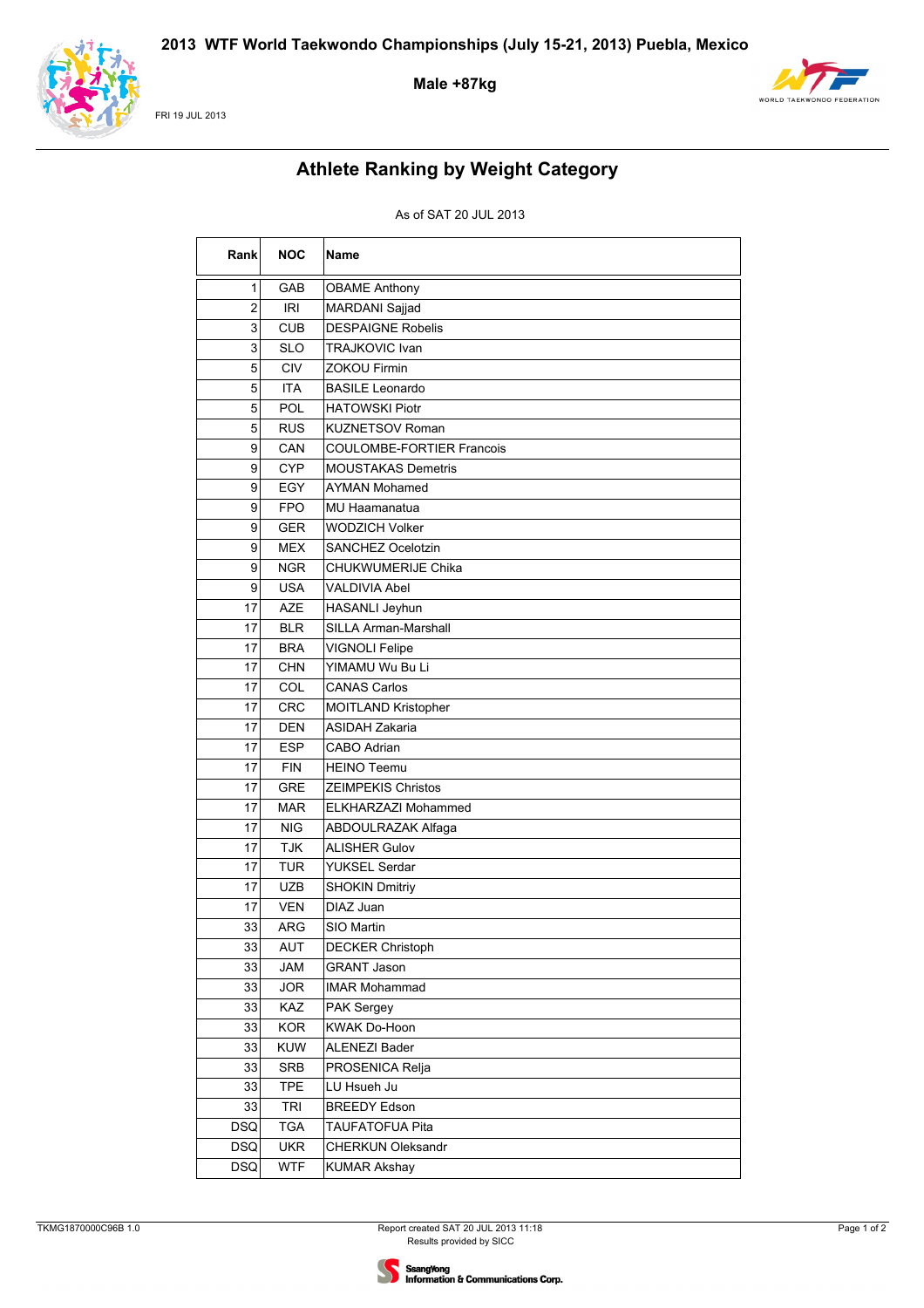**Male +87kg**





### **Athlete Ranking by Weight Category**

| Rank | <b>NOC</b> | Name |
|------|------------|------|
|      |            |      |

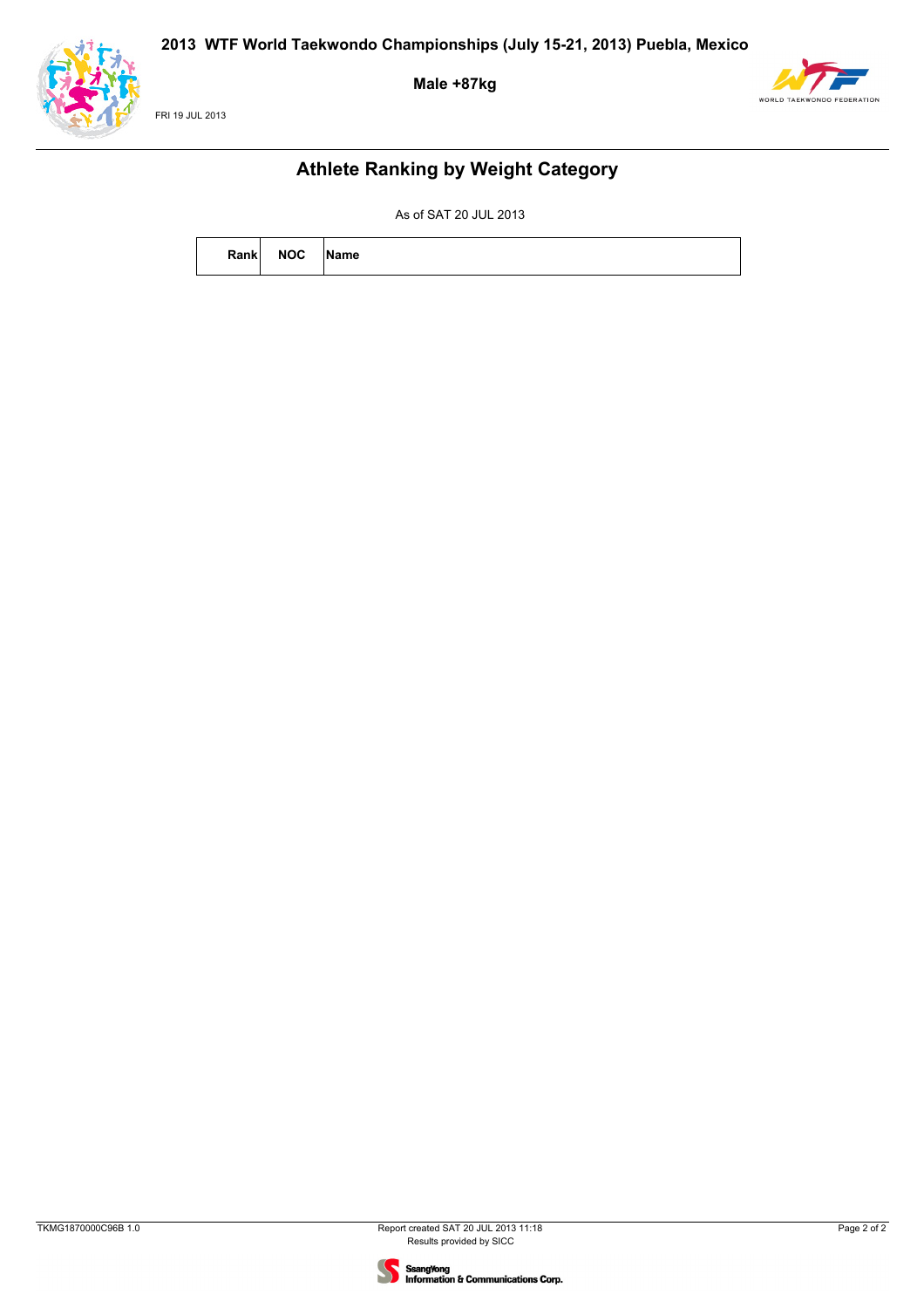

#### MON 15 JUL 2013

### **Female -46kg**



# **Athlete Ranking by Weight Category**

| Rank           | <b>NOC</b> | Name                      |
|----------------|------------|---------------------------|
| 1              | <b>KOR</b> | KIM So-Hui                |
| $\overline{c}$ | <b>RUS</b> | VALUEVA Anastasia         |
| $\mathbf{3}$   | <b>TUN</b> | <b>FARHANI Fadia</b>      |
| $\overline{3}$ | <b>CHN</b> | <b>REN Dandan</b>         |
| 5              | <b>VEN</b> | DELLAN Virginia           |
| 5              | CRO        | KUNOVIC Mateja            |
| 5              | <b>ESP</b> | <b>TORRONTEGUI Elaia</b>  |
| 5              | CAN        | <b>YONG Yvette</b>        |
| $\mathsf{g}$   | CHI        | <b>ALVAREZ Victoria</b>   |
| $\mathsf{g}$   | <b>GER</b> | <b>GUELDALI Sinem</b>     |
| 9              | <b>MTN</b> | <b>LAHELY Francine</b>    |
| 9              | <b>MEX</b> | <b>MANJARREZ Itzel</b>    |
| 9              | IRI        | RASHIDI Farideh           |
| 9              | <b>UKR</b> | ROMOLDANOVA Iryna         |
| 9              | <b>AZE</b> | <b>TAHIRLI Turkana</b>    |
| $\mathsf{g}$   | <b>BRA</b> | <b>TANG SING Iris</b>     |
| 17             | COD        | <b>BOLILI Parker</b>      |
| 17             | <b>PER</b> | <b>CALDERON Katherine</b> |
| 17             | <b>CRC</b> | <b>CERVANTES Andrea</b>   |
| 17             | EGY        | <b>EL SHIMI Nermin</b>    |
| 17             | <b>NZL</b> | <b>KILDAY Andrea</b>      |
| 17             | <b>GRE</b> | KOUTSOU Ioanna            |
| 17             | <b>CYP</b> | KOUTTOUKI Kyriaki         |
| 17             | <b>FRA</b> | MUSTAPHA Hajer            |
| 17             | <b>MGL</b> | SAMDANSUREN Yanjinlkham   |
| $17 \,$        | COL        | <b>SOLER Miryam</b>       |
| 17             | <b>HON</b> | <b>VICENTE Sidney</b>     |
| 17             | <b>TPE</b> | <b>WONG Shiao Pei</b>     |
| 17             | <b>TUR</b> | <b>YAZICI Merve</b>       |
| 33             | <b>WTF</b> | <b>DIXIT Shraddha</b>     |
| 33             | <b>BUL</b> | ENEVA Iliyana             |
| 33             | <b>USA</b> | GIL Gigi                  |
| 33             | <b>BEL</b> | <b>ISMAILI Maryam</b>     |
| 33             | <b>MAC</b> | <b>LEI Justina</b>        |
| 33             | PHI        | PALADIN Korina            |
| 33             | <b>DOM</b> | <b>REYES Mayelin</b>      |
| 33             | <b>PUR</b> | <b>TORRES Cristina</b>    |
| <b>DSQ</b>     | KEN        | <b>ALI Farhiya</b>        |
| <b>DSQ</b>     | KEN        | <b>ALI Farhiya</b>        |
| DSQ            | <b>ESA</b> | <b>CANAS Gloria</b>       |
| DSQ            | GAB        | MBIA Marie Prudence       |
| <b>DSQ</b>     | KAZ        | YERMEKOVA Aigerim         |
| <b>DSQ</b>     | KAZ        | YERMEKOVA Aigerim         |

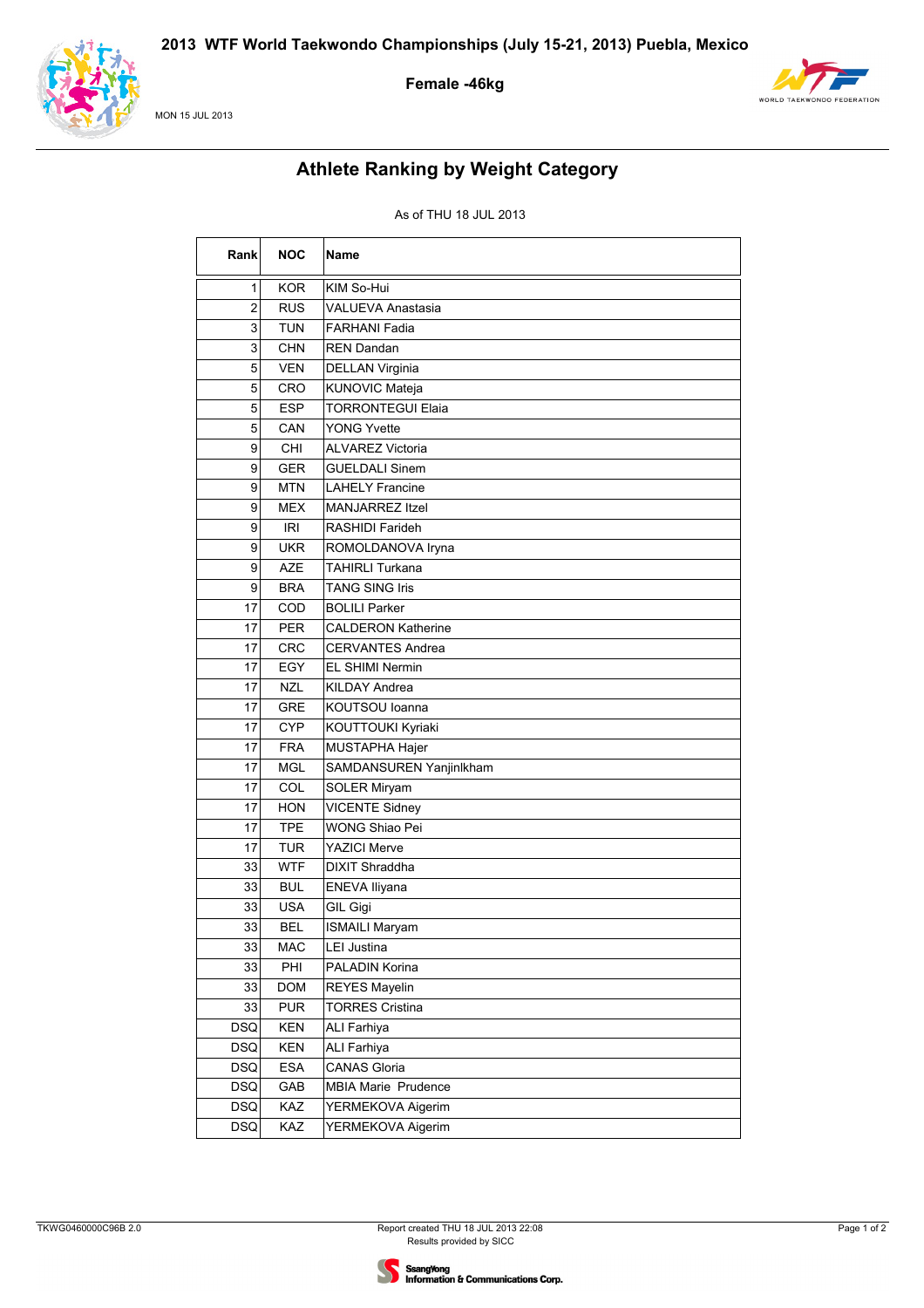





### **Athlete Ranking by Weight Category**

| Rank | <b>NOC</b> | Name |
|------|------------|------|
|      |            |      |

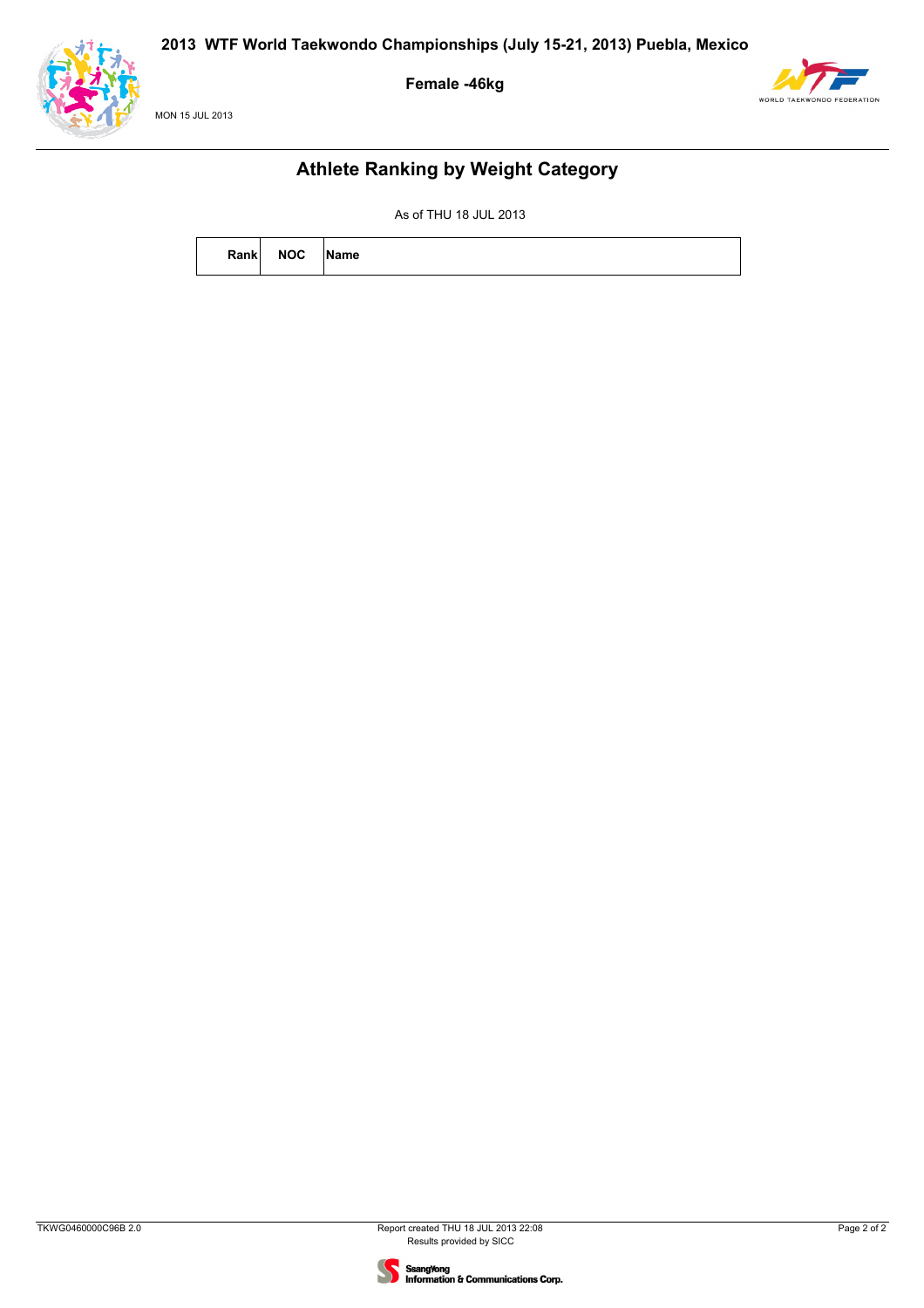

#### TUE 16 JUL 2013

### **Female -49kg**



# **Athlete Ranking by Weight Category**

| Rank       | <b>NOC</b> | Name                          |
|------------|------------|-------------------------------|
| 1          | THA        | SONKHAM Chanatip              |
| 2          | <b>JOR</b> | TOURAN Dana                   |
| 3          | <b>CUB</b> | AGUIRRE Yania                 |
| 3          | CRO        | ZANINOVIC Lucija              |
| 5          | <b>EGY</b> | <b>ABDEL SALAM Nour</b>       |
| 5          | <b>USA</b> | <b>CRAIG Charlotte</b>        |
| 5          | <b>JPN</b> | YAMADA Miyu                   |
| 5          | <b>TUR</b> | <b>YILDIRIM Rukiye</b>        |
| 9          | AZE        | <b>ABAKAROVA Patimat</b>      |
| 9          | <b>CRC</b> | <b>COTO Nancy</b>             |
| 9          | <b>CHN</b> | LI Zhao Yi                    |
| 9          | <b>ARG</b> | <b>LOPEZ RODRIGUEZ Carola</b> |
| 9          | <b>VEN</b> | MACHADO Emiliana              |
| 9          | <b>GER</b> | <b>NOELP Sabrina</b>          |
| 9          | CAN        | <b>PHAN Melanie</b>           |
| 9          | <b>TPE</b> | <b>SUN Huei Ning</b>          |
| 17         | <b>MEX</b> | <b>ALEGRIA Jannet</b>         |
| 17         | QAT        | ALMUTAWAH Kaltham             |
| 17         | <b>PAN</b> | <b>CARSTENS Carolena</b>      |
| 17         | PHI        | <b>CHAM Nicole Abigail</b>    |
| 17         | <b>SRB</b> | CUJIC Ivana                   |
| 17         | <b>PER</b> | DIEZ CANSEO VERDE Lizbeth     |
| 17         | <b>VIE</b> | DOAN Huong Giang              |
| 17         | <b>ITA</b> | <b>GIORDANO Giulia</b>        |
| 17         | <b>KOR</b> | KIM Hye-Jeong                 |
| 17         | <b>CIV</b> | <b>KRAGBE Cynthia</b>         |
| 17         | <b>RWA</b> | MUSHAMBOKAZI Zura             |
| 17         | <b>DOM</b> | PEGUERO Yajaira               |
| 17         | <b>RUS</b> | PULINA Ekaterina              |
| 17         | AND        | ROVIRA Jessica                |
| 17         | <b>UKR</b> | SOROKA Ganna                  |
| 17         | <b>BOL</b> | ZAMBRANO DIAZ Estefani        |
| 33         | <b>ESP</b> | <b>BENES Paula</b>            |
| 33         | GRE        | <b>BIRMPA Foteini</b>         |
| 33         | <b>AUS</b> | <b>BRANCA Jasmine</b>         |
| 33         | JAM        | <b>HALL Cyriesse</b>          |
| 33         | COD        | <b>KELEKU Rosa</b>            |
| 33         | <b>ISR</b> | <b>LUSTIGER Yuval</b>         |
| 33         | <b>NOR</b> | MIENNA Siv Anja               |
| 33         | AUT        | <b>MITROVITS Natascha</b>     |
| 33         | <b>CYP</b> | PILAVAKI Despina              |
| 33         | COL        | RODRIGUEZ Camila              |
| 33         | KAZ        | SADYKOVA Akniyet              |
| 33         | <b>BRA</b> | <b>SANTOS Leidiane</b>        |
| 33         | INA        | SARI Siska                    |
| <b>DSQ</b> | KEN        | AGGARWAL Acacia               |
| <b>DSQ</b> | ANG        | CANDUCO Rosalina Claudia      |

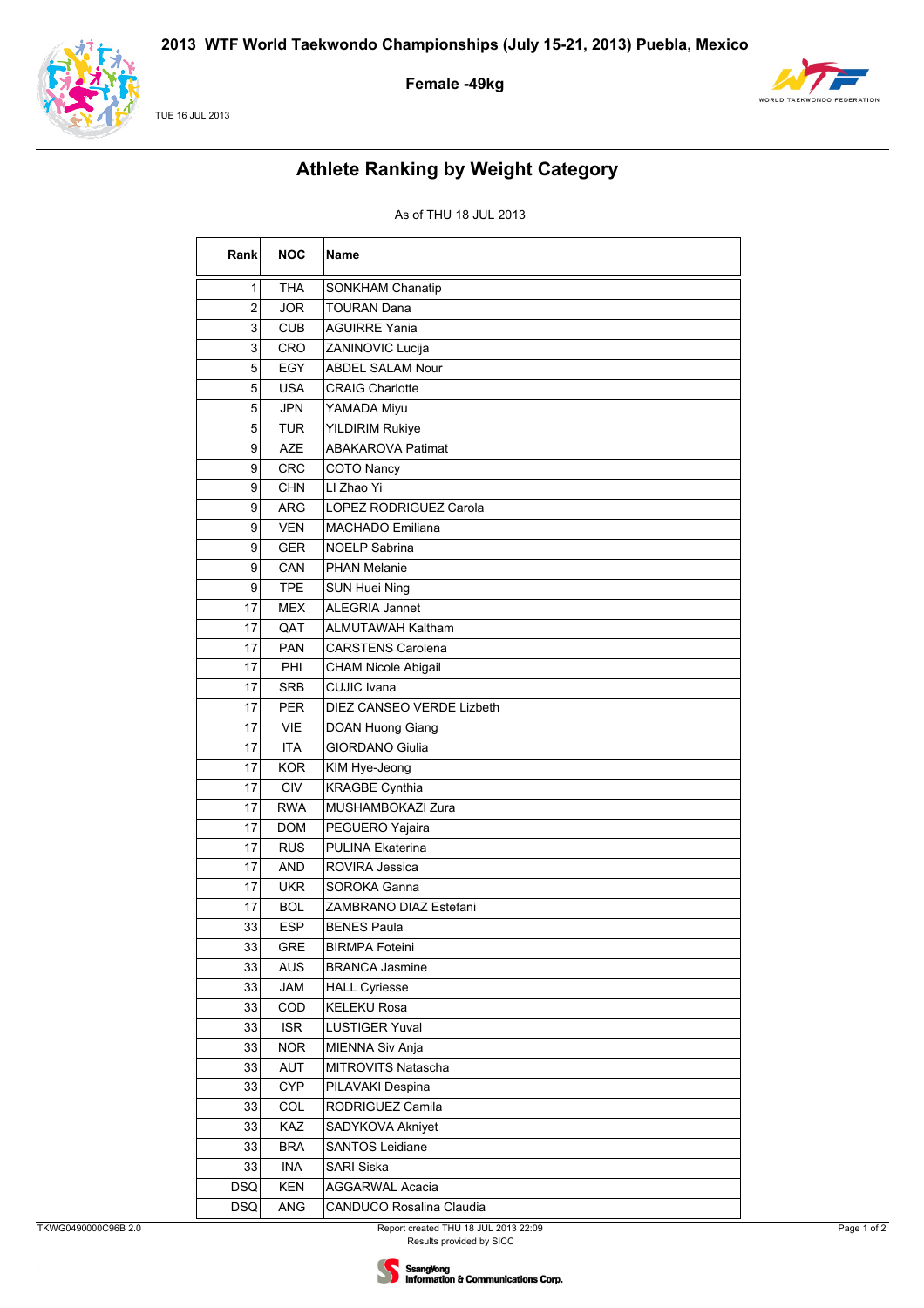





### **Athlete Ranking by Weight Category**

| Rank       | <b>NOC</b> | Name                  |
|------------|------------|-----------------------|
| <b>DSQ</b> | GAB        | <b>IBINGA Fidelia</b> |

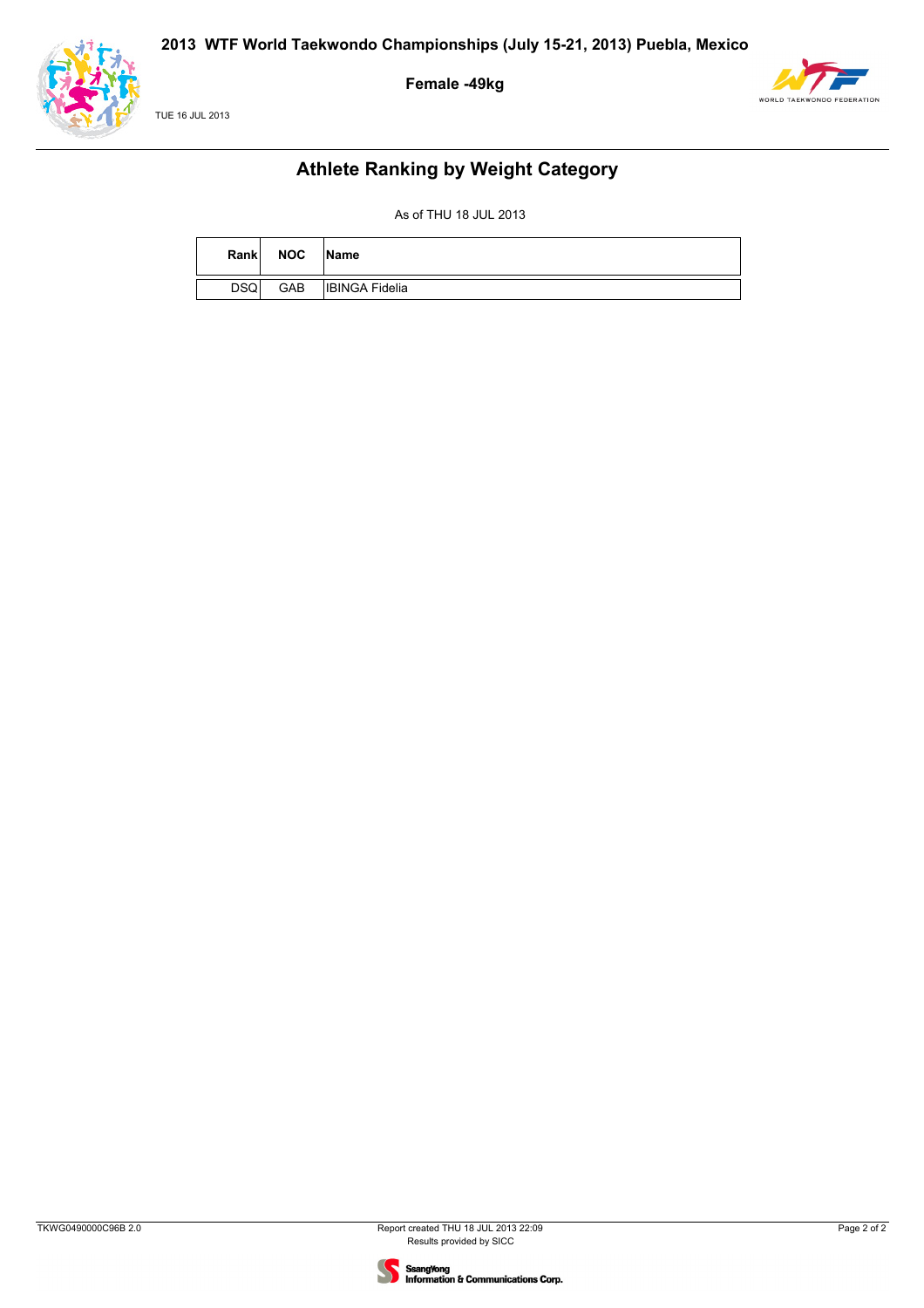

#### THU 18 JUL 2013

### Female -53kg



# **Athlete Ranking by Weight Category**

#### As of FRI 19 JUL 2013

| Rank           | <b>NOC</b> | Name                              |
|----------------|------------|-----------------------------------|
| 1              | KOR.       | KIM Yu-Jin                        |
| $\overline{2}$ | CRO        | <b>ZANINOVIC Ana</b>              |
| 3              | <b>FRA</b> | LIBORIO Floriane                  |
| 3              | <b>CUB</b> | <b>NUNEZ Yamisel</b>              |
| 5              | <b>NOR</b> | LAI Janike                        |
| 5              | <b>MEX</b> | <b>LARA Diana</b>                 |
| 5              | <b>THA</b> | PHONGSRI Sarita                   |
| 5              | <b>TUR</b> | <b>YANGIN Hatice</b>              |
| 9              | SUI        | <b>BEZZOLA Manuela</b>            |
| 9              | <b>USA</b> | LEWIS Cheyenne                    |
| 9              | PHI        | <b>LOPEZ Pauline Louise</b>       |
| 9              | <b>ITA</b> | <b>NICOLI Erica</b>               |
| 9              | <b>PUR</b> | <b>OQUENDO Aniat</b>              |
| 9              | <b>BRA</b> | <b>REIS Talisca</b>               |
| 9              | <b>INA</b> | <b>SARI Dewi</b>                  |
| 9              | <b>VIE</b> | TRUONG Thi Nho                    |
| 17             | <b>GBR</b> | <b>FISHER Caroline</b>            |
| 17             | MGL        | GANSUKH Oyun-Erdene               |
| 17             | COL        | <b>GARCIA Laura</b>               |
| 17             | <b>SRB</b> | <b>GLADOVIC Dragana</b>           |
| 17             | <b>HUN</b> | <b>GONDA Ivett</b>                |
| 17             | CAN        | <b>LEE Cecilia</b>                |
| 17             | <b>CHN</b> | LI Yao Yao                        |
| 17             | <b>TPE</b> | LO Wan Chu                        |
| 17             | <b>ESP</b> | <b>MARI TORRADO Rebeca</b>        |
| 17             | <b>AUS</b> | <b>MARTON Caroline</b>            |
| 17             | <b>AZE</b> | MIKAYILOVA Sabina                 |
| 17             | <b>DOM</b> | POLANCO Dinansi                   |
| 17             | <b>VEN</b> | <b>QUINONES Leandris</b>          |
| 17             | <b>WTF</b> | <b>SINGH Suchitra</b>             |
| 33             | KAZ        | ALDANGOROVA Fariza                |
| 33             | CHI        | <b>CONTREVAS Yeny</b>             |
| 33             | <b>IRI</b> | <b>GHORBANI HAFSHEJANI Parisa</b> |
| 33             | <b>BLR</b> | LIS Katsiaryna                    |
| 33             | <b>RUS</b> | LYCHAGINA Alexandra               |
| 33             | <b>FIN</b> | MIKKONEN Suvi                     |
| 33             | GRE        | <b>MOKA Natalia</b>               |
| 33             | UZB        | NARBABAEVA Guzal                  |
| 33             | ARG        | NAVARRO Jennifer                  |
| 33             | GER        | NOTHAFT Roxana                    |
| 33             | CIV        | <b>OUATTARA Awa</b>               |
| 33             | <b>CYP</b> | PASIOULI Irene                    |
| <b>DSQ</b>     | <b>PAN</b> | HERNANDEZ Marlene                 |
| <b>DSQ</b>     | <b>KEN</b> | <b>MUREU Mary</b>                 |
| <b>DSQ</b>     | KEN        | <b>MUREU Mary</b>                 |
| <b>DSQ</b>     | MAS        | SHAHARUDDIN Nur Dhia Liyana       |
| <b>DSQ</b>     | MAS        | SHAHARUDDIN Nur Dhia Liyana       |

Report created FRI 19 JUL 2013 10:53<br>Results provided by SICC

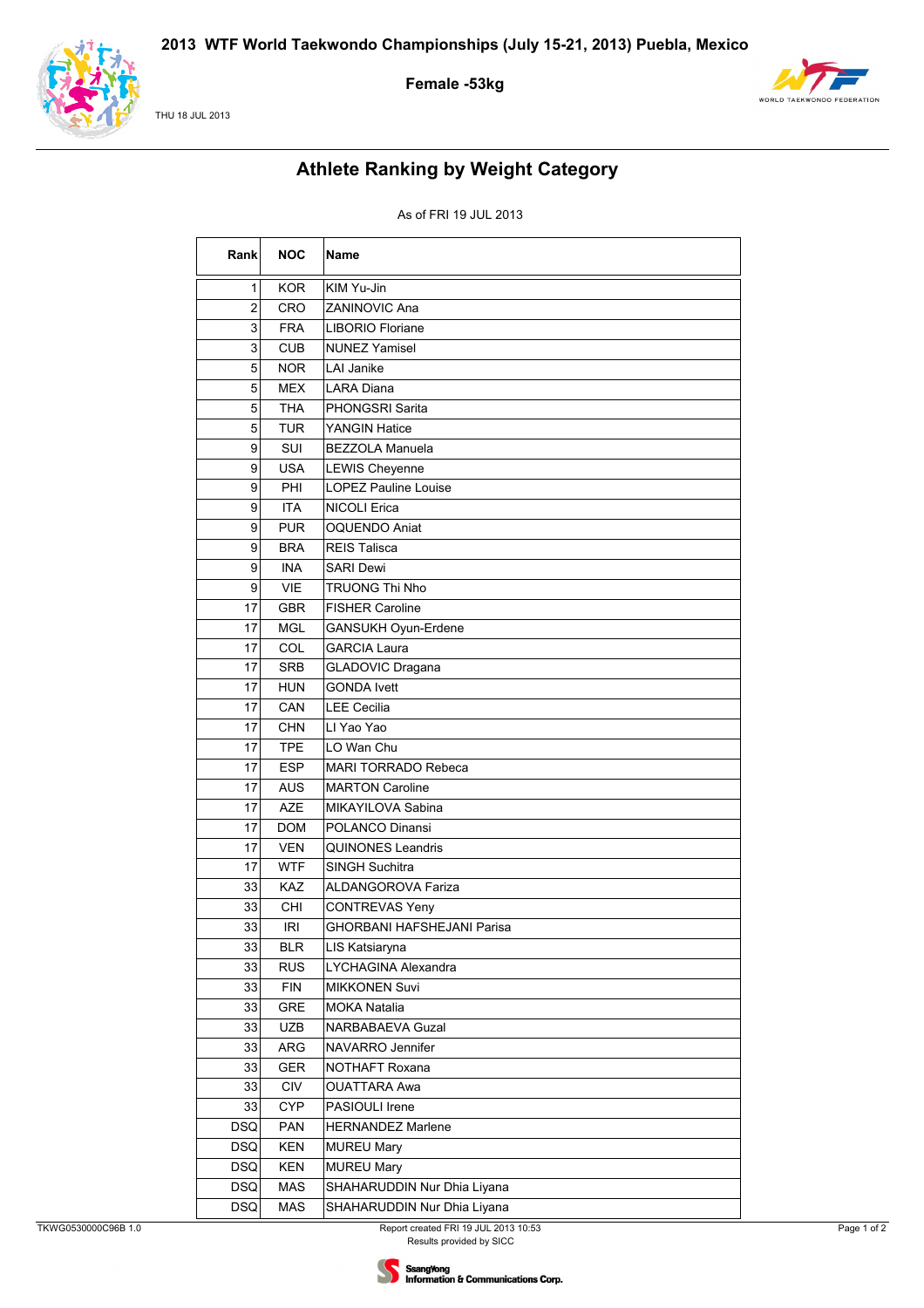





### **Athlete Ranking by Weight Category**

As of FRI 19 JUL 2013

| Rank        | <b>NOC</b> | <b>Name</b>                 |
|-------------|------------|-----------------------------|
| <b>DSQI</b> | MLI        | <b>TRAORE Aminata Makou</b> |

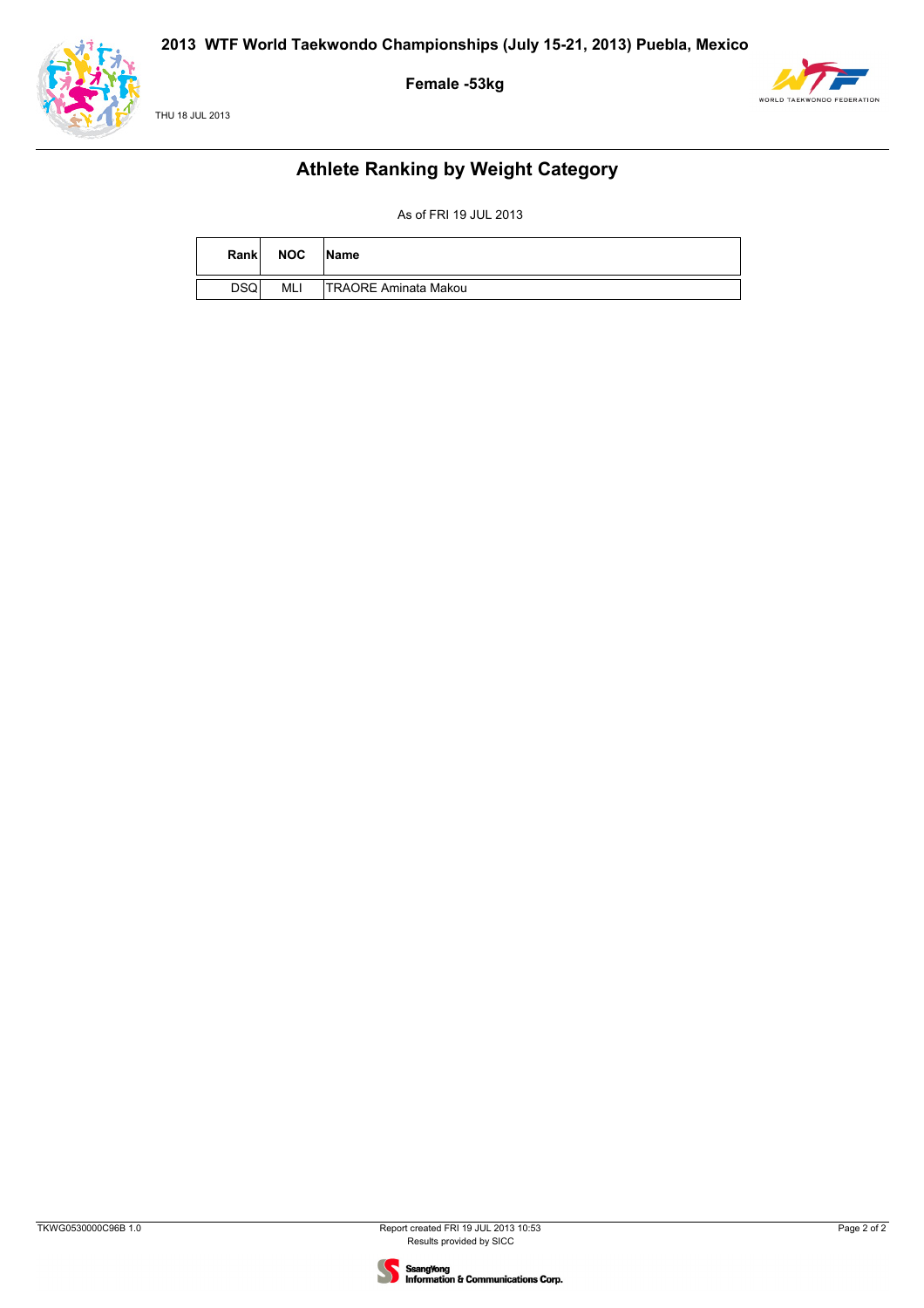

SAT 20 JUL 2013

### Female -57kg



# **Athlete Ranking by Weight Category**

#### As of SUN 21 JUL 2013

| Rank           | <b>NOC</b> | <b>Name</b>                |
|----------------|------------|----------------------------|
| 1              | <b>KOR</b> | KIM So-Hee                 |
| $\overline{2}$ | <b>JPN</b> | HAMADA Mayu                |
| 3              | <b>ESP</b> | <b>CALVO Eva</b>           |
| 3              | <b>GER</b> | <b>FROEMMING Anna-Lena</b> |
| 5              | <b>AZE</b> | AGHAKISHIYEVA Gunay        |
| 5              | <b>CHN</b> | HOU Yu Zhuo                |
| 5              | <b>GBR</b> | <b>JONES Jade</b>          |
| 5              | <b>RUS</b> | ZHURAVLEVA Daria           |
| 9              | CRO        | <b>ZUBCIC Martina</b>      |
| 9              | <b>GRE</b> | VETSIOU Evangelia          |
| 9              | <b>JOR</b> | <b>TARMAN Shahd</b>        |
| 9              | <b>MEX</b> | CHAVEZ Jessica             |
| 9              | <b>PUR</b> | CARTAGENA Emely Johan      |
| 9              | <b>SEN</b> | DIEDHIOU Bineta            |
| 9              | <b>SWE</b> | <b>GLASNOVIC Nikita</b>    |
| 9              | USA        | <b>PALMA Nicole</b>        |
| 17             | <b>AUS</b> | LANG Chynea                |
| 17             | <b>BLR</b> | ZUBOVICH Darya             |
| 17             | <b>BRA</b> | ARAUJO Rafaela             |
| 17             | CAN        | RODGERS Ruxandra           |
| 17             | COL        | PATINO Doris               |
| 17             | <b>CRC</b> | SANCHEZ Amanda             |
| 17             | <b>CYP</b> | <b>ARTEMIOU Katerina</b>   |
| 17             | <b>FRA</b> | VANDER-ZWALM Estelle       |
| 17             | <b>HUN</b> | <b>KOTSIS Edina</b>        |
| 17             | <b>IRI</b> | HAJIPOURGOLI Sousan        |
| 17             | <b>ISR</b> | <b>GATTERER Bat-EI</b>     |
| 17             | <b>LIB</b> | <b>PAOLI Andrea</b>        |
| 17             | SWZ        | <b>GININDZA Sanele</b>     |
| 17             | <b>TPE</b> | KUAN I Wen                 |
| 17             | <b>VEN</b> | <b>MARTINEZ Adriana</b>    |
| 33             | <b>ARG</b> | <b>SALINAS Carla</b>       |
| 33             | <b>CIV</b> | DIOMANDE Banassa           |
| 33             | <b>GUA</b> | <b>ABADIA Coralia</b>      |
| 33             | KAZ        | ZHANDAYEVA Malika          |
| 33             | <b>NED</b> | LOUZ Deborah               |
| 33             | <b>NEP</b> | CHUNARA Gyani              |
| 33             | PER        | ALVARADO BAYLON Elizabeth  |
| 33             | PHI        | ZAFRA Jade                 |
| 33             | <b>THA</b> | PONGPANIT Pakkapa          |
| 33             | <b>TRI</b> | DE BOURGR Sherelle         |
| 33             | <b>TUR</b> | <b>ILGUN Hatice</b>        |
| 33             | <b>UZB</b> | SAYDULLAEVA Dilobar        |
| 33             | VIE        | LAM Thi Ha Thanh           |
| 33             | <b>WTF</b> | <b>VENU Reshma</b>         |
| <b>DSQ</b>     | <b>ESA</b> | VASQUEZ Laura              |
| <b>DSQ</b>     | GAB        | <b>MEKUI Stely</b>         |

Page 1 of 2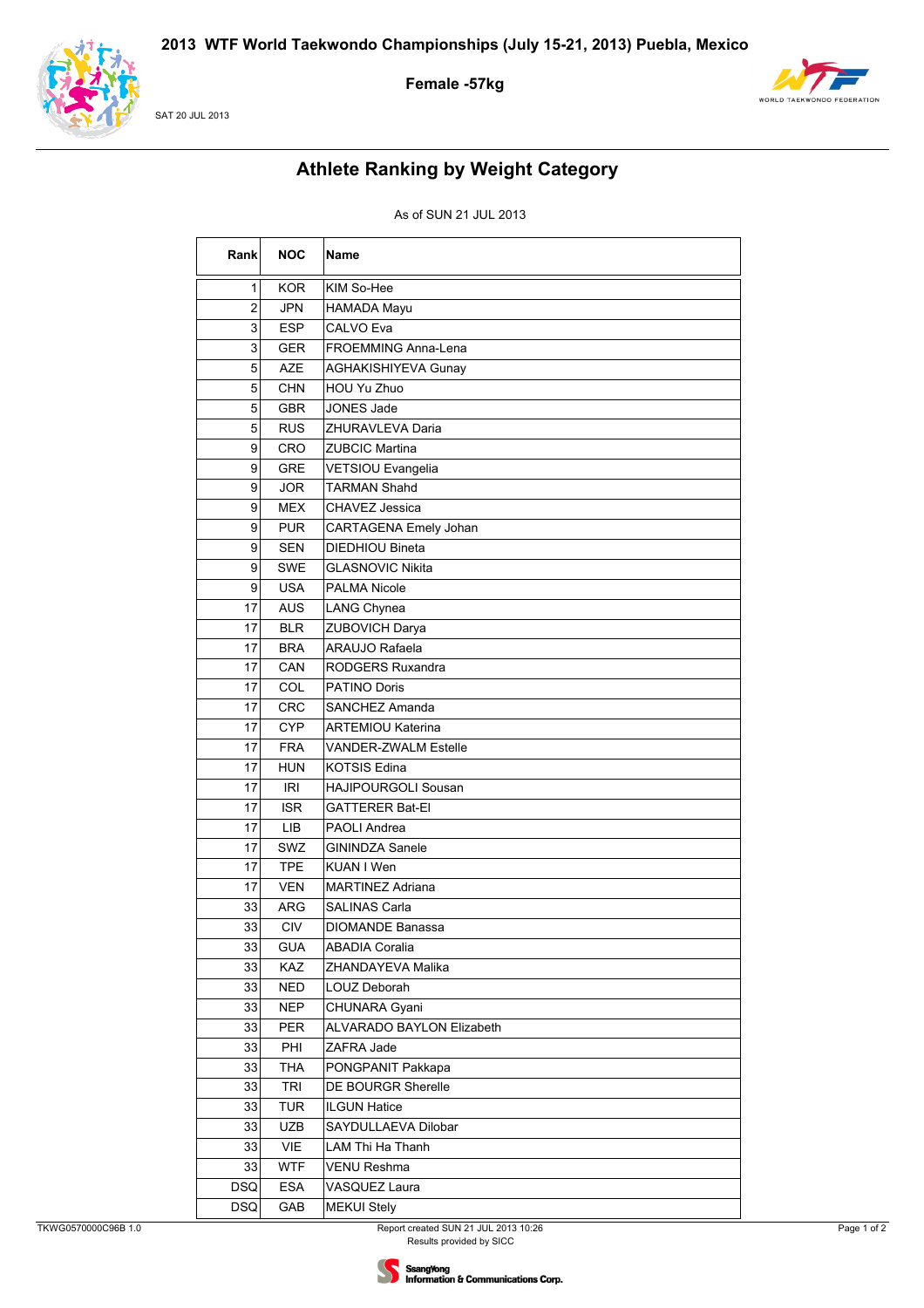**Female -57kg**





## **Athlete Ranking by Weight Category**

As of SUN 21 JUL 2013

| Rank       | <b>NOC</b> | <b>Name</b>      |
|------------|------------|------------------|
| <b>DSQ</b> | <b>KEN</b> | lOYOO Sanaa      |
| <b>DSQ</b> | NGR        | ABDULLAHI Maryam |

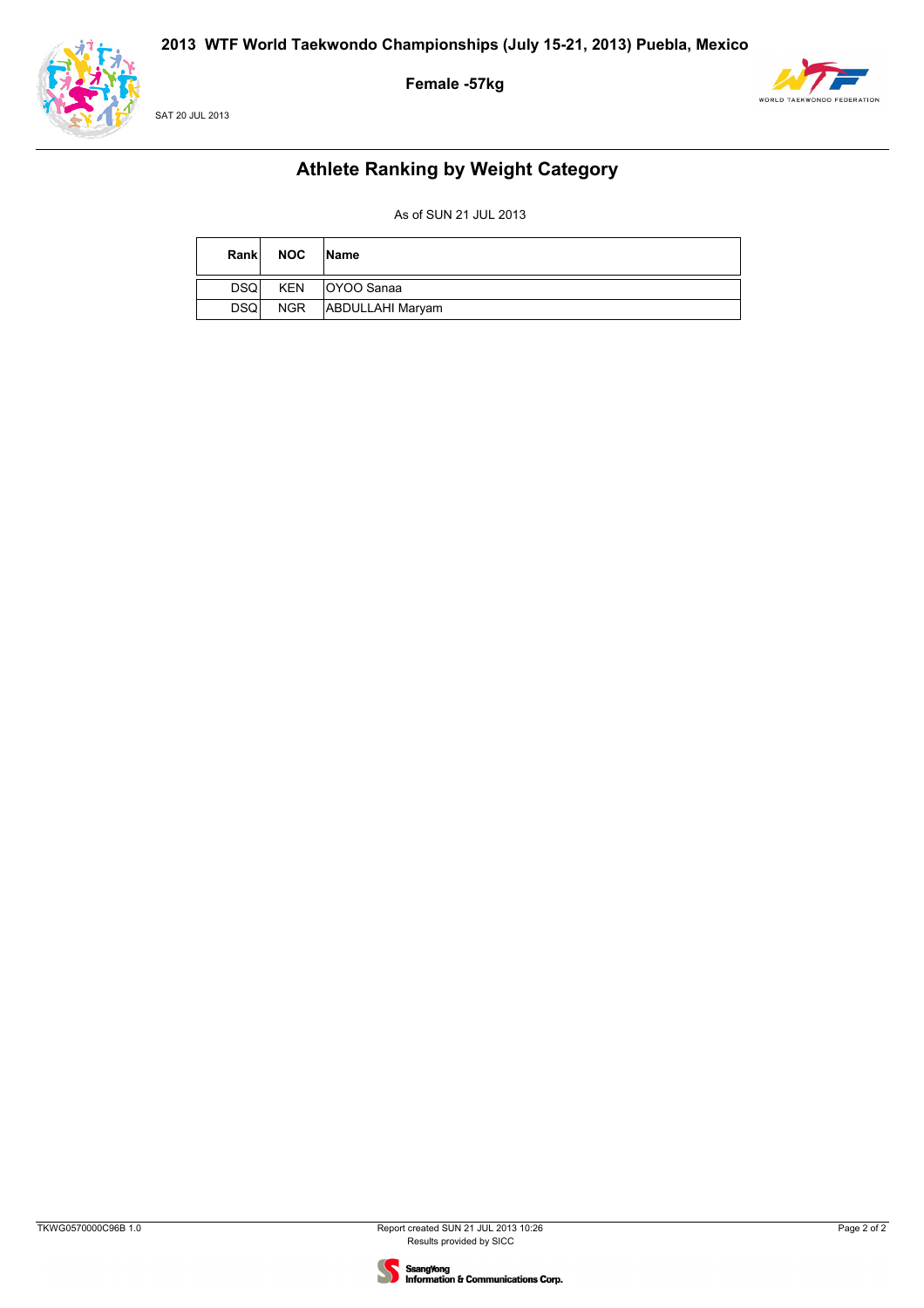

**SUN 21 JUL 2013** 





# **Athlete Ranking by Weight Category**

### As of 21 JUL 2013

| Rank           | <b>NOC</b> | Name                             |
|----------------|------------|----------------------------------|
| 1              | <b>AUS</b> | <b>MARTON Carmen</b>             |
| $\overline{c}$ | <b>KOR</b> | KIM Hwi-Lang                     |
| 3              | <b>GER</b> | <b>GUELEC Rabia</b>              |
| 3              | SUI        | <b>KLAEY Nina</b>                |
| 5              | <b>BRA</b> | VASCONCELOS Julia                |
| 5              | EGY        | MALAK Hedayah                    |
| 5              | <b>FRA</b> | <b>DOSSOU GBETE Aline</b>        |
| 5              | <b>SWE</b> | <b>JOHANSSON Elin</b>            |
| 9              | <b>ARG</b> | ANGIOLILLO Luciana               |
| 9              | COL        | PEREZ Yudy                       |
| 9              | <b>INA</b> | <b>MANSUR Lia</b>                |
| 9              | <b>JOR</b> | AL-SADEQ Julyana                 |
| 9              | <b>MEX</b> | <b>OVIEDO Melissa</b>            |
| 9              | <b>RUS</b> | <b>CHESHUINA Marina</b>          |
| 9              | <b>THA</b> | NISAISOM Rangsiya                |
| 9              | <b>TUR</b> | <b>ALTUNEL Durdane</b>           |
| 17             | CAN        | <b>KRAAYEVELD Ashley</b>         |
| 17             | <b>CHN</b> | <b>ZHANG Hua</b>                 |
| 17             | COD        | KAMUANYA Gradi                   |
| 17             | CRO        | <b>SUMIC Marina</b>              |
| 17             | <b>CUB</b> | <b>MUNOZ Nidia</b>               |
| 17             | ECU        | <b>CARVALLO Iris</b>             |
| 17             | <b>ESP</b> | CALVO GOMEZ Marta                |
| 17             | <b>GRE</b> | <b>GRAMMATIKOPOULOU Vasiliki</b> |
| 17             | <b>ITA</b> | PERUGINI Federica                |
| 17             | <b>MAC</b> | <b>FENG Xiao</b>                 |
| 17             | <b>NED</b> | van BAAREN Joyce                 |
| 17             | <b>PUR</b> | <b>ROMAN Aurora</b>              |
| 17             | <b>TUN</b> | <b>BELLAR Wafa</b>               |
| 17             | <b>UKR</b> | YAKOVLEVA Dar'ya                 |
| 17             | <b>USA</b> | LOPEZ Diana                      |
| 17             | <b>VEN</b> | <b>CORDERO Adanys</b>            |
| 33             | AZE        | GORBACHEVA Daria                 |
| 33             | <b>BLR</b> | BELANOUSKAYA Viktoryia           |
| 33             | CHI        | <b>JARA Maria</b>                |
| 33             | <b>CIV</b> | <b>GBAGBI Ruth</b>               |
| 33             | KAZ        | YERGESHOVA Feruza                |
| 33             | POL        | <b>USCINSKA Aleksandra</b>       |
| 33             | SRB        | RADMILOVIC Aleksandra            |
| 33             | <b>TPE</b> | <b>CHANG Man Ting</b>            |
| 33             | VIE        | PHAM Thi Thu Hien                |
| 33             | <b>WTF</b> | GOGOI Rekha Ranee                |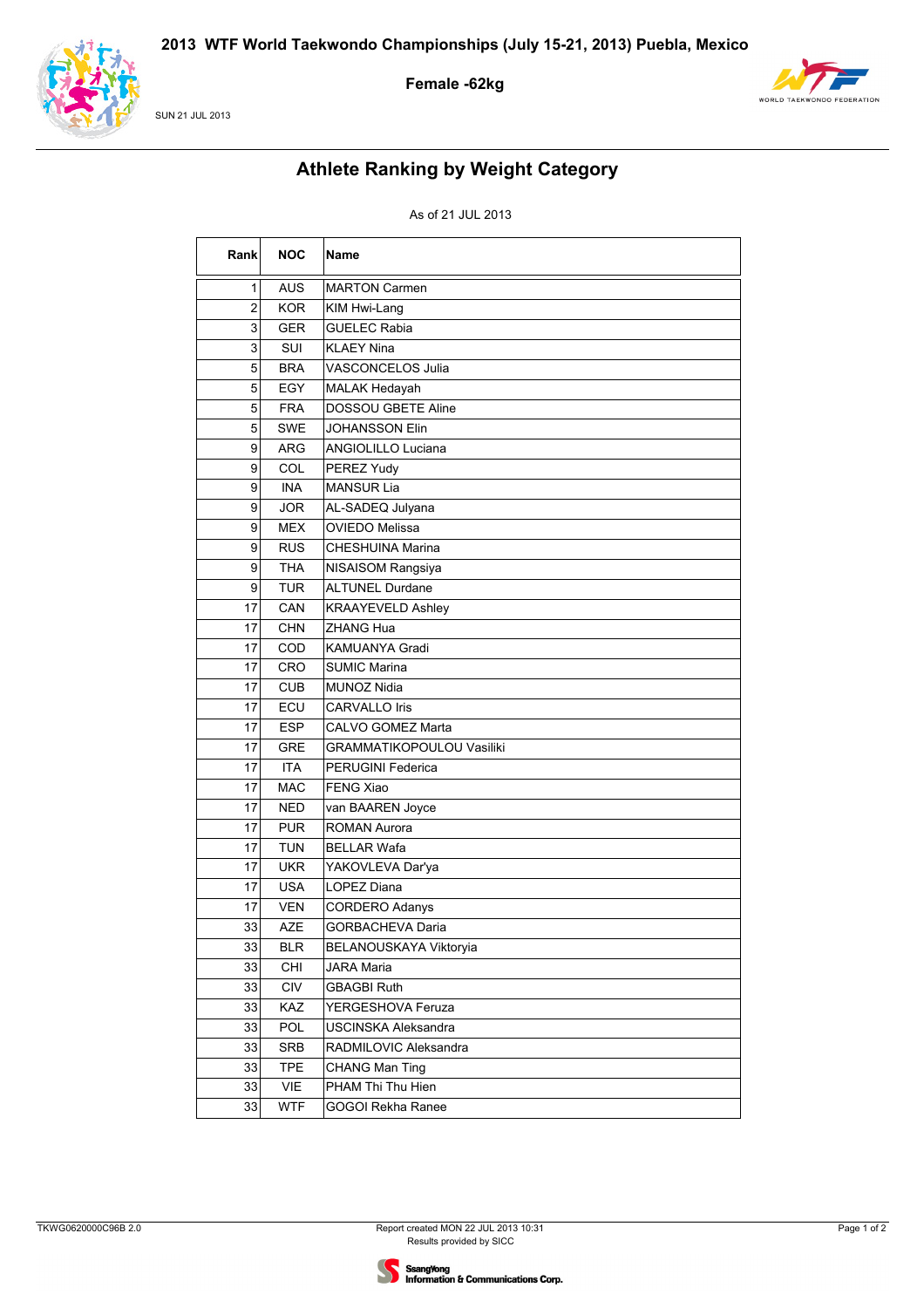





### **Athlete Ranking by Weight Category**

As of 21 JUL 2013

| Rank | <b>NOC</b> | <b>Name</b> |
|------|------------|-------------|
|      |            |             |

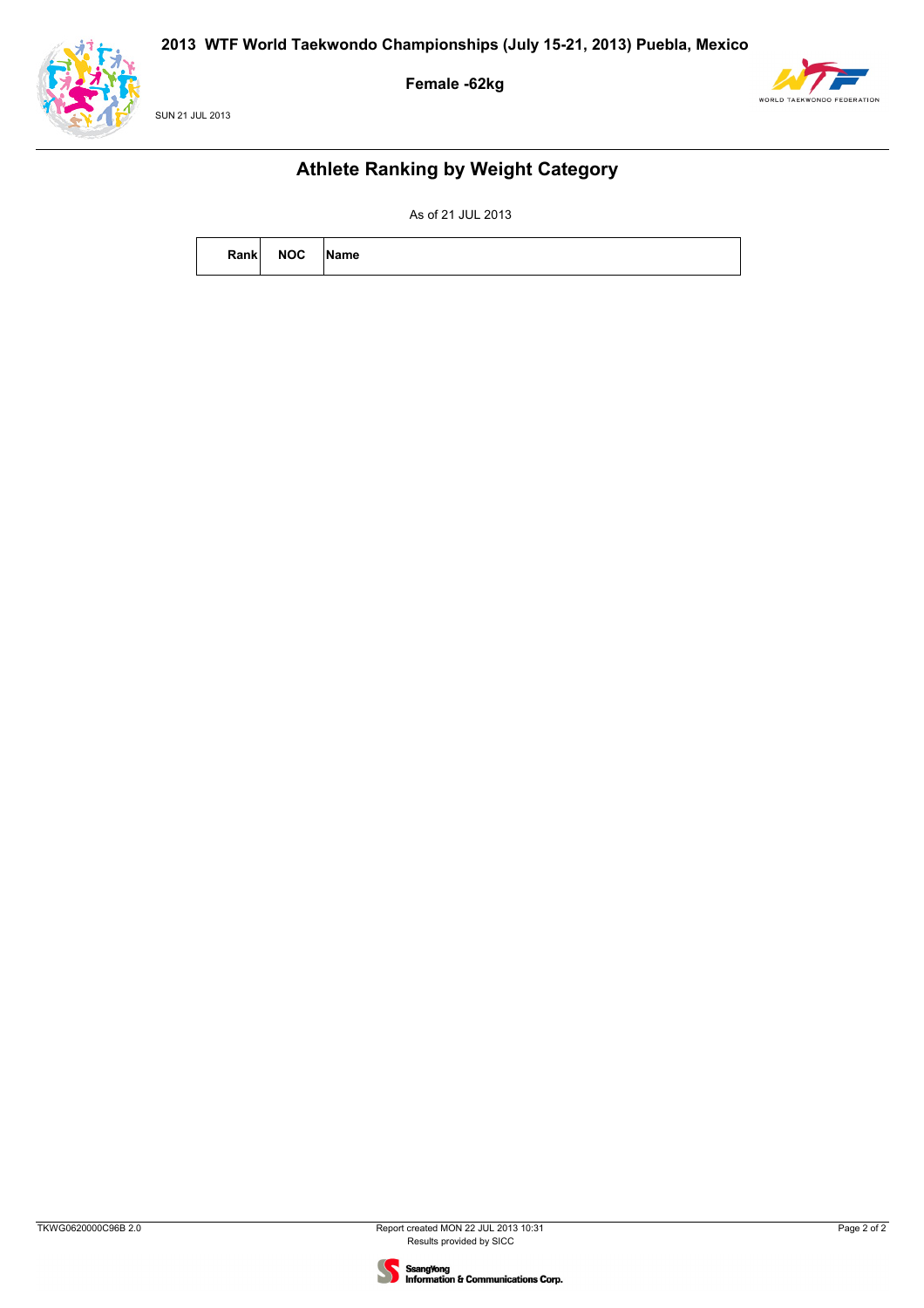

#### WED 17 JUL 2013

### **Female -67kg**



# **Athlete Ranking by Weight Category**

| Rank           | <b>NOC</b> | Name                            |
|----------------|------------|---------------------------------|
| 1              | <b>FRA</b> | <b>NIARE Haby</b>               |
| $\overline{2}$ | <b>TPE</b> | CHUANG Chia Chia                |
| 3              | <b>SLO</b> | <b>ANIC Franka</b>              |
| 3              | <b>AZE</b> | <b>AZIZOVA Farida</b>           |
| 5              | <b>CHN</b> | GUO Yun Fei                     |
| 5              | <b>MAC</b> | LIU Qing                        |
| 5              | <b>CRO</b> | <b>MATIJASEVIC Petra</b>        |
| 5              | <b>ESP</b> | PINEIRO Lua                     |
| 9              | <b>CRC</b> | <b>ALVARADO Katherine</b>       |
| 9              | <b>GRE</b> | DELIDIMITRI Anastasia           |
| 9              | CAN        | <b>ILIESCO Nathalie</b>         |
| 9              | <b>IRI</b> | <b>IZADI Shokraneh</b>          |
| 9              | <b>KOR</b> | KIM Jan-Di                      |
| 9              | <b>USA</b> | McPHERSON Paige                 |
| 9              | <b>SRB</b> | PERISIC Dajana                  |
| 9              | <b>TUR</b> | <b>TATAR Nur</b>                |
| 17             | <b>ARG</b> | <b>ARNOLDT Alexis</b>           |
| 17             | <b>RUS</b> | <b>BARYSHNIKOVA Anastasija</b>  |
| 17             | COL        | <b>DUMAR Katherine</b>          |
| 17             | <b>WTF</b> | FANAI Lalrempuii                |
| 17             | CHI        | <b>FIGUEROA Patricia</b>        |
| 17             | <b>VEN</b> | <b>FREITEZ Tamara</b>           |
| 17             | POL        | <b>KRZEMIENIECKA Aleksandra</b> |
| 17             | <b>HON</b> | MOLINA Yosselyn                 |
| 17             | PHI        | NARRA Jane Rafaella             |
| 17             | <b>CIV</b> | N'DRI Nadege                    |
| 17             | <b>VIE</b> | <b>NGUYEN Thanh Hien</b>        |
| 17             | <b>KAZ</b> | OTEMIS Zhadyra                  |
| 17             | <b>ITA</b> | <b>RIZZELLI Cristiana</b>       |
| 17             | <b>BRA</b> | SOUZA Marina                    |
| 17             | <b>MEX</b> | <b>TAMEZ Victoria</b>           |
| <b>DSQ</b>     | GAB        | MOUEGHA Urgence                 |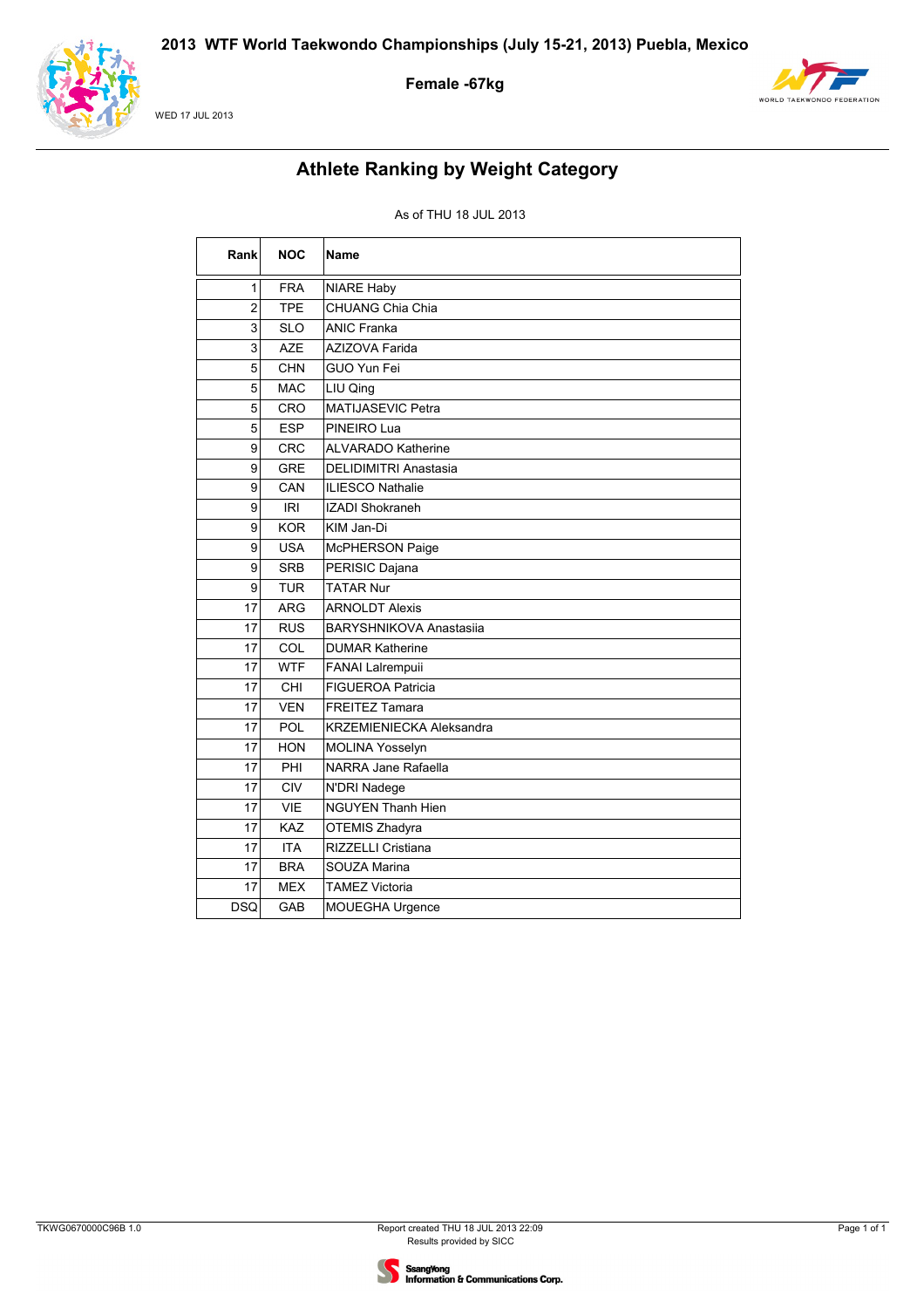

FRI 19 JUL 2013





# **Athlete Ranking by Weight Category**

| Rank           | <b>NOC</b> | <b>Name</b>                 |
|----------------|------------|-----------------------------|
| 1              | <b>CUB</b> | <b>HERNANDEZ Glenhis</b>    |
| $\overline{2}$ | <b>KOR</b> | LEE In-Jong                 |
| 3              | CAN        | <b>VOKEY Jasmine</b>        |
| 3              | <b>SWE</b> | <b>IKONEN Casandra</b>      |
| 5              | PHI        | <b>ALORA Kirstie Elaine</b> |
| 5              | <b>PUR</b> | <b>MARTINEZ Nikki</b>       |
| 5              | <b>SRB</b> | <b>MANDIC Milica</b>        |
| 5              | <b>USA</b> | <b>HAMON Lauren</b>         |
| 9              | <b>AUS</b> | <b>EMBER Eve</b>            |
| 9              | <b>AZE</b> | <b>TEDEEVA Marina</b>       |
| 9              | COL        | VANEGAS Sandra              |
| 9              | <b>ESP</b> | <b>GOMEZ Elena</b>          |
| 9              | <b>GRE</b> | <b>DIMITROPOULOU Marina</b> |
| 9              | KAZ        | AITMUKHAMBETOVA Gulnafis    |
| 9              | <b>NED</b> | <b>OOGINK Reshmie</b>       |
| 9              | <b>RUS</b> | <b>KURBANOVA Guzel</b>      |
| 17             | <b>BRA</b> | SOUZA Ana                   |
| 17             | <b>CHN</b> | <b>WANG Xiao Fei</b>        |
| 17             | <b>CIV</b> | SANOGO Sita                 |
| 17             | <b>DOM</b> | MONTES de OCA Deysy         |
| 17             | <b>FRA</b> | <b>EPANGUE Gwladys</b>      |
| 17             | <b>GER</b> | <b>AKCAN Melda</b>          |
| 17             | <b>ITA</b> | SMIRAGLIA Maristella        |
| 17             | <b>MEX</b> | <b>ESPINOZA Maria</b>       |
| 17             | <b>NCD</b> | PERALDI Alana               |
| 17             | <b>TPE</b> | <b>CHEN Yann Yeu</b>        |
| 17             | <b>TUR</b> | <b>ERIS Yaprak</b>          |
| 17             | <b>UKR</b> | MURSALIMOVA Aliya           |
| 17             | <b>VEN</b> | <b>FERNANDEZ Carolina</b>   |
| 17             | <b>VIE</b> | HA Nguyen                   |
| 33             | <b>MNE</b> | POPOVIC Andjela             |
| <b>DSQ</b>     | GAB        | <b>IBOGNI Grace</b>         |
| <b>DSQ</b>     | MLI        | DOUMBIA Aminata             |